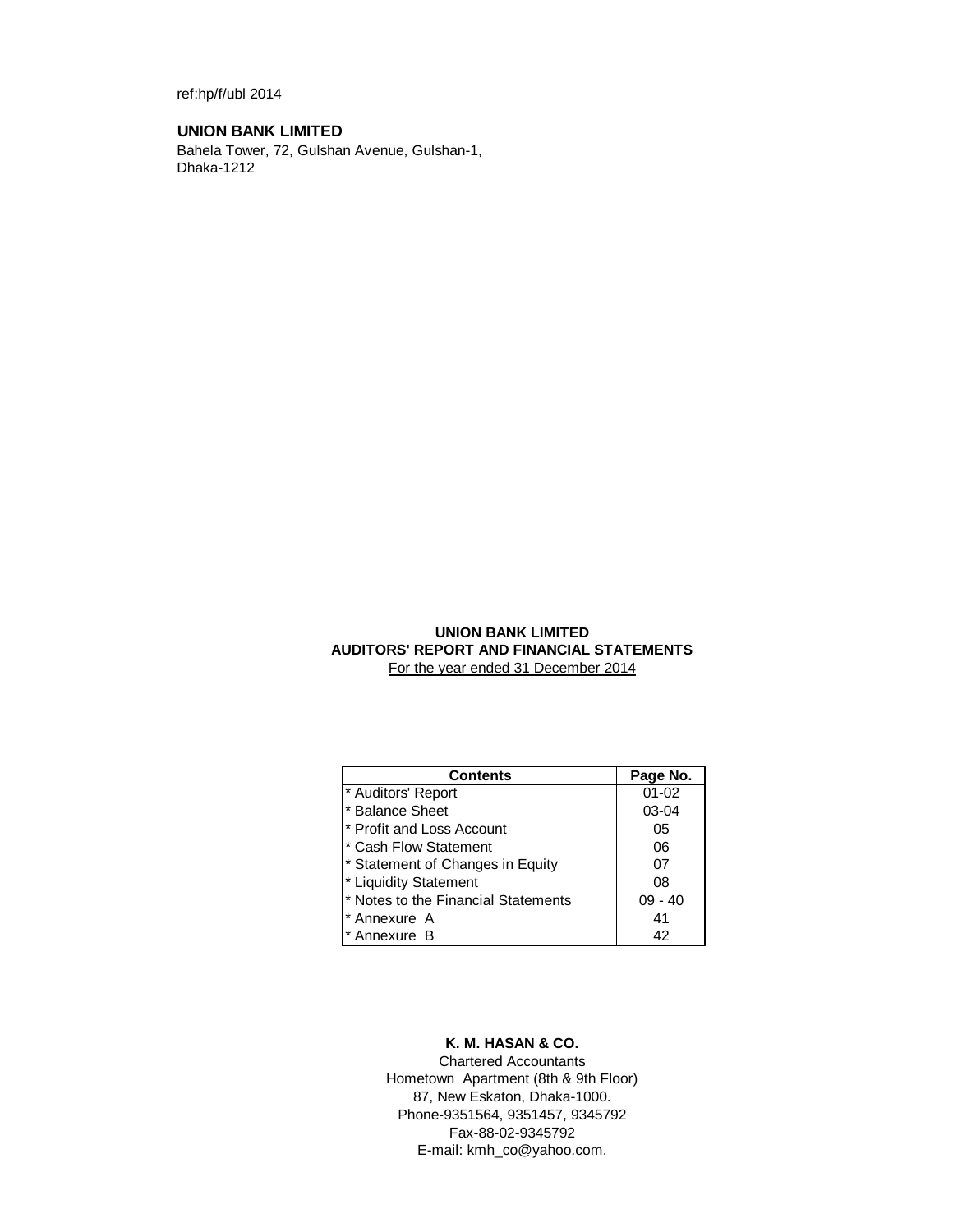## **AUDITORS' REPORT TO THE SHAREHOLDERS OF UNION BANK LIMITED**

We have audited the accompanying financial statements of **Union Bank Limited** ("the bank"), which comprise the balance sheet as at 31 December 2014 and profit and loss account, statement of changes in equity and cash flows statement for the year then ended, and a summary of significant accounting policies and other explanatory notes.

### **Management's Responsibility for the Financial Statements**

Management is responsible for the preparation of financial statements of the bank that give a true and fair view in accordance with International Financial Reporting Standards (IFRS's) and such internal control as management determines is necessary to enable the preparation of financial statements of the bank that are free from material misstatement, whether due to fraud or error. The Bank Company (Amendment) Act, 2013 and the Bangladesh Bank Regulations require the management to ensure effective internal audit, internal control and risk management functions of the Bank. The management is also required to make a self-assessment on the effectives of anti-fraud internal controls and report to Bangladesh Bank on instances of fraud and forgeries.

### **Auditors' Responsibility**

Our responsibility is to express an opinion on these financial statements based on our audit. We conducted our audit in accordance with Bangladesh Standards on Auditing (BSA). Those standards require that we comply with ethical requirements and plan and perform the audit to obtain reasonable assurance whether the financial statements are free from material misstatement. An audit involves performing procedures to obtain audit evidence about the amounts and disclosures in the financial statements. The procedures selected depend on our judgment, including the assessment of the risks of material misstatement of the financial statements, whether due to fraud or error. In making those risk assessments, the auditor considers internal control relevant to the entity's preparation and fair presentation of the financial statements in order to design audit procedures that are appropriate in the circumstances, but not for the purpose of expressing an opinion on the effectiveness of the entity's internal control. An audit also includes evaluating the appropriateness of accounting policies used and the reasonableness of accounting estimates made by management, as well as evaluating the overall presentation of the financial statements of the bank.

We believe that the audit evidence we have obtained is sufficient and appropriate to provide a basis for our audit opinion.

### **Opinion**

In our opinion, the financial statements of the bank give a true and fair view of the financial position of the bank as at 31 December 2014, and financial performance and cash flows for the year then ended in accordance with International Financial Reporting Standards (IFRS's) and other applicable rules and regulations.

### **Report on Other Legal and Regulatory Requirements**

In accordance with the Companies Act, 1994, Securities and Exchange Rules 1987, the Bank Company (Amendment) Act, 2013 and rules and regulations issued by Bangladesh Bank, we also report that;

 a) We have obtained all the information and explanations, which to the best of our knowledge and belief were necessary for the purposes of our audit and made due verification thereof;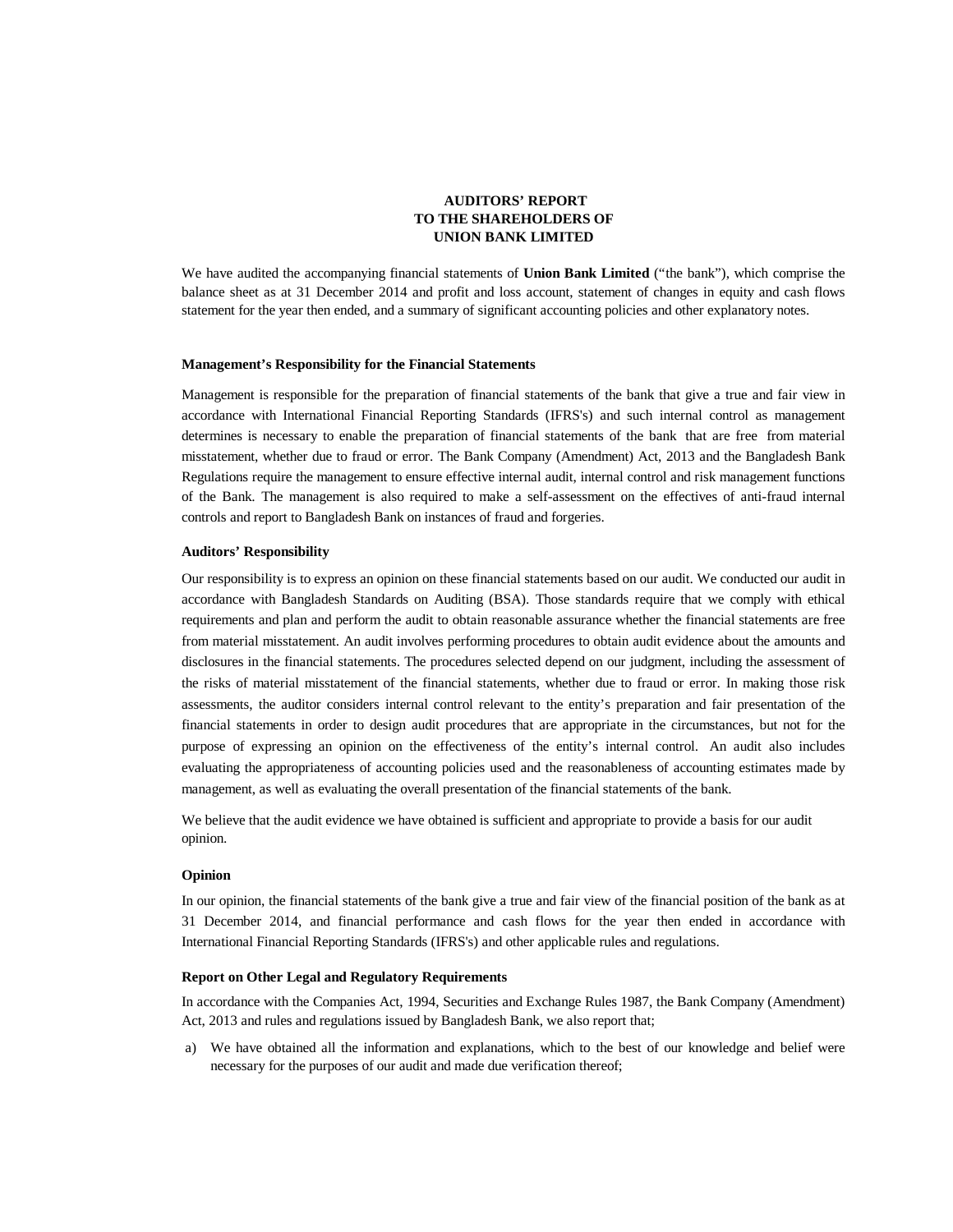- b) To the extent noted during the course of our audit work performed on the basis stated under the Auditor's Responsibility section in forming the above opinion on the consolidated financial statements of the Group and the separate financial statements of the Bank and considering the reports of the Management to Bangladesh Bank on anti-fraud internal controls and instances of fraud and forgeries as stated under the Management's Responsibility for the Financial Statements and Internal Control:
	- (i) internal audit, internal control and risk management arrangements of the Bank as disclosed in Note 2 to the financial statements appeared to be materially adequate;
	- (ii) nothing has come to our attention regarding material instances of forgery or irregularity or administrative error and exception or anything detrimental committed by employees of the Bank;
- c) In our opinion, proper books of account as required by law has been kept by the Bank so far as it appeared from our examination of those books and proper returns adequate for the purposes of our audit have been received
- d) The records and statements submitted by the branches have been properly maintained and consolidated in the financial statements;
- e) The balance sheet and profit and loss account together with dealt with by this report are in agreement with the books of account and returns;
- f) The financial statements have been drawn up in conformity with Bank Companies Act, 1991 and in accordance with the accounting rules and regulations issued by Bangladesh Bank and the Financial Statements conform to the prescribed standards set in the accounting regulations issued by Bangladesh Bank after consultation with the professional accounting bodies of Bangladesh.
- g) The financial position of the Bank as at 31 December 2014 and the profit for the period then ended have been properly reflected in the financial statements and the financial statements have been prepared in accordance with Bangladesh Financial Reporting Standards;
- h) The records and statements submitted by the branches have been maintained and consolidated in the financial statements.
- i) The expenditures incurred during the period were for the purposes of the business of the Bank;
- j) Cash Reserve Requirement (CRR) and Statutory Liquidity Reserve (SLR) with Bangladesh Bank have been maintained as per rule;
- k) As far as it was revealed from our test checks, the existing rules and regulation for investment sanctioning and disbursements have been followed properly;
- l) It appeared from our test checks that the internal control system was satisfactory and adequate to prevent probable frauds and forgeries;
- m) Adequate capital of the Bank, as required by law, has been maintained during the period under audit;
- n) We were not aware of any other matters, which are required to be brought to the notice of the shareholders of the Bank;
- o) 80% of the Risk Weighted Assets have been reviewed by us;
- p) We have spent approximately 2,350 man hours for the audit of books and account of the Bank.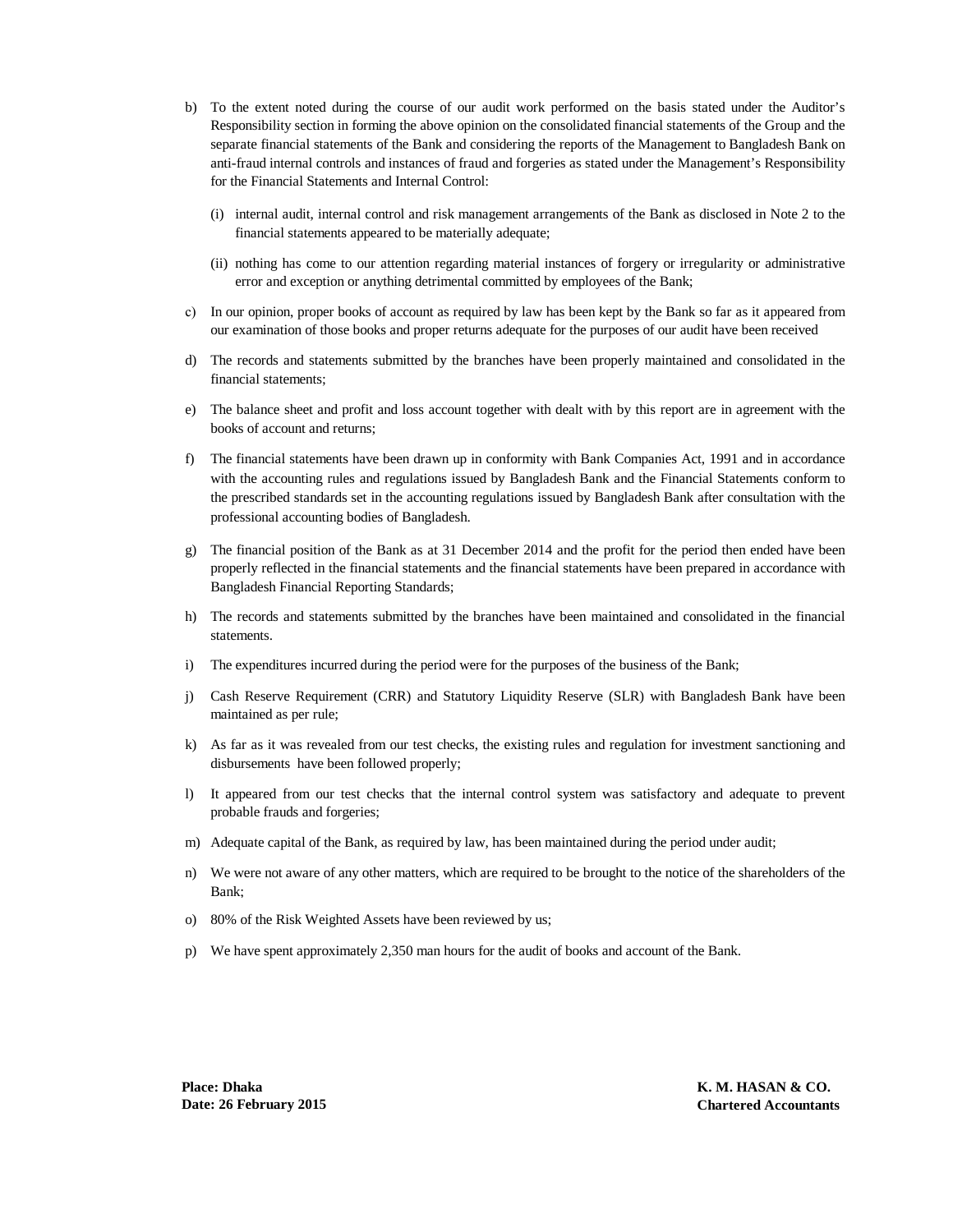# **UNION BANK LIMITED BALANCE SHEET**

# As at 31 December 2014

|                                                                |                | 2014              | 2013           |
|----------------------------------------------------------------|----------------|-------------------|----------------|
|                                                                | <b>Notes</b>   | Taka              | Taka           |
| <b>PROPERTY AND ASSETS</b>                                     |                |                   |                |
| Cash                                                           | 3              | 2,947,255,480     | 2,063,851,312  |
| In hand (Including foreign currencies)                         | 3.1            | 182,258,022       | 108,280,763    |
| Balance with Bangladesh Bank and its agent bank(s)             | 3.2            | 2,764,997,458     | 1,955,570,549  |
| (Including foreign currencies)                                 |                |                   |                |
| <b>Balance with other Banks and Financial Institutions</b>     | $\overline{4}$ | 6,780,123,150     | 6,445,848,472  |
| In Bangladesh                                                  | 4.A            | 6,755,752,963     | 6,445,848,472  |
| Outside Bangladesh                                             | 4.B            | 24,370,187        |                |
| Placement with Banks & other Financial Institutions            |                |                   |                |
| <b>Investments in Shares &amp; Securities</b>                  | 5              | 1,440,040,651     | 330, 484, 738  |
| Government                                                     |                | 1,400,000,000     | 300,000,000    |
| Others                                                         |                | 40,040,651        | 30,484,738     |
| <b>Investments</b>                                             | 6              | 28, 277, 787, 234 | 7,308,820,728  |
| General Investment (Bai-Murabaha, Bai-Muajjal, HPSM) etc.      | 6.A            | 22,097,263,399    | 7,308,820,728  |
| <b>Bills Purchased and Discounted</b>                          | 6.B            | 6,180,523,835     |                |
| Fixed Assets Including Premises, Furniture & Fixtures          | 7              | 411,280,682       | 86,290,695     |
| <b>Other Assets</b>                                            | 8              | 1,095,042,270     | 845, 845, 297  |
| <b>Non-banking Assets</b>                                      |                |                   |                |
| <b>Total Assets</b>                                            |                | 40,951,529,467    | 17,081,141,242 |
| <b>LIABILITIES AND CAPITAL</b>                                 |                |                   |                |
| <b>Liabilities</b>                                             |                |                   |                |
| <b>Placement from Banks &amp; other Financial Institutions</b> | 9              |                   |                |
| <b>Deposits and Other Accounts</b>                             | 10             | 34,767,309,800    | 12,165,198,711 |
| Al-Wadia Current Accounts and Other Deposit Accounts           | 10.1           | 1,624,214,086     | 411,500,008    |
| <b>Bills Payable</b>                                           | 10.2           | 171,196,226       | 5,392,842      |
| Mudaraba Savings Bank Deposits                                 | 10.3           | 283,401,329       | 37,159,132     |
| Mudaraba Term Deposits including other Banks                   | 10.4           | 30,163,305,765    | 11,536,460,529 |
| Mudaraba Deposits under Schemes                                | 10.5           | 2,525,192,394     | 174,686,200    |
| <b>Other Liabilities</b>                                       | 11             | 1,560,575,508     | 402,849,953    |
| <b>Total Liabilities</b>                                       |                | 36,327,885,308    | 12,568,048,664 |
| <b>Capital/Shareholders' Equity</b>                            |                |                   |                |
| Paid-up Capital                                                | 12             | 4,280,000,000     | 4,280,000,000  |
| <b>Statutory Reserve</b>                                       | 13             | 75,578,898        | 33,468,582     |
| Other Reserve                                                  | 14             | 145,749,665       | 145,749,665    |
| <b>Retained Earnings</b>                                       | 15             | 122,315,596       | 53,874,331     |
| <b>Total Shareholders' Equity</b>                              |                | 4,623,644,159     | 4,513,092,578  |
| <b>Total Liabilities and Shareholders' Equity</b>              |                | 40,951,529,467    | 17,081,141,242 |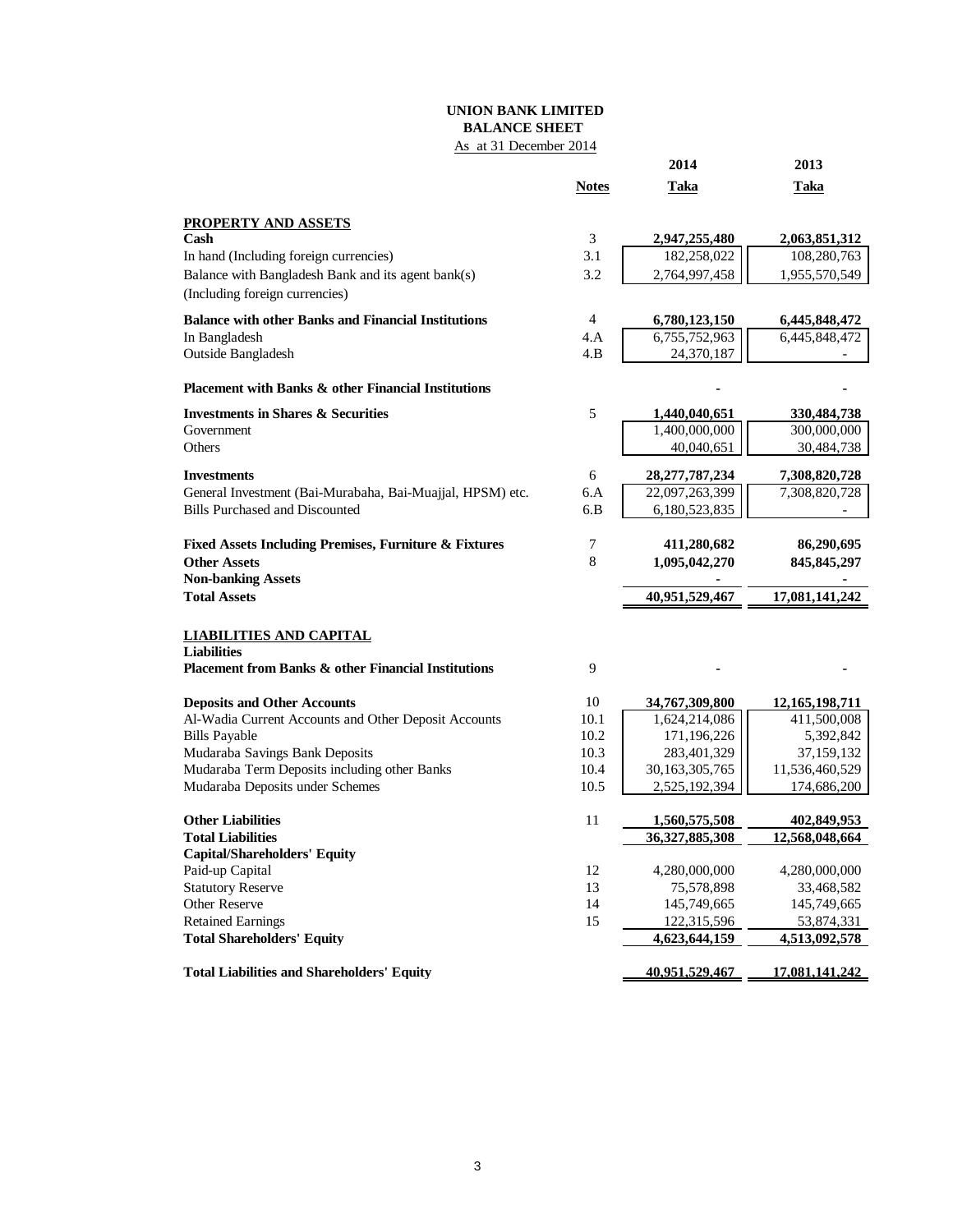# **UNION BANK LIMITED BALANCE SHEET**  As at 31 December 2014

|                                                                       |              | 2014          | 2013        |
|-----------------------------------------------------------------------|--------------|---------------|-------------|
|                                                                       | <b>Notes</b> | <b>Taka</b>   | <b>Taka</b> |
| <b>OFF- BALANCE SHEET ITEMS</b>                                       |              |               |             |
| <b>Contingent Liabilities</b>                                         |              |               |             |
| Acceptances and Endorsements                                          |              | 273,600,000   |             |
| Letters of Guarantee                                                  | 16           | 606,973,300   | 7,170,000   |
| Irrevocable Letters of Credit                                         | 17           | 446,172,018   |             |
| <b>Bills for Collection</b>                                           | 18           | 147,748,000   |             |
| Other Contingent Liabilities                                          |              |               |             |
| <b>Total</b>                                                          |              | 1,474,493,318 | 7,170,000   |
| <b>Other Commitments</b>                                              |              |               |             |
| Documentary credits and short term trade related transactions         |              |               |             |
| Forward assets purchased and forward deposits placed                  |              |               |             |
| Undrawn note issuance and revolving underwriting facilities           |              |               |             |
| Undrawn formal standby facilities, credit lines and other commitments |              |               |             |
| Claims against the bank not acknowledged as debt                      |              |               |             |
| <b>Total</b>                                                          |              |               |             |
| <b>Total Off -Balance Sheet Items Including</b>                       |              |               |             |
| <b>Contingent Liabilities</b>                                         |              | 1.474.493.318 | 7,170,000   |

The annexed notes form an integral part of these financial statements

 **Managing Director Director Chairman**

**\_\_\_\_\_\_\_\_\_\_\_\_\_\_\_\_ \_\_\_\_\_\_\_\_ \_\_\_\_\_\_\_\_\_\_**

 **Director**

 **\_\_\_\_\_\_\_\_\_\_**

Signed in terms of our seperate report of even date

**Place: Dhaka Date: 26 February 2015**  **K. M. HASAN & CO. Chartered Accountants**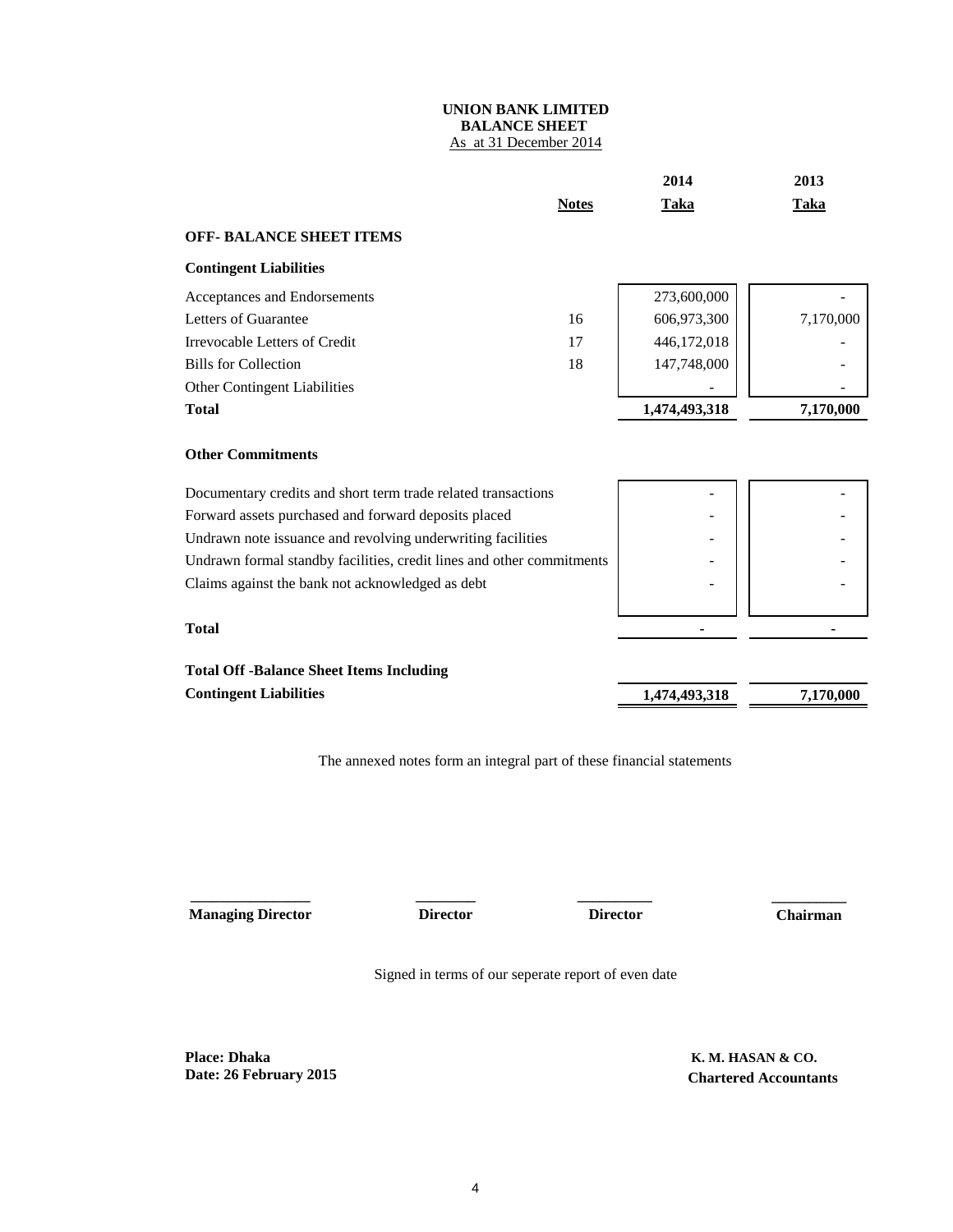# **UNION BANK LIMITED PROFIT AND LOSS ACCOUNT** For the year ended 31 December 2014

|                                                                 |         | 2014            | 2013            |
|-----------------------------------------------------------------|---------|-----------------|-----------------|
|                                                                 | Notes   | Taka            | Taka            |
| Investments Income                                              | 19      | 3,366,101,694   | 954,409,235     |
| Profit Paid on Deposits                                         | 20      | (2,444,287,200) | (554, 950, 245) |
| <b>Net Investment Income</b>                                    |         | 921,814,494     | 399,458,990     |
| Income from Investment in shares and securities                 | 21      | 19,060,545      | 793,582         |
| Commission, Exchange and Brokerage                              | 22      | 16,362,482      | 182,501         |
| Other Operating Income                                          | 23      | 25, 103, 103    | 1,131,110       |
|                                                                 |         | 60,526,130      | 2,107,193       |
| <b>Total Operating Income</b>                                   |         | 982,340,624     | 401,566,183     |
| <b>Less: Operating Expenses</b>                                 |         |                 |                 |
| Salary and Allowances                                           | 24      | 212,570,623     | 83,444,561      |
| Rent, Taxes, Insurances, Electricity etc.                       | 25      | 97,772,175      | 25,337,397      |
| <b>Legal Expenses</b>                                           | 26      | 448,100         | 50,300          |
| Postage, Stamps, Telecommunication etc.                         | 27      | 6,646,148       | 680,574         |
| Stationery, Printings, Advertisements etc.                      | 28      | 39,407,318      | 3,653,568       |
| Managing Director's Salary and Fees                             | 29      | 8,800,000       | 7,406,452       |
| <b>Auditors' Fees</b>                                           |         | 200,000         | 200,000         |
| Directors' Fees                                                 | 30      | 4,049,059       | 1,898,650       |
| <b>Shariah Committee's Fees</b>                                 | 31      | 34,500          | 50,000          |
| Depreciation and Repair of Fixed Assets                         | 32      | 68,595,331      | 9,779,432       |
| Zakat Expenses                                                  |         | 4,625,000       | 3,000,000       |
| Other Expenses                                                  | 33      | 83,740,789      | 19,772,336      |
| <b>Total Operating Expenses</b>                                 |         | 526,889,043     | 155,273,270     |
| <b>Profit before Provision and Tax</b>                          |         | 455,451,581     | 246,292,913     |
| Provisions for Classified Investments                           |         |                 |                 |
| Provisions for Unclassified Investments including off-B/S items | 11.2    | 244,900,000     | 75,100,000      |
| Provisions for diminution in value of Investment in Shares      |         |                 | 3,850,000       |
| <b>Total Provisions</b>                                         |         | 244,900,000     | 78,950,000      |
| <b>Total Profit before Taxes</b>                                |         | 210,551,581     | 167, 342, 913   |
| Provision for Taxation                                          |         |                 |                 |
| Current tax                                                     | 2.8.1.1 | 100,447,573     | 80,000,000      |
| Deferred tax                                                    | 2.8.1.2 | (447, 573)      |                 |
|                                                                 |         | 100,000,000     | 80,000,000      |
| Net Profit after tax for the year                               |         | 110,551,581     | 87,342,913      |
| Retained Earnings Brought Forward from Previous Year            |         | 53,874,331      |                 |
|                                                                 |         | 164,425,912     | 87,342,913      |
| Appropriations:                                                 |         |                 |                 |
| <b>Statutory Reserve</b>                                        |         | 42,110,316      | 33,468,582      |
| <b>Retained Earnings</b>                                        |         | 122,315,596     | 53,874,331      |
|                                                                 |         | 164,425,912     | 87,342,913      |
| <b>Earnings Per Share (EPS)</b>                                 | 34      | 0.26            | 0.20            |

The annexed notes form an integral part of these financial statements

| <b>Managing Director</b> | <b>Director</b>                                     | <b>Director</b> | <b>Chairman</b>   |
|--------------------------|-----------------------------------------------------|-----------------|-------------------|
|                          | Signed in terms of our seperate report of even date |                 |                   |
| <b>Place: Dhaka</b>      |                                                     |                 | K. M. HASAN & CO. |

**Date: 26 February 2015 Chartered Accountants**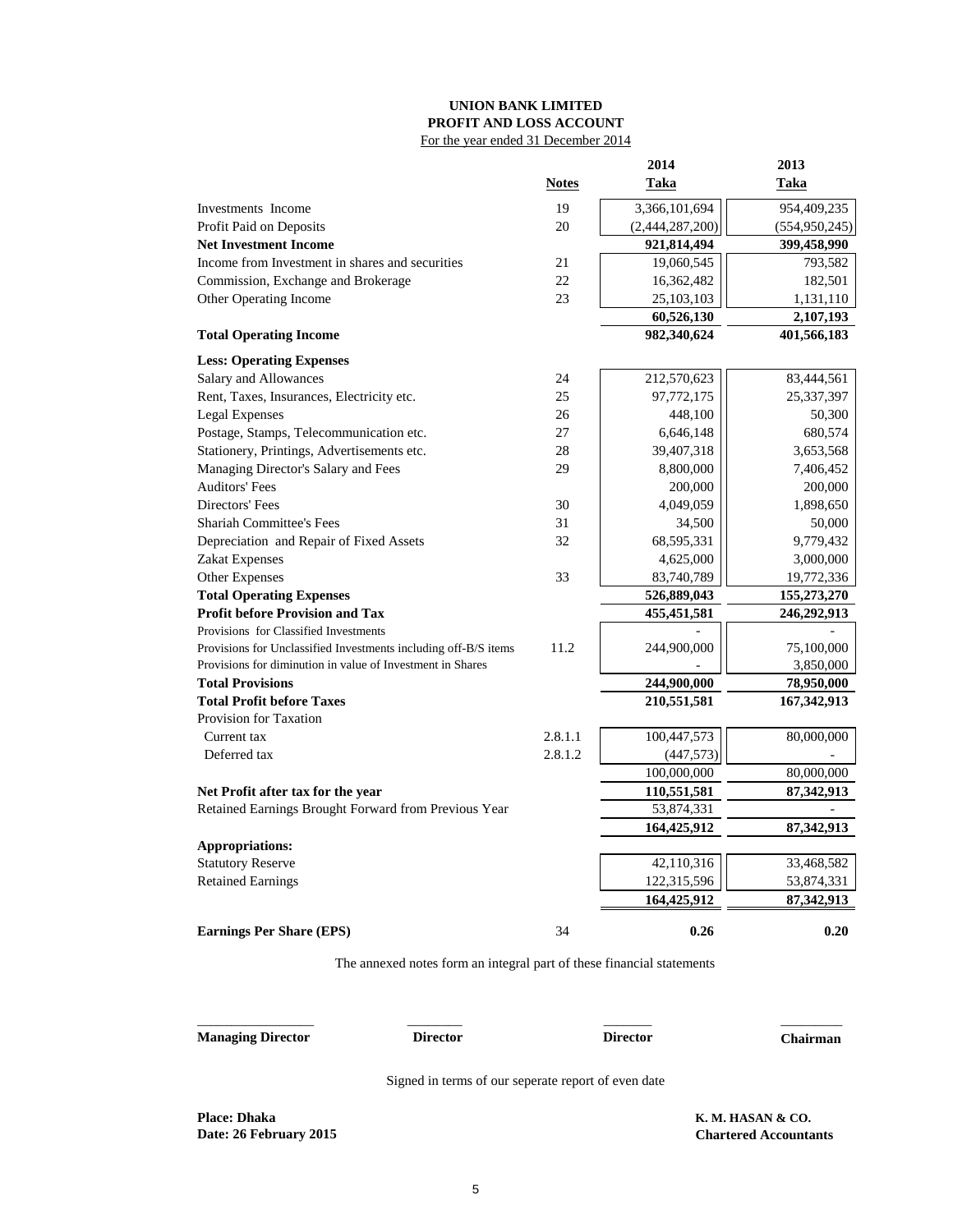# **UNION BANK LIMITED**

### **CASH FLOW STATEMENT**

For the year ended 31 December 2014

|                                                                   |              | 2014             | 2013            |
|-------------------------------------------------------------------|--------------|------------------|-----------------|
|                                                                   | <b>Notes</b> | <b>Taka</b>      | <b>Taka</b>     |
| A. Cash Flow from Operating Activities                            |              |                  |                 |
| Profit received                                                   |              | 3,337,034,428    | 519,609,235     |
| Profit paid                                                       |              | (1,870,781,618)  | (340, 477, 416) |
| Commission, exchange & brokerage received                         |              | 16,362,482       | 182,501         |
| Payment to employees                                              |              | (221, 370, 623)  | (90, 851, 013)  |
| Payment to suppliers                                              |              | (52,046,923)     | (8,015,412)     |
| Income tax paid                                                   |              | (133, 245, 653)  | (28, 829, 440)  |
| Received from other operating activities                          | 35           | 44,163,648       | 1,924,692       |
| Payment for other operating activities                            | 36           | (200, 059, 354)  | (47, 798, 101)  |
| Operating Profit before changes in Operating Assets & Liabilities |              | 920,056,387      | 5,745,046       |
| <b>Changes in Operating Assets &amp; Liabilities</b>              |              |                  |                 |
| <b>Investments to Customers</b>                                   |              | (20,968,966,506) | (7,308,820,728) |
| Increase/ Decrease of Other Assets                                | 37           | (86,892,898)     | (382, 207, 013) |
| Deposits from Customers                                           |              | 22,602,111,089   | 12,165,198,711  |
| Increase/ Decrease of Other Liabilities                           | 38           | 241,872,400      | 26,227,124      |
|                                                                   |              | 1,788,124,085    | 4,500,398,094   |
| <b>Net Cash Flow from Operating Activities</b>                    |              | 2,708,180,472    | 4,506,143,140   |
| <b>B.</b> Cash Flow from Investing Activities                     |              |                  |                 |
| <b>Investment in Shares and Securities</b>                        |              | (1,109,555,913)  | (330, 484, 738) |
| Purchases of Property, Plant and Equipment                        |              | (380, 945, 713)  | (91,708,283)    |
| Sale of Property, Plant and Equipment                             |              |                  |                 |
| <b>Net Cash Flow from Investing Activities</b>                    |              | (1,490,501,626)  | (422, 193, 021) |
| C. Cash Flow from Financing Activities                            |              |                  |                 |
| Increase/(Decrease) in Share Capital                              |              |                  | 4,280,000,000   |
| Increase/(Decrease) in Other reserve                              |              |                  | 145,749,665     |
| Increase/(Decrease) in Placement from Banks & Fl                  |              |                  |                 |
| <b>Net Cash Flow from Financing Activities</b>                    |              |                  | 4,425,749,665   |
| D. Net Increase/(Decrease) of Cash & Cash Equivalents $(A+B+C)$   |              | 1,217,678,846    | 8,509,699,784   |
| Effect of Exchange Rate on Cash & Cash Equivalents                |              |                  |                 |
| E. Opening Cash & Cash Equivalents                                |              | 8,509,699,784    |                 |
| F. Closing Cash & Cash Equivalents $(D+E)$                        |              | 9,727,378,630    | 8,509,699,784   |
| The above closing Cash and Cash Equivalents include:              |              |                  |                 |
| Cash in hand (Including Foreign Currencies)                       |              | 182,258,022      | 108,280,763     |
| Balance with Bangladesh Bank, other banks & FI                    |              | 9,545,120,608    | 8,401,419,021   |
|                                                                   |              | 9,727,378,630    | 8,509,699,784   |

The annexed notes form an integral part of these financial statements

**Managing Director Director Director Chairman**

**\_\_\_\_\_\_\_\_\_\_\_\_\_\_\_\_ \_\_\_\_\_\_\_ \_\_\_\_\_\_\_ \_\_\_\_\_\_\_\_\_**

Signed in terms of our seperate report of even date

**Place: Dhaka K. M. HASAN & CO. Date: 26 February 2015 Chartered Accountants**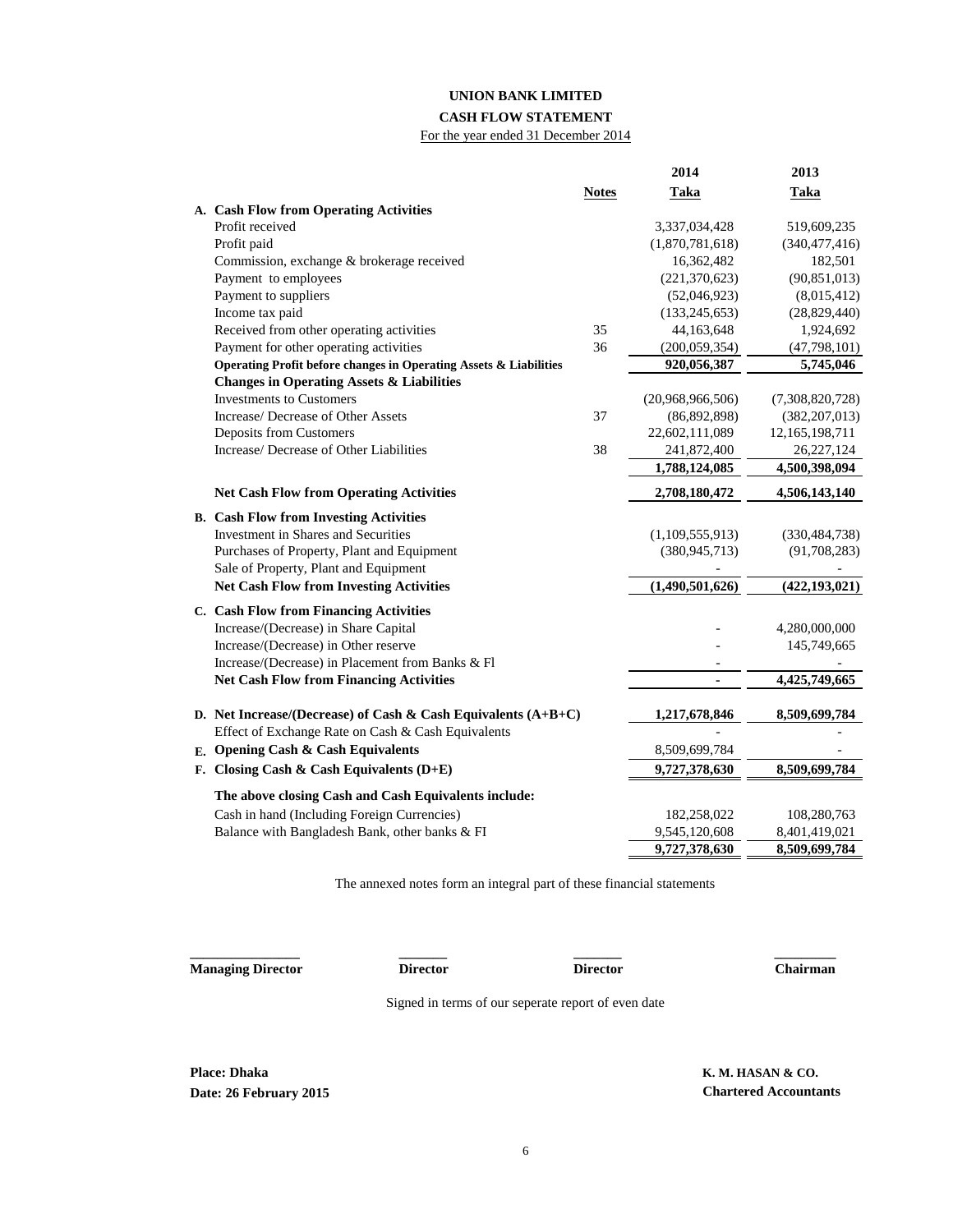## **UNION BANK LIMITED STATEMENT OF CHANGES IN EQUITY** For the year ended 31 December 2014

| <b>Particulars</b>                                                              | Paid-up Capital | <b>Statutory Reserve</b> | <b>Other Reserve</b> | <b>Assets Revaluation</b><br><b>Reserve</b> | <b>Retained Earnings</b> | <b>Total</b>  |
|---------------------------------------------------------------------------------|-----------------|--------------------------|----------------------|---------------------------------------------|--------------------------|---------------|
|                                                                                 | Taka            | Taka                     | Taka                 | Taka                                        | Taka                     | Taka          |
| Balance as on 01 January 2014<br>Changes in Accounting Policy                   | 4,280,000,000   | 33,468,582               | 145,749,665          |                                             | 53,874,331               | 4,513,092,578 |
| Surplus/Deficit on account of<br><b>Revaluation of Properties</b>               |                 |                          |                      |                                             |                          |               |
| Surplus/Deficit on account of<br><b>Revaluation of Investments</b>              |                 |                          |                      |                                             |                          |               |
| <b>Currency Translation Differences</b>                                         |                 |                          |                      |                                             |                          |               |
| Net Gains and Losses not Recognized<br>in the Income Statement                  |                 |                          |                      |                                             |                          |               |
| Net Profit for the year                                                         |                 |                          |                      |                                             | 110,551,581              | 110,551,581   |
| Dividends                                                                       |                 |                          |                      |                                             |                          |               |
| <b>Transfer to Statutory Reserve</b>                                            |                 | 42,110,316               |                      |                                             | (42, 110, 316)           |               |
| Issue of Share Capital during the year<br><b>Balance as on 31 December 2014</b> | 4,280,000,000   | 75,578,898               | 145,749,665          |                                             | 122,315,596              | 4,623,644,159 |
| <b>Balance as on 31 December 2013</b>                                           | 4,280,000,000   | 33,468,582               | 145,749,665          |                                             | 53,874,331               | 4,513,092,578 |

\_\_\_\_\_\_\_\_\_\_\_\_\_\_\_ \_\_\_\_\_\_\_ \_\_\_\_\_\_\_ **Managing Director Director Chairman Place: Dhaka K. M. HASAN & CO. Date: 26 February 2015 Chartered Accountants**  $\overline{\phantom{a}}$ **Director** Signed in terms of our seperate report of even date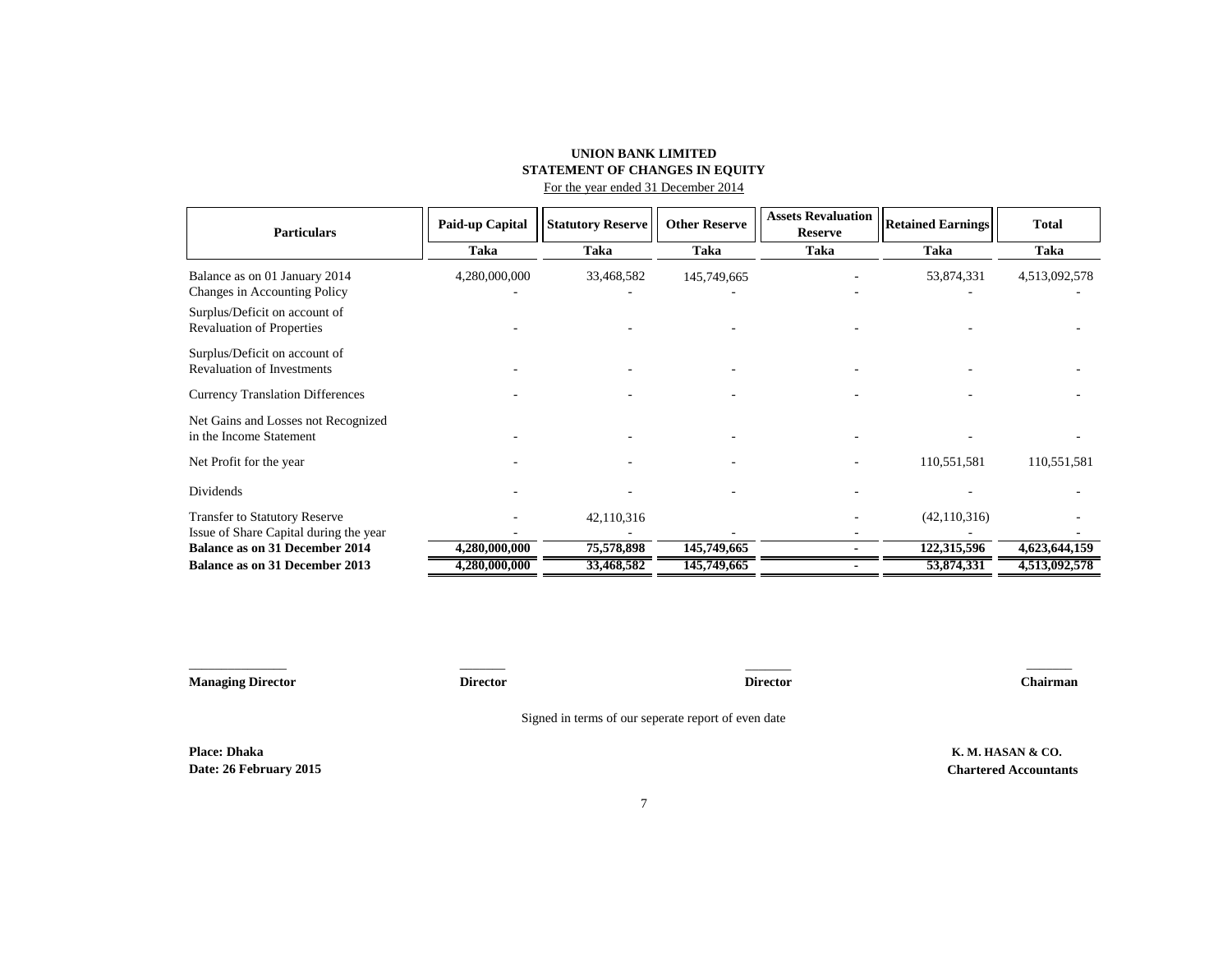# **UNION BANK LIMITED LIQUIDITY STATEMENT (ASSETS AND LIABILITY MATURITY ANALYSIS)**

As at 31 December 2014

|                                             | Up to $01$    | $01 - 03$       | $03 - 12$      | $01 - 05$     | More than   | <b>Total</b>      |
|---------------------------------------------|---------------|-----------------|----------------|---------------|-------------|-------------------|
| <b>Particulars</b>                          | Month         | <b>Months</b>   | <b>Months</b>  | <b>Years</b>  | 05 years    |                   |
|                                             | Taka          | Taka            | <b>Taka</b>    | <b>Taka</b>   | <b>Taka</b> | Taka              |
| <b>Assets</b>                               |               |                 |                |               |             |                   |
| Cash                                        | 2,947,255,480 |                 |                |               |             | 2,947,255,480     |
| Balance with other Banks and FI             | 218,410,537   | 4,036,300,000   | 2,525,412,613  |               |             | 6,780,123,150     |
| <b>Investments in Shares and Securities</b> | 40,040,651    |                 | 300,000,000    | 1,100,000,000 |             | 1,440,040,651     |
| Investments                                 | 2,101,200,000 | 5,451,600,000   | 13,000,320,000 | 7,724,667,234 |             | 28, 277, 787, 234 |
| Fixed Assets including                      |               |                 |                |               |             |                   |
| Premises, Furniture & Fixtures              |               |                 |                |               | 411,280,682 | 411,280,682       |
| <b>Other Assets</b>                         | 20,800,000    | 489,700,000     | 433,400,000    | 151,142,270   |             | 1,095,042,270     |
| Non-banking Assets                          |               |                 |                |               |             |                   |
| <b>Total Assets</b>                         | 5,327,706,668 | 9,977,600,000   | 16,259,132,613 | 8,975,809,504 | 411,280,682 | 40,951,529,467    |
| <b>Liabilities</b>                          |               |                 |                |               |             |                   |
| Placement from Banks & Other                |               |                 |                |               |             |                   |
| <b>Financial Institutions</b>               |               |                 |                |               |             |                   |
| Deposits and other Accounts                 | 2,309,200,000 | 15,701,800,000  | 14,636,200,000 | 2,120,109,800 |             | 34,767,309,800    |
| Other Liabilities                           | 248,600,000   | 637,100,000     | 323,900,000    | 350,975,508   |             | 1,560,575,508     |
| <b>Total Liabilities</b>                    | 2,557,800,000 | 16,338,900,000  | 14,960,100,000 | 2,471,085,308 |             | 36,327,885,308    |
| <b>Net Liquidity Gap</b>                    | 2,769,906,668 | (6,361,300,000) | 1,299,032,613  | 6,504,724,196 | 411,280,682 | 4,623,644,159     |
|                                             |               |                 |                |               |             |                   |
|                                             |               |                 |                |               |             |                   |
|                                             |               |                 |                |               |             |                   |

**Managing Director Director Director Chairman**

**Place: Dhaka Date: 26 February 2015**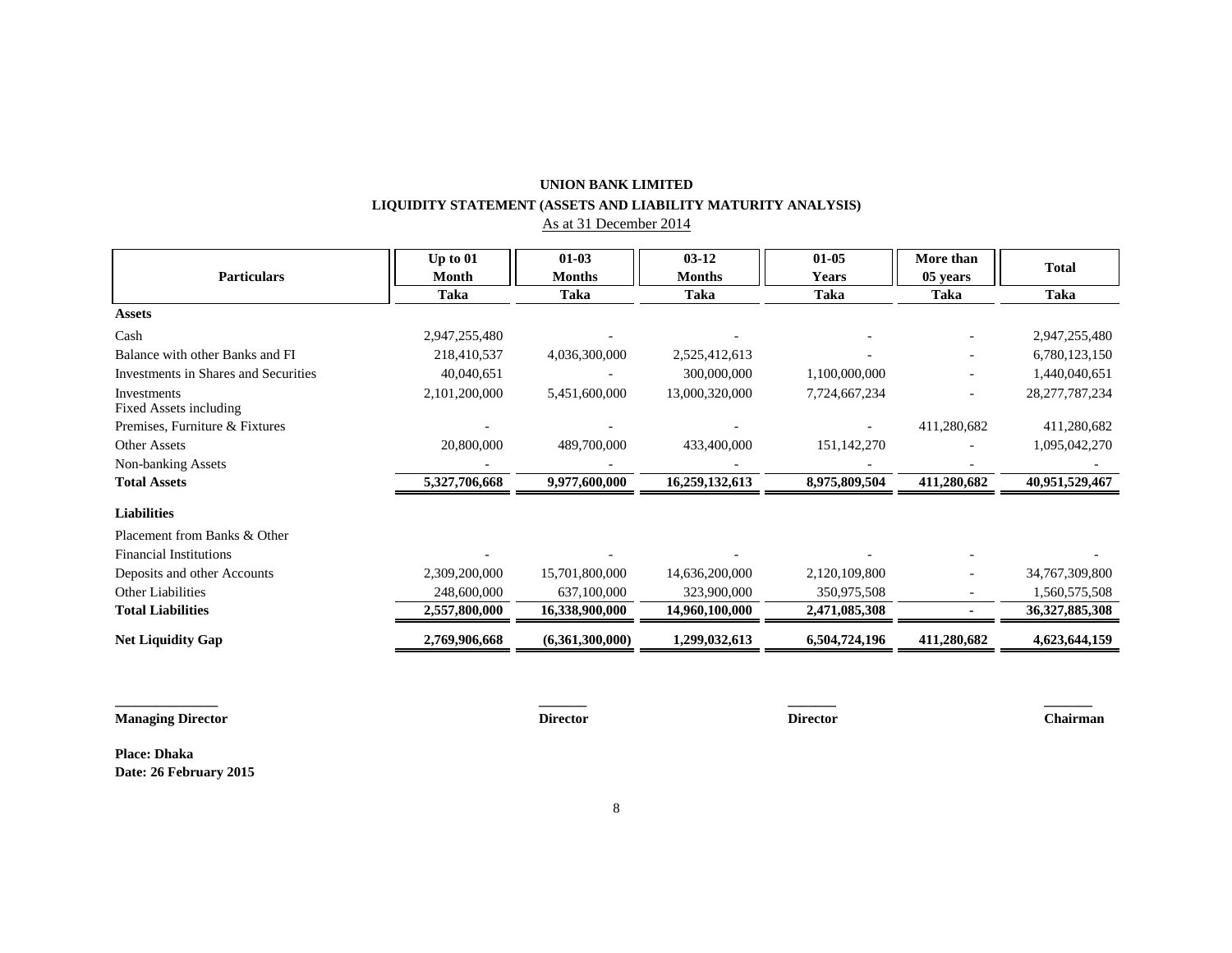# **UNION BANK LIMITED NOTES TO THE FINANCIAL STATEMENTS** For the year ended 31 December 2014

### **1 THE BANK AND ITS ACTIVITIES**

### **1.1 Status of the Bank**

Union Bank Limited (UBL) was incorporated (No. C-107837/13) in Bangladesh on 07 March 2013 as a banking company under Companies Act 1994 to carry on Shariah based scheduled commercial banking business. It obtained permission from Bangladesh Bank on 10 March 2013 to commence its business (Ref: BRPD (P-3)/745(60)/2013-1153). Presently the Bank carries banking activities through its twenty seven (27) branches in the country. The Bank have no overseas branches as at 31 December 2014.

The registered office of the Bank is located at Bahela Tower, 72 Gulshan Avenue, Gulshan-1, Dhaka-1212.

### **1.2 Principal Activities**

All kinds of commercial banking services are provided by the Bank to the customers following the principles of Islamic Shari'ah, the provisions of the Bank Company Act, 1991 and Bangladesh Bank's directives.

The bank renders commercial banking services to all types of customers. The range of services offered by the bank includes accepting deposit, making investment, discounting bills, conducting domestic and international money transfer, carrying out foreign exchange transactions in addition to international money transfers, and offering other customer services such as safe keeping, collections and issuing guarantees, acceptances and letters of credit. Core business of the bank includes deposit mobilization and investing activities comprising short-term, long-term, import and export financing. Financing activities are extended to different sectors of the economy that could be grouped into several sectors including Rural & agriculture, Garments & Textiles, Jute, Cement & Bricks, Tannery, Steel & Engineering, Food & Beverage, Chemical & Pharmaceuticals, Printing & Packaging, Glass & Ceramics and Miscellaneous.

At a glance, the principal activities of the bank are:

- (a) To facilitate and handle all kinds of commercial banking services to its customers authorized by Bangladesh Bank.
- (b) To handle the export and import trade of Bangladesh
- (c) To take part in international banking etc.

# **2 SIGNIFICANT ACCOUNTING POLICIES AND BASIS FOR PREPARATION OF FINANCIAL STATEMENTS**

### **2.1 Basis of Accounting**

### **Statements of Compliance**

The financial statements the Bank are made up to 31 December 2014 and are prepared under the historical cost convention on a going concern basis and in accordance with the " First Schedule Section 38(4) of the Bank Companies Act, 1991, BRPD Circular # 14 dated 25 June 2003, BRPD Circular # 15 dated 09 November 2009, Other Bangladesh bank Circulars, International Accounting Standards and International Financial Reporting Standards, The Companies Act 1994, Income Tax Ordinance 1984 and other laws and rules applicable in Bangladesh.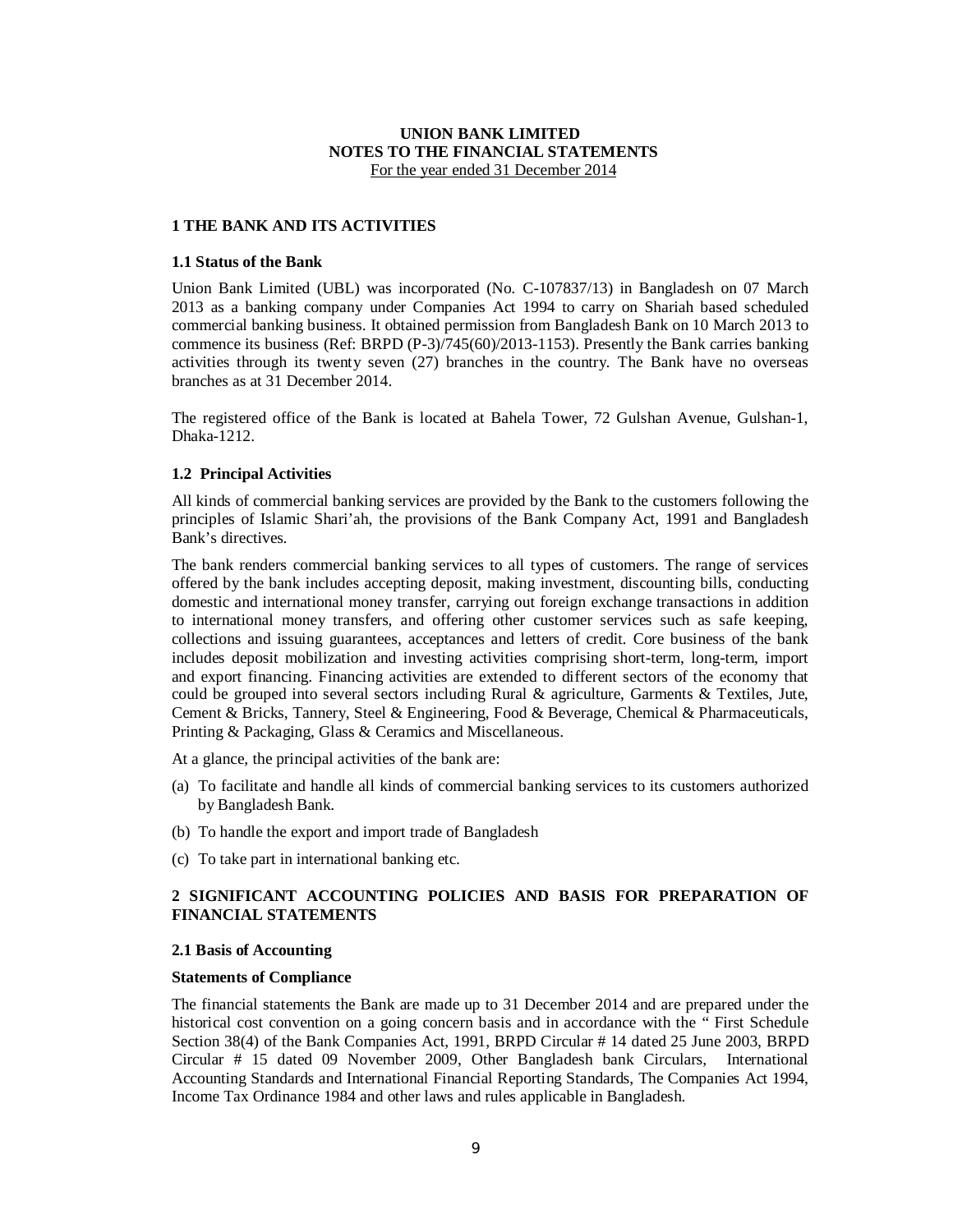## **2.2 Basis of Consolidation**

The Financial Statements of UBL represent consolidated Balance Sheet and Profit and Loss Accounts of all branches. All significant inter-branches transactions are eliminated on consolidation.

## **2.3 Use of estimates and Judgments**

In the preparation of the financial statements management is required to make judgments, estimates and assumptions that affect the application of accounting policies and the reported amounts of assets, liabilities, income and expenses. Actual results may differ from these estimates.

Estimates and underlying assumptions are reviewed on an on going basis. Revisions to accounting estimates are recognized in the year in which the estimate is revised and in any future periods affected.

# **2.4 Accruals & Deferrals**

Accruals and deferrals have been made as per the guidance of IAS # 1: Presentation of Financial Statements. In order to meet their objectives, financial statements except for Cash Flow Statement and related information are prepared on accrual basis of accounting. Under this basis, the effects of transactions and other events are recognized when they occur (and not when cash or its equivalent is received or paid) and they are recorded in accounts and reported in the financial statements of the year to which they relate.

## **2.5 Revenue Recognition**

The revenues during the year are recognized on an accrual basis, which comply with the conditions of revenue recognition as provided in IAS # 18: Revenue.

### **2.5.1 Income from Investments**

- Income from investments has been accounted for on accrual basis except investment under Musharaka, Mudaraba and Bai-Salam. Income in case of Musharaka is accounted for on realization basis. The bank does not charge any rent during the gestation/interim period of investment under hire purchase, but it fixes the sale price of the assets at a higher price in such a way to cover its expected rate of return. Such income is recognized on realization basis.
- Income was calculated on daily product basis and charged periodically.

### **2.5.2 Income from Investments in Securities**

- Investment in shares and securities are stated at cost. Provisions have been made against probable losses on the basis of year end reviewed by the management and in compliance with Bangladesh Bank circulars.
- Dividend income on shares of joint stock companies is accounted for when it is received.
- Gain on sale of shares transferred to other income on realization basis.
- Profit on investment in Bangladesh Govt. Islamic Investment Bond is recognized on accrual basis.

### **2.5.3 Commission Income**

Commission and discount on Bills Purchased and Discounted are recognized at the time of realization. Commission charged to customers on letter of credit and guarantees are credited to income at the time of effecting the transactions.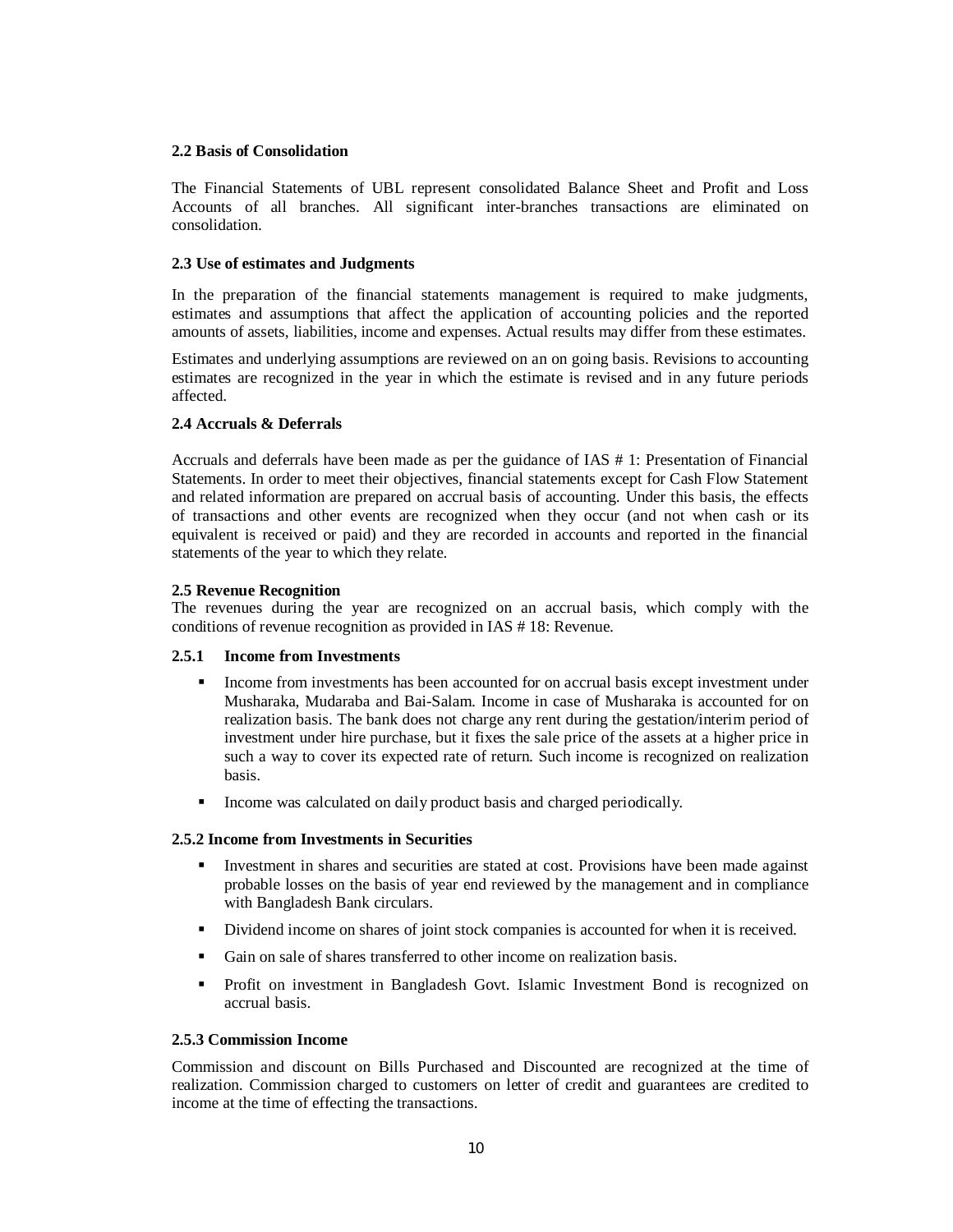# **2.5.4 Profit/Rent/Compensation Suspense Account**

Profit/rent/compensation accrued on classified investments are suspended and accounted for as per circulars issued by the Bangladesh Bank. Moreover, income which are irregular (doubtful) as per Sharia'h are not included in the distributable income of the Bank.

Compensation on unclassified overdue Bai-Murabaha investments is charged. As per Islamic Sharia'h such compensation is not shown as income of the Bank.

Profit received from the balances held with foreign banks and foreign currency charging account with Bangladesh Bank are also not credited to regular income since it is not permissible as per Sharia'h.

# **2.5.5 Profit paid and Other Expenses**

In terms of the provision of IAS # 1: Presentation of Financial Statements, profit paid and other expenses are recognized on accrual basis.

# **2.5.6 Dividend Payments**

Interim dividend is recognized when they are paid to shareholders. Final dividend is recognized when it is approved by the shareholders. The proposed dividend for the year ended December 31 2014 has not been recognized as a liability in the balance sheet in accordance with the IAS  $# 10$ : Events After the Balance Sheet Date.

Dividend payable to the Bank's shareholders is recognized as a liability and deducted from the shareholders' equity in the period in which the shareholders' right to receive payment is established.

# **2.6 Foreign Currency Transactions**

# **2.6.1 Foreign Currency**

Items included in the financial statements of each entity of the bank are measured using the currency of the primary economic environment in which entity operates i.e. functional currency. The financial statements of the bank are presented in Taka which is bank's functional and presentation currency.

### **2.6.2 Foreign Currency Translations**

Foreign currency transactions are converted into equivalent Taka currency at the ruling exchange rates on the respective dates of such transactions as per IAS # 21. Assets and liabilities in foreign currencies as at 31 December 2014 have been converted into Taka currency at the average of the prevailing buying and selling rates of the concerned foreign currencies at that date except "balances with other banks and financial institutions" which have been converted as per directives of Bangladesh Bank vide its circular no BRPD(R) 717/2004-959 dated 21 November 2004.

# **2.6.3 Commitments**

Commitments for outstanding forward foreign exchange contracts disclosed in these financial statements are translated at contracted rates. Contingent liabilities / commitments for letters of credit and letters of guarantee denominated in foreign currencies are expressed in Taka terms at the rates of exchange ruling on the balance sheet date. The outstanding balances for the same as at 31 December 2014 have been shown in the Balance Sheet under Off-Balance Sheet items.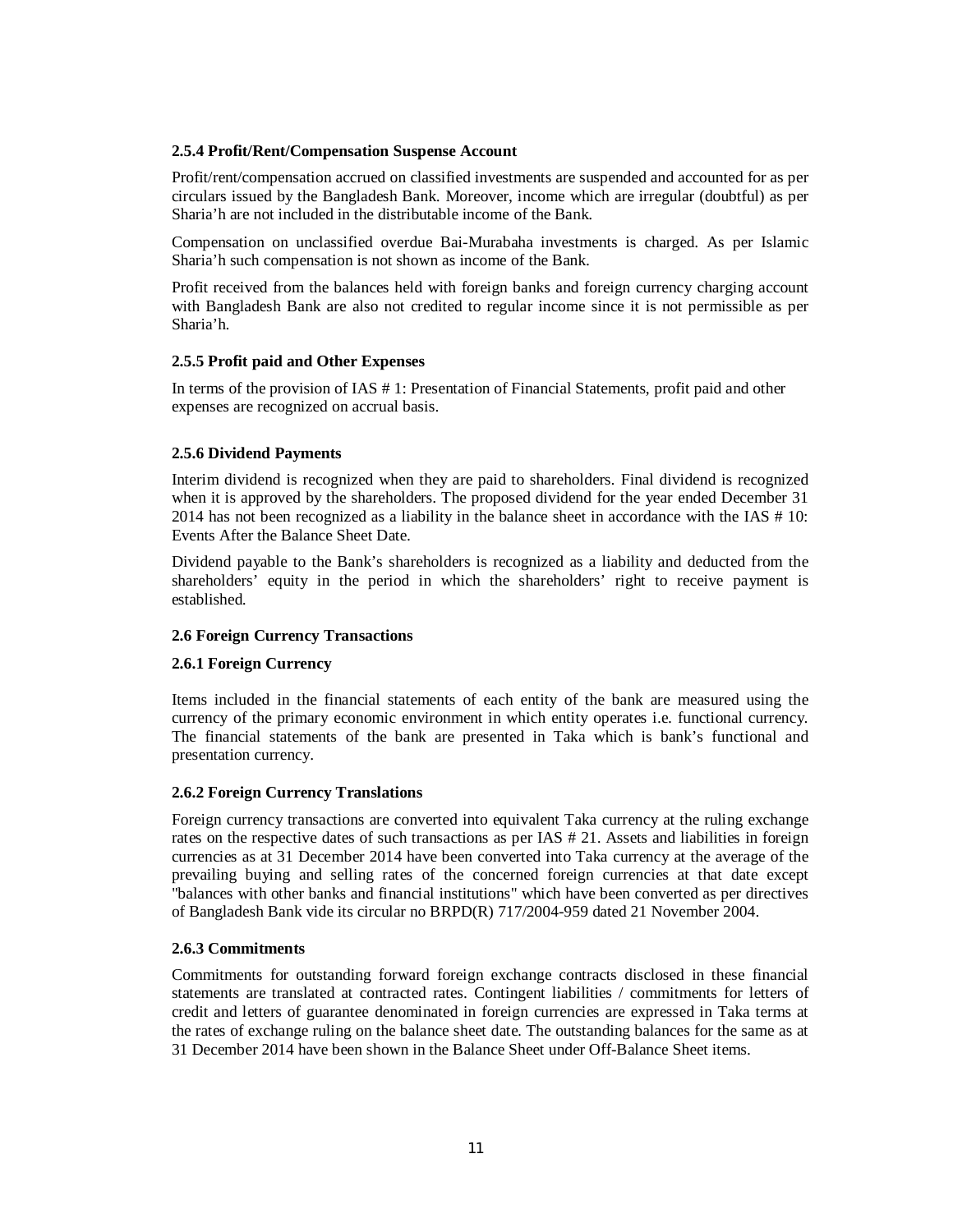| <b>Currency Name</b> | <b>Exchange Rate (TK)</b> |
|----------------------|---------------------------|
| US <sub>s</sub>      | 78.3000                   |
| Euro                 | 95.3203                   |
| Yen                  | 0.6556                    |
| <b>ACU</b>           | 78.3000                   |
| <b>GBP</b>           | 122.0191                  |
| <b>CHF</b>           | 79.6190                   |
| SGD                  | 58.9299                   |
| AUD                  | 63.6775                   |
| CAD                  | 67.1428                   |

Exchange rates with major foreign currencies as on 31 December 2014 were as:

### **2.6.4 Translation gains and losses**

As par provision of IAS # 21: The Effects of Changes in Foreign Exchange Rates, foreign currency transactions are translated into Taka at rates prevailing on the dates of such transactions. The resulting exchange transaction gains and losses arising through foreign currency buying and selling transactions effected on different dates of the year have been adjusted by debiting /crediting exchange gain or loss account.

## **2.7 Assets and their basis of valuation**

## **2.7.1 Cash and Cash Equivalents**

As per provision of IAS # 7 Cash Flow Statements of Banks and Similar Financial Institutions for the purpose of the cash flow statement, cash and cash equivalents comprise balances with less than 90 days maturity from the date of acquisition including: cash and balances with central banks, treasury bills, and other eligible bills, amounts due from other banks and dealing securities other than those which are not available to finance the UBL day to day operations.

### **2.7.2 Investments**

a) Investments are stated in the balance Sheet at the net amount excluding unearned income and profit receivable.

b) Provision for Investments Impairment:

As per instructions contained in Bangladesh Bank BCD circular no 34, dated November 16 1989, BCD circular no 20, dated 27 December 1994, BCD circular no 12, dated September 4, 1995, BRPD circular no 16, dated December 6, 1998, BRPD circular no 09, dated May 2001, BRPD circular no 5, dated June 5, 2006, BRPD circular no 14, dated September 23, 2012, BRPD circular no 19, dated December 27, 2012 & BRPD circular no. 16, dated November 18, 2014 respectively specific provisions are made against non performing investments are at the following rates:

| Provision on Substandard Investments | 20%  |
|--------------------------------------|------|
| Provision on Doubtful Investments    | .50% |
| Provision on Bad & Loss Investments  | 100% |

As per instruction of BRPD circular no 16, 09, 08, 05, 14 and 19 dated December 6, 1998, May 14, 2001, October 2005, June 5, 2006, September 23, 2012 and December 27, 2012 respectively an amount has been set aside up of the total unclassified investments as on the balance sheet date at the following rates: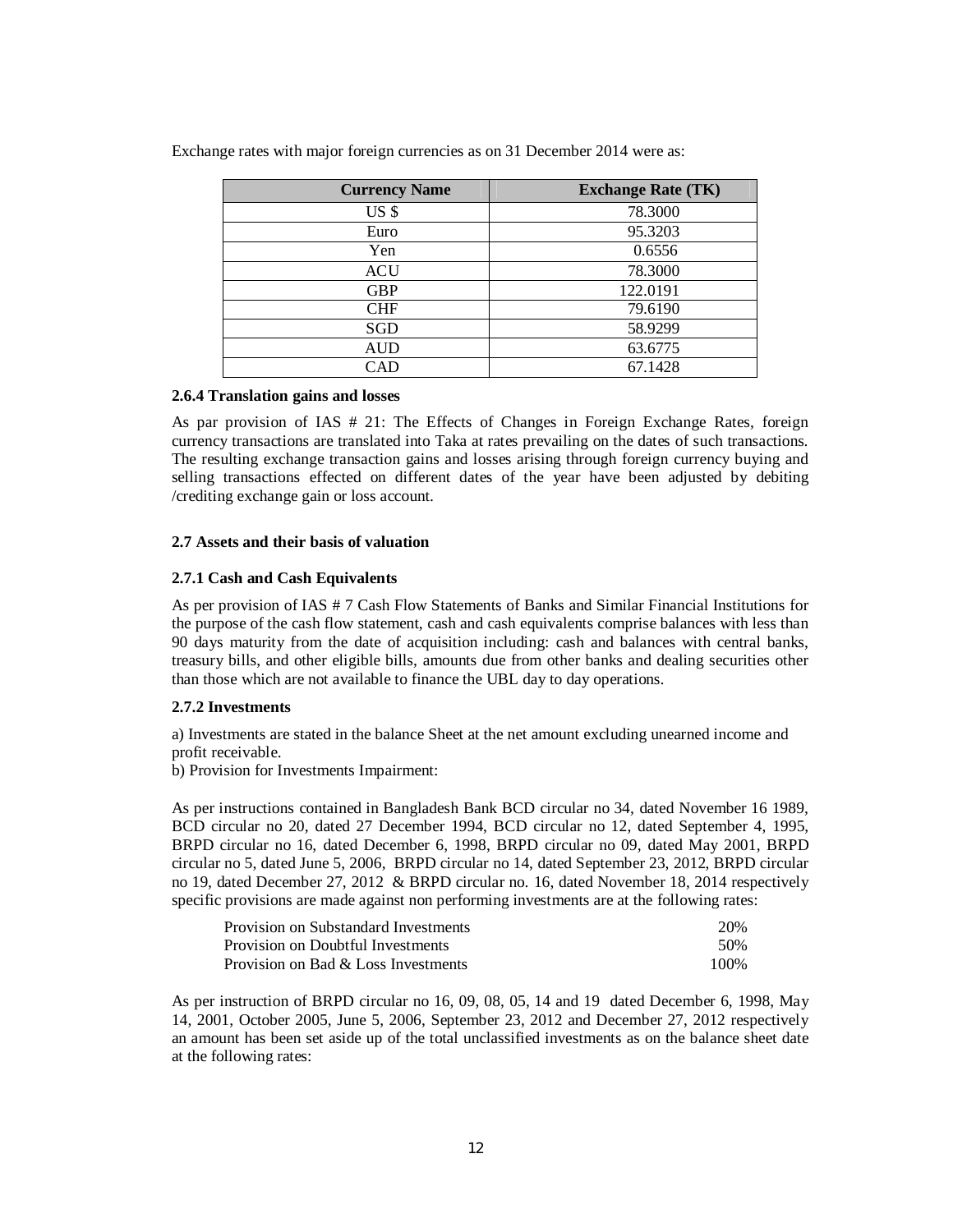## **General Provision on:**

|           | All Unclassified Investments of Small and Medium Enterprise (SME)                                                                                                                                         | 0.25% |
|-----------|-----------------------------------------------------------------------------------------------------------------------------------------------------------------------------------------------------------|-------|
|           | All Unclassified Investments (Other than investments under consumer<br>Financing, Investment to Brokerage House, Merchant Banks, Stock Dealers<br>etc., Special Mention Account as well as SME Financing) | 1%    |
| $\bullet$ | Unclassified Consumer Financing (Other than Housing Finance and<br>Investment for Professionals to set up business)                                                                                       | 5%    |
| $\bullet$ | Unclassified Consumer Financing (For Investments to Housing Finance and<br>Investment for Professionals to set up business under Consumer Financing<br>Scheme.)                                           | 2%    |
| $\bullet$ | Unclassified Investment to Brokerage House, Merchant Banks, Stock dealers,<br>etc Housing Finance and Investment for Professionals to set up business under<br><b>Consumer Financing Scheme</b>           | 2%    |
|           | Special Mention Account (SMA) Investments                                                                                                                                                                 | 5%    |
|           | Off-Balance Sheet Exposure                                                                                                                                                                                | 1%    |
|           | <b>Provision for Short-term Agricultural and Micro-Credits:</b>                                                                                                                                           |       |
|           | All unclassified credits (irregular $\&$ regular)                                                                                                                                                         | 2.5%  |
|           | Classified as "Sub-Standard" & "Doubtful"                                                                                                                                                                 | 5%    |
|           | Classified as "Bad/Loss"                                                                                                                                                                                  | 100%  |

d) When an investment is deemed to be uncollectible, it is written off against the related provision for impairments. Subsequent recoveries of such investments are credited to the income statement.

e) Investment are normally written off, when there is no chance of recovery of these amounts in accordance with BRPD Circular no. 2, Dated 13 January 2003 and BRPD Circular no. 15, Dated 23 September 2012 respectively. A separate Investment Monitoring and Recovery Division (IMRD) have been set up at the Head Office, which monitors investment written off and legal action through the Money Court. The process of write-offs do not undermine or affect the amount claimed against the borrower by the bank.

# **2.7.3 Valuation Method**

Considerable value of Investments have been considered as follows:

| <b>Particulars</b>                             | <b>Valuation Method</b> |
|------------------------------------------------|-------------------------|
| Bangladesh Government Islamic Investment Bonds | Cost Price              |
| <b>Shares</b>                                  | Cost Price              |

### **2.7.4 Offsetting Financial Instruments**

Financial assets and liabilities are offset and the net amount reported in the balance sheet when there is a legally enforceable right to offset the recognized amounts and there is an intention to settle on a net basis, or realize the asset and settle the liability simultaneously.

### **2.7.5 Property, Plant and Equipment**

All property and equipment are classified and grouped on the basis of their nature as required in as per provision of IAS # 16: Property, Plant and Equipment.

The major categories of property and equipment held by the bank are furniture and fixtures, office equipments, motor vehicles and books.

As guided in paragraph 30 of IAS # 16 Property Plant and Equipment: all property and equipment are stated at historical cost less accumulated depreciation. The opening and closing carrying amounts of all property and equipment are presented including the amount of additions, disposals and depreciation charged during the year as required by paragraph 73 (a-e)of IAS # 16. Maintenance expenses that does not increase the value of assets is charged to profit  $\&$  loss account.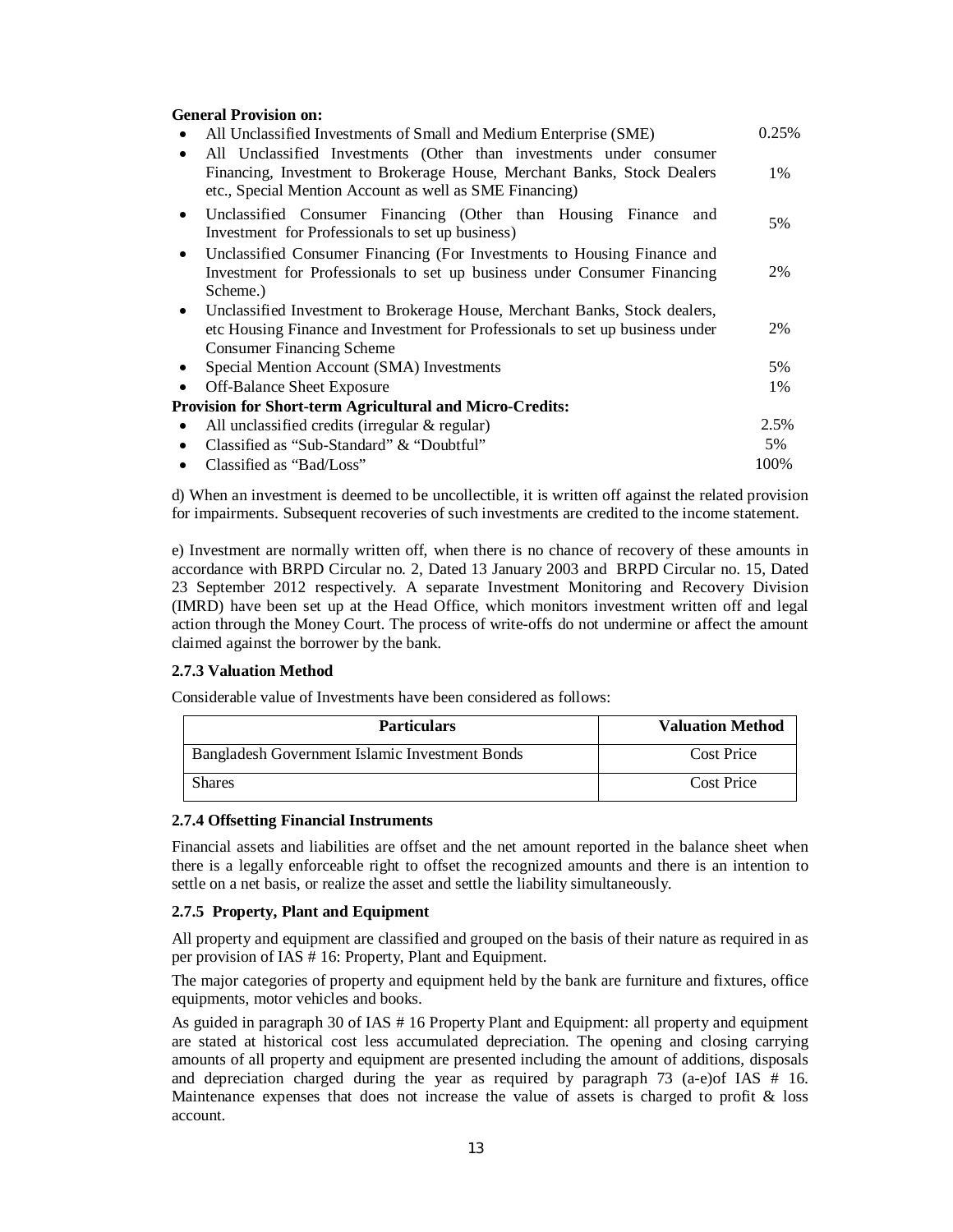# **Depreciation on Property, Plant and Equipment**

As required in paragraph 43 of IAS # 16 Property Plant and Equipment depreciation has been charged on property and equipment at the following rates using reducing balance method, except on office equipment, motor vehicles and building on which straight-line method is applied.

| <b>Nature of Assets</b>       | Rate of<br><b>Depreciation</b> | <b>Method of Depreciation</b>                                                               |
|-------------------------------|--------------------------------|---------------------------------------------------------------------------------------------|
| <b>Furniture and Fixtures</b> | 10%                            | Reducing Balance Method                                                                     |
| Office Equipments             | 20%                            | Reducing Balance Method except<br>Computer Equipment where used<br>Straight Balance Method. |
| Vehicles                      | 20%                            | <b>Straight Line Method</b>                                                                 |
| <b>Books</b>                  | 20%                            | Reducing Balance Method                                                                     |

Depreciation on addition to fixed assets is charged in compliance with International Accounting Standard (IAS) # 16.

### **2.8 Liabilities and Provisions 2.8.1 Taxation**

Tax expenses represent the sum of the tax which are payable during the current period.

# **2.8.1.1 Current Tax**

Provision for corporate current income tax has been made @ 42.50% as prescribed in the Finance Act 2014 of the accounting profit made by the Bank after considering some of the add backs to income and disallowances of expenditure as per income tax laws in compliance with IAS # 12: Income Taxes.

# **2.8.1.2 Deferred Tax**

As per IAS # 12 Deferred Tax Asset are the amounts of income taxes recoverable in future periods in respect of deductable temporary differences. Deferred Tax Liabilities are the amounts of income taxes payable in future periods in respect of taxable temporary differences. Deferred Tax Assets and liabilities are recognized for the future tax consequences of timing differences arising between the carrying values of assets, liabilities, income and expenditure and their respective tax bases. Deferred Tax is provided using the liability method for all temporary difference arising between the tax base of assets and liabilities and their carrying value for financial reporting purposes. The tax rate (42.50%) prevailing at the balance sheet date is used to determine deferred tax.

# **2.8.2 Retirement Benefits of Employees**

Required in IAS # 19: Employee Benefit, provident fund and gratuity benefits are given to eligible staff of the bank in accordance with the locally registered rules and the entity shall disclose the amount recognized as an expense for defined contribution plan.

# **2.8.2.1 Provident Fund**

Provident fund benefits are given to staffs of UBL in accordance with the locally registered Provident Fund Rules. The employees' provident fund is administered by a Board of Trustees and is funded by contributions of employees and the Bank at predetermined rates in equal proportion. These contributions are invested separately from the assets of UBL and the profit on such contributions credited to the members' account. The Fund is recognized by the National Board of Revenue vide their letter # PFR(UBL)/LTU/2013-2014/1057(1-3) dated 30/04/2014.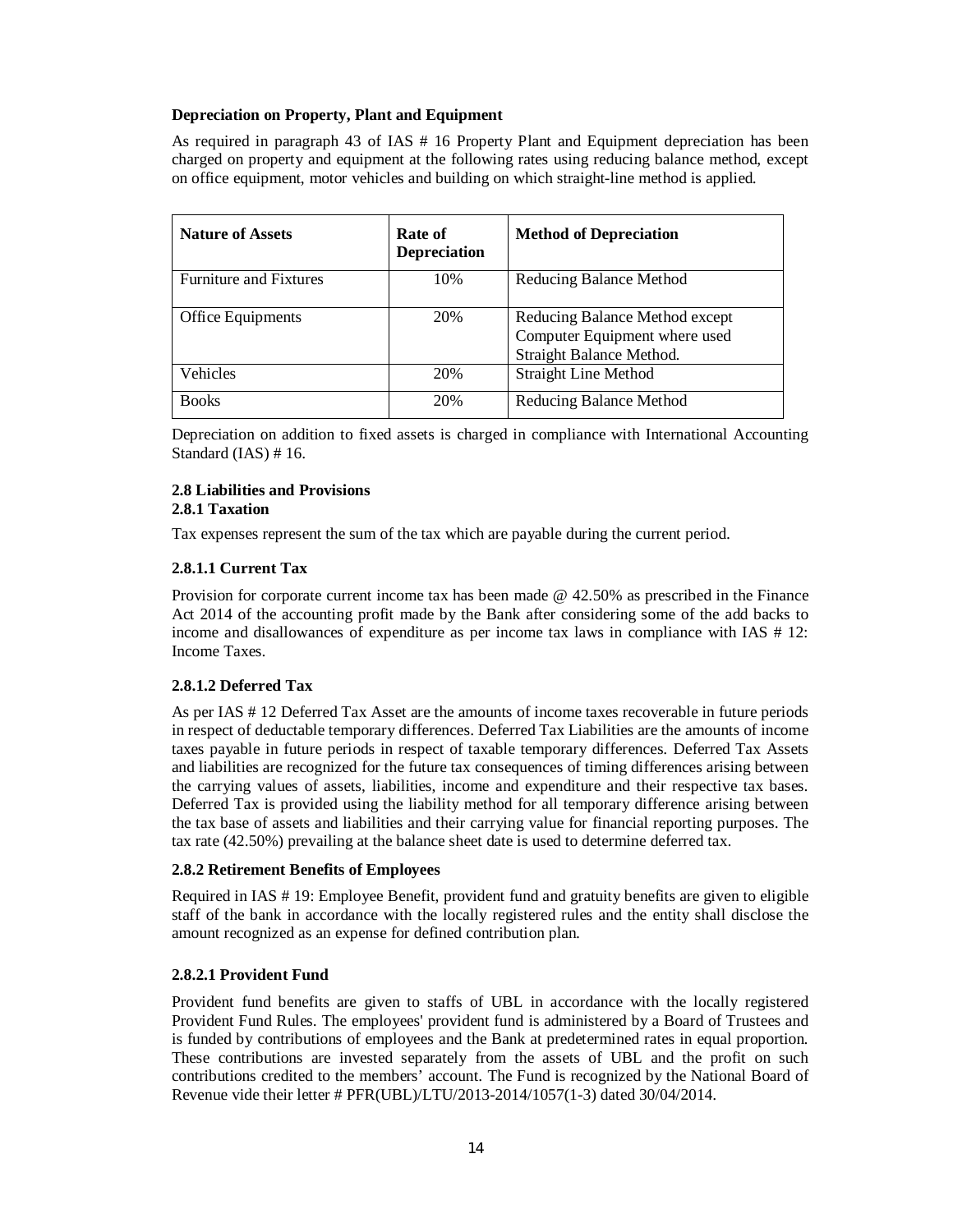# **2.8.2.2 Gratuity**

The Company operates an unfunded gratuity scheme for its permanent employees, under which an employee is entitled to the benefits if his length of service is at least six (06) years. Actual valuation of gratuity scheme had been made to assess the adequacy of the liabilities provided for the scheme as per IAS # 19 "Employee Benefits''.

# **2.8.2.3 Social Security Benevolent Fund**

The Bank operates a social security benevolent fund by all employees' contribution for the sake of death and disability of employees.

# **2.8.3 Deposits and Other Accounts**

Deposit include non-profit bearing deposits, saving deposits, term deposits etc. They are brought to account at the gross value of the outstanding balance. Profit paid is charged to the Income Statement.

# **2.8.4 Contingent Liabilities, Commitments and Other Off-Balance Sheet items**

As required in IAS # 37, Contingent Liabilities, commitments and other Off-Balance Sheet items are presented in details in the financial statements.

# **2.8.5 Sharing of Investment Income**

In case of investments, Mudaraba fund gets preference over cost free fund. The investment income earned through deployment of Mudaraba fund is shared by the bank and the Mudaraba depositors at the pre-determined ratio fixed by the bank.

# **2.8.6 Zakat**

Zakat is paid by the bank at the rate of 2.58% (instead of 2.50% as the bank maintains its account following Gregorian year) on the closing balances of share premium, statutory reserve, general reserve and exchange equalization account. Payment of zakat on paid up capital and deposits is the responsibility of the shareholders and depositor's respectively.

# **2.9 Others**

# **2.9.1 Cash Flow Statement**

Cash flow statement is prepared as it provides information about cash flows of the Union Bank Limited which is useful in providing users of financial statements with a basis to assess the ability of the Union Bank Limited to generate cash and cash equivalents and the needs of the Union Bank Limited to utilize those cash flows. Cash flows statement has been prepared under the direct method for the year, classified by operating, investing and financing activities as prescribed in paragraph 10 and 18 (a) of IAS # 7.

# **2.9.2 Liquidity Statement**

The liquidity statement of assets and liabilities as on the reporting date has been prepared on residual maturity term as per the following basis.

- Balance with other Banks and financial institutions are on the basis of their maturity term;
- Investments are on the basis of their respective maturity;
- Investments are on the basis of their repayment schedule.
- Fixed assets are on the basis of their useful lives;
- Other assets are on the basis of their realization / amortization;
- Borrowing from other Banks, financial institutions and agents, etc. are as per their maturity / repayment term;
- Deposits and other accounts are on the basis of their maturity term and past trend of withdrawal by the depositors;
- Provisions and other liabilities are on the basis of their payment / adjustments schedule.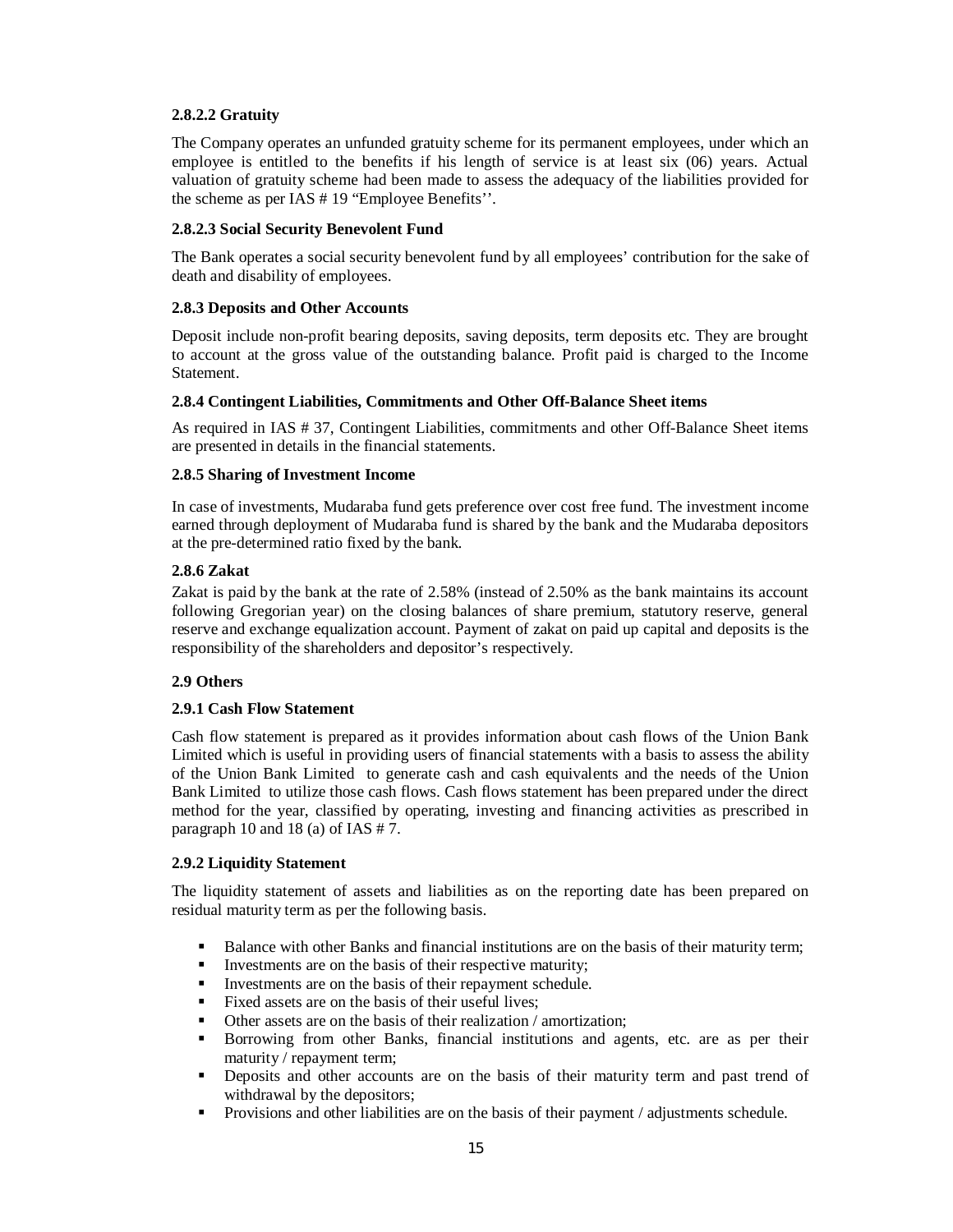## **2.9.3 Comparative Information**

As guided in paragraph 36 and 38 of IAS # 1 presentation of financial statements, comparative information in respect of the previous year have been presented in all numerical information in the financial statements and the narrative and descriptive information where, it is relevant for understanding of the current year's financial statements.

# **2.9.4 Earnings Per Share (EPS)**

## **2.9.4.1 Basic Earnings Per Share**

Earnings per share have been calculated in accordance with IAS # 33 "Earning Per Share" (EPS) which has been shown on the face of profit and loss account. This has been calculated by dividing the basic earnings by the weighted average number of ordinary shares outstanding during the year.

## **2.9.4.2 Diluted Earnings Per Share**

No diluted earnings per share is required to calculate for the year as there was no scope for dilution during the year under review.

### **2.9.5 Functional and Presentation Currency**

The financial statements are presented in Bangladesh Taka (BDT).

## **2.10 Risk Management**

In the ordinary course of business, the bank is exposed to a variety of risks the most important of which are investments risk, liquidity risk, market risk, operational risk, legal risk, and profit rate risk. These risks should be identified, measured and monitored through various control mechanisms across the bank in order to price its products and services on a risk-adjusted basis and to prevent undesirable concentrations. The policies and procedures for managing these risks are outlined in the notes below. The Bank has designed and implemented a framework of controls to identify, monitor and manage these risks, which are as follows:

### **2.10.1 Investments Risk**

Investments risk is the risk that one party to a financial instrument will fail to discharge an obligation and cause the other party to incur a financial loss. Concentration of investments risk arises when a number of counter parties are engaged in similar business activities, or activities in the same geographical region, or have similar economic features that would cause their ability to meet contractual obligations to be similarly affected by changes in economic, political or other conditions. To manage investments risk, the bank applies credit limits to its customers and obtains adequate collaterals. Investments risk in the Union Bank's portfolio is monitored, reviewed and analyzed by the Investments Risk Management (IRM).

Union Bank Ltd. established Asset-Liability Management Committee (ALCO) to screen out the banks/financial institutions and determine the maximum risk exposure on each of them. ALCO also assesses recommends and controls cross border/country risk. To manage the Non-Performing Investments (NPI), Union Bank Ltd. has in place comprehensive remedial management policy, which includes a framework of controls to identify weak investments and monitoring of these accounts.

# **2.10.2 Foreign Exchange Risk**

Since Foreign Exchange Risk involves purchase and sale of any national currency against other national currency, thus Foreign Exchange Risk is the chance of loss due to unexpected movement of market price of the currencies of different countries or the price of the assets denominated by foreign currencies. The Foreign Exchange Risk of the bank is minimal as all the transactions are carried out on behalf of the customers against underlying Foreign Exchange transactions.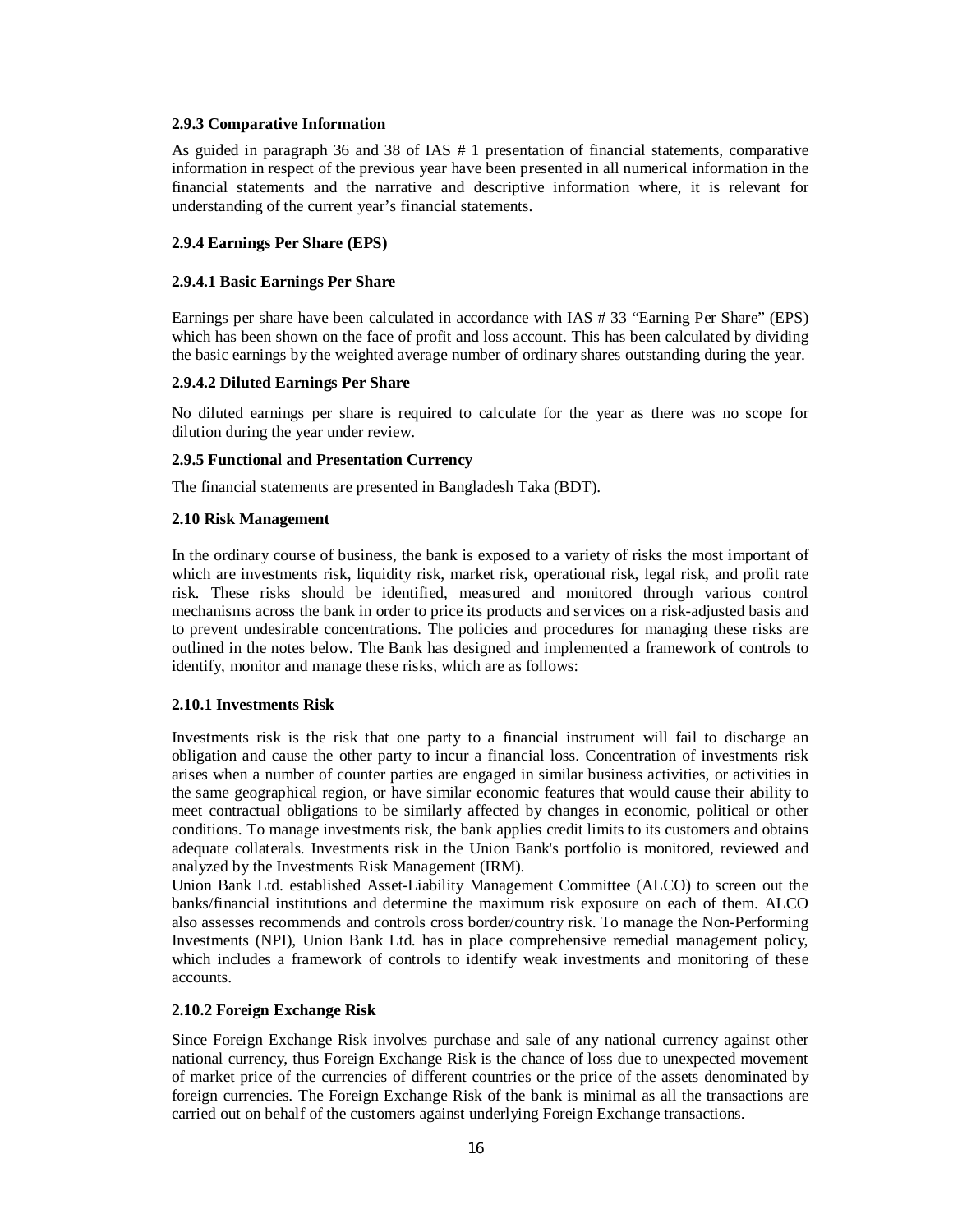Treasury Division independently conducts the transactions and the Back Office of treasury is responsible for verification of the deals and passing of their entries in the books of account. All foreign exchange transactions are revalued at Mark-to-Market rate as determined by Bangladesh Bank at the month end. All Nostro accounts are reconciled on daily basis and outstanding entries beyond 30 days are reviewed by the Management for their settlement.

# **2.10.3 Asset Liability Management**

Asset Liability Management is the key success of any financial intermediary especially for Banks. Asset Liability Committee (ALCO) of the Bank monitors Balance Sheet Risk and liquidity risks of the bank. The Balance Sheet Risk encompasses most part of the Asset Liability risk and deal with change in earnings due to change in rate of profit, foreign exchange rates which are not of trading nature on the other hand, liquidity risk can be defined as the risk or chance of failure to meet up any withdrawal /disbursement request by a counterparty/customer. Asset Liability Committee (ALCO) reviews Liquidity requirement of the bank, the maturity of assets and liabilities, deposits and investments pricing strategy and the Liquidity contingency plan. The primary objective of the Asset Liability Committee (ALCO) is to monitor and avert significant volatility in Net Investments Income (NII), investment value and exchange earnings for the purpose of taking future action plan for better interest of the organization.

## **2.10.4 Prevention of Money Laundering**

Money Laundering is the criminal practice of filtering ill-gotten gains or dirty money through a series of transaction so as to give the money a clean look that it appears to have originated from legal activities. It is a process of filtering money obtained through predicate offence such as corruption, fraud, drug trafficking etc. through the financial system. Money Laundering now a days is one of the greatest challenges that the Governments, Banks and Financial Institutions face in the globalize financial system.

Union Bank Limited identified the money laundering as one of its core risk areas and has been making all out efforts to prevent money laundering. For mitigating the risk, the bank has a designated Chief Anti-Money Laundering Compliance Officer (CAMLCO) at Central Compliance Unit under Anti-Money Laundering Division, Head Office, who has sufficient authority to implement and enforce corporate wide AML policy, procedure & measure and who is reporting directly to the Senior Management and the Board of Directors. Moreover, every branch of our bank has a designated Branch Anti-Money Laundering Compliance Officer (BAMLCO) under Branch Anti-Money Laundering Compliance Unit, who independently reviews the transaction of accounts, with verification of Know Your Customer (KYC) and Suspicious Transaction Report (STR). They are also sending Cash Transaction Report (CTR) to the Central Compliance Unit, Head Office on monthly basis by using FIU Reporting System Software provided by Bangladesh Bank and finally we send the same to Anti-Money Laundering Department of Bangladesh Bank. The Central Compliance Unit has also arranged Training/Workshop for developing awareness and skill regarding AML activities of Executives and Officers of the bank and conducting inspection regarding AML activities of our branch. Bank has established a Manual for Prevention of Money Laundering and issues circulars time to time giving specific guidelines in accordance with Bangladesh Bank guidelines, regulations, Anti-Money Laundering Act, 2009 & Anti Terrorism Act, 2009. All the guidelines and circulars issued by Bangladesh Bank from time to time are being strictly complied with by Central Compliance Unit and branches of the Bank.

## **2.10.5 Internal Control and Compliance**

Internal Control & Compliance is considered as an eye of an organization. It is a mirror of operations and keeps record of the same. The primary objectives of internal control system are to help the bank to perform in a better height through the use of its resources & under the guidance of Internal Control system, bank identifies its weakness and takes appropriate measures to overcome the same. The main objectives of Internal Control are to ascertain the efficiency and effectiveness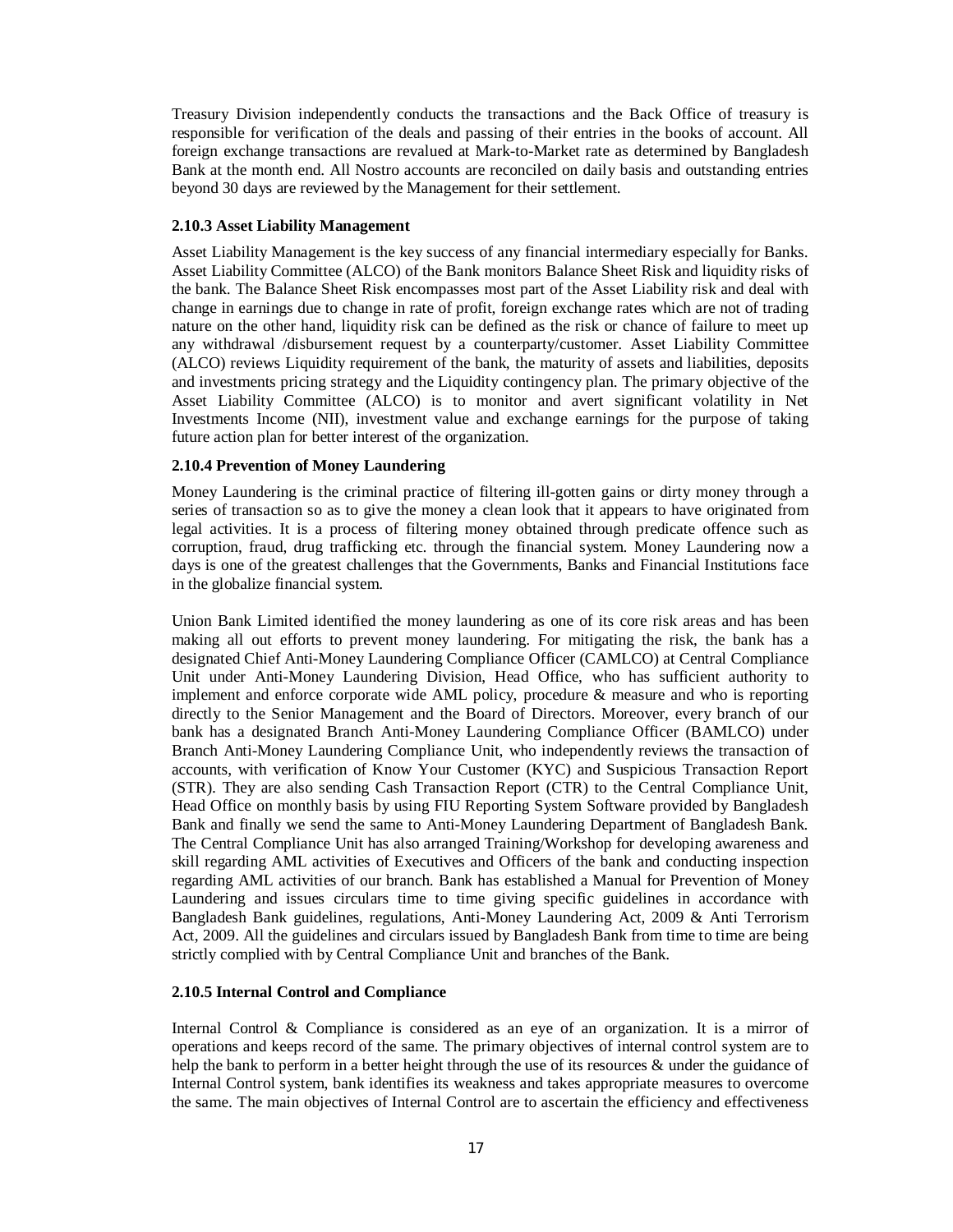of activities, reliability, completeness and timeliness of financial and management information, compliance with applicable laws and regulations.

Operational loss arises for the cause of errors and fraud due to lack of internal control and compliance. Internal Control & Compliance Division undertakes periodical and special audit & inspection of its branches and departments/divisions of Head Office for reviewing its operation and compliance of the statutory requirement. The Audit Committee of the Board of Directors plays a vital role in providing a bridge between the Board and Management. The committee reviews the Financial Reporting process, Audit process and the Bank's process for compliance with laws, regulations and code of conduct.

### **2.10.6 Guideline on Information & Communication Technology:**

Banks are increasingly using sophisticated digital technology for banking activities with a view to achieve more customer satisfaction with less cost. In addition, it increases the efficiency of the banking and payment system, benefiting consumers and merchants leading to bringing additional risks. These risks must be balanced against benefits i.e. must be controlled. Under this advanced and highly technical ICT environment banks must ensure that critical systems are not threatened by the risk exposures the banks take. For this purpose, a risk management process consisting of assessing risks, controlling risk exposure, and monitoring risks should be in place.

Information assets are critical to the services provided by the Bank to its customers. Protection and maintenance of these assets are vital to its sustainability. In order to ensure protection of critical IT assets from unauthorized access, modification, disclosure and destruction the Bank has already taken initiatives, which safeguard the interest of customers.

In this context bank is implementing a core banking software (Ababil) ensuring adequate security. To protect sensitive information of core banking software and other software in the event of any disaster, the bank implementing a disaster recovery site. The Bank has already developed its own ICT policies for various operation and services which are closely in line with the ICT guidelines of Bangladesh Bank.

The Bank has developed fault tolerance plan of human resources with detail job description for each IT personnel, segregation of duties of IT tasks and system support in respect of severity. Training is a key component of ICT Risk Management. The Bank has been continuously conducting training sessions on sensitive IT tasks (i.e. operational procedure, Business Continuity Planning, Disaster Recovery Planning etc.) for relevant employees. The Bank management has been putting continuous efforts to improve IT Operation Management, Problem Management, Change Management, Asset Management and Request Management to maintain maximum uptime of automated banking business. The Bank has been maintaining adequate physical security inside its workplace to properly protect ICT resources. The Bank is strictly following the Information Security Standard of Bangladesh Bank covering Password Control, User ID Maintenance, Input Control, Network Security, Data Encryption, Virus Protection and Access Control to Internet and Emailing. The bank is regularly conducting internal ICT audit to all its' branches and Head Office divisions to ensure proper implementation of the ICT policies.

## **2.11 Risk Based Capital ( Basel-II )**

To comply with the international best practice and to make the bank's capital more risk sensitive as well as to build the banking industry more shock absorbent and stable, Bangladesh Bank is aimed to implement Basel-II reporting from 2010. As per the directive of Bangladesh Bank, all schedule banks in Bangladesh are now reporting risk based capital adequacy for banks under Basel-II. All scheduled banks are also required to disclose capital adequacy in both quantitative terms.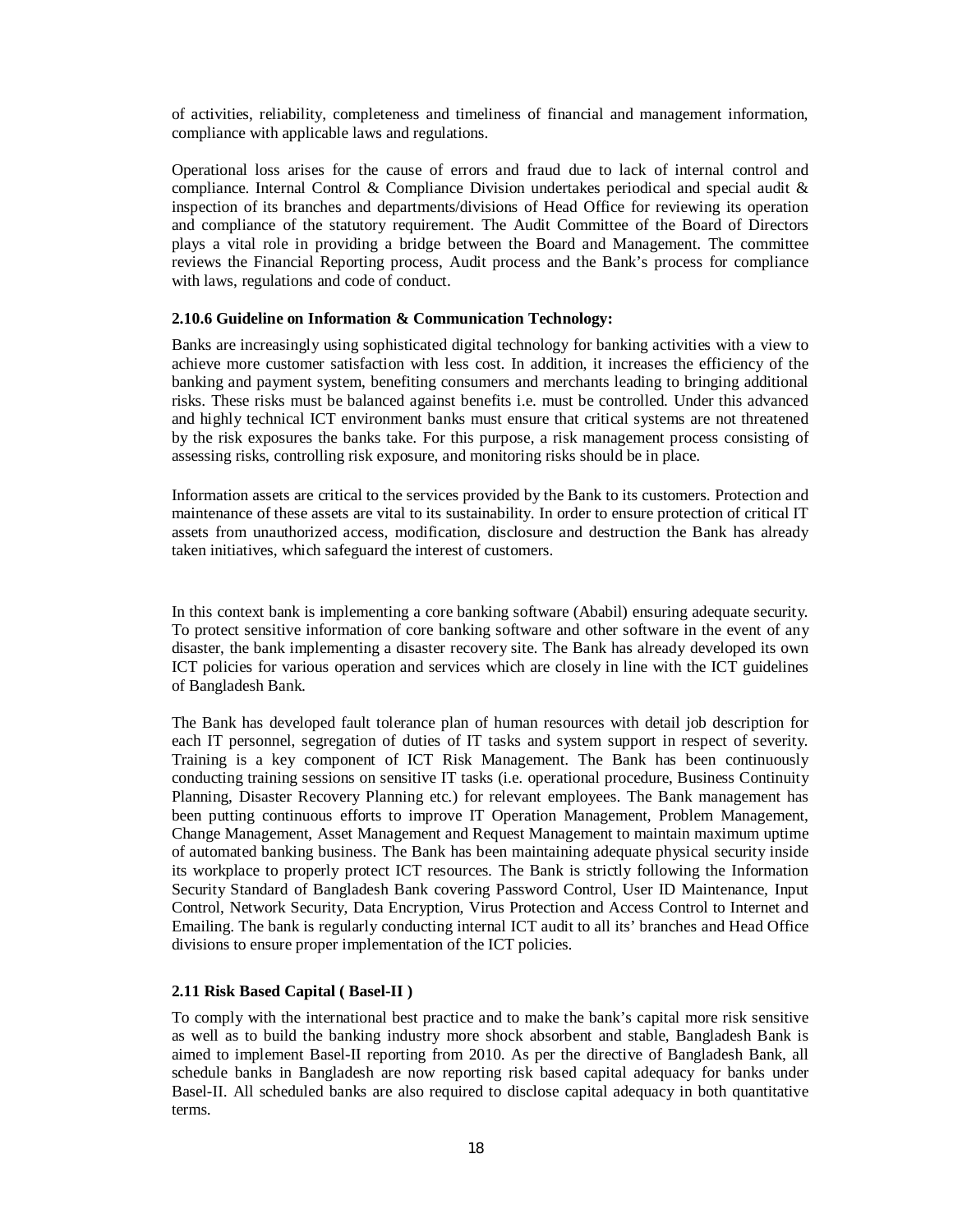## **2.12 Stress Testing**

Stress testing is one of the sophisticated risk management techniques that have been used to determine the reactions of different financial institution under a set of exceptional, but plausible assumptions through a series of test. At institutional level, stress testing techniques provide a way to quantity the impact of change in a number of risk factors on the assets and liabilities portfolio of the institution. Presently stress testing is being done by considering five different risk factors namely interest rate, sale value of collateral, non-performing loans, stock price and foreign exchange rate.

UBL supplements their analysis of risk with stress testing. They perform stress tests because value-at-risk calculations are based on relatively recent historical data and only purport to estimate risk up to a defined confidence level. Therefore, they only reflect possible losses under relatively normal market conditions.

## **2.13 Reporting Period**

The accounting year is 01 January to 31 December. The reporting year of 2014 from 01 January 2014 to 31 December 2014. However, the reporting year of 2013 from 07 March 2013 to 31 December 2013.

# **2.14 General**

**2.14.1** The figures have been rounded off to the nearest Taka.

**2.14.2** Wherever considered necessary, previous year's figures have been rearranged for the

purpose of comparison.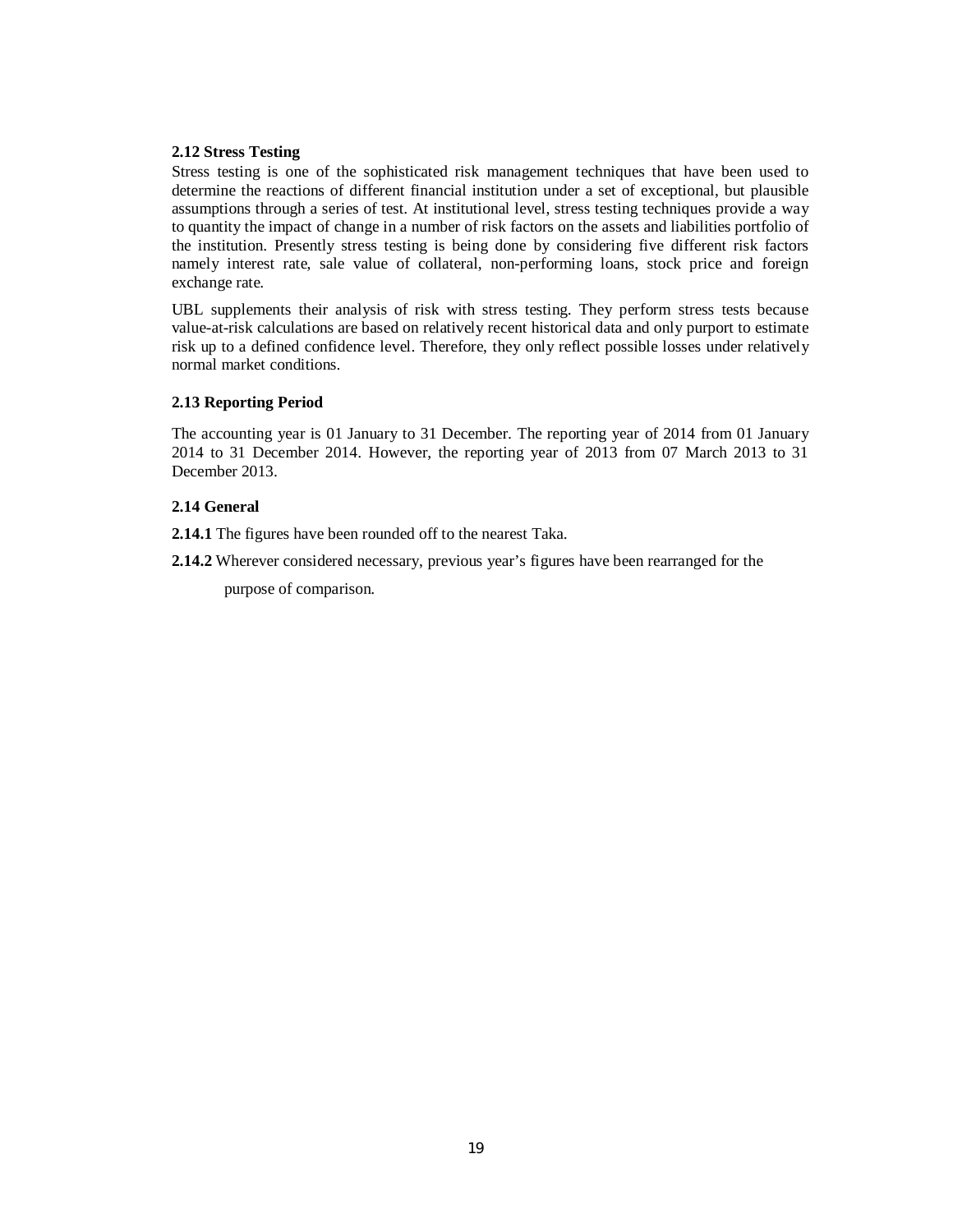|     |                                                        | 2014<br>Taka  | 2013<br>Taka  |
|-----|--------------------------------------------------------|---------------|---------------|
| 3   | <b>CASH</b>                                            |               |               |
| 3.1 | <b>Cash in Hand</b>                                    |               |               |
|     | In Local Currency                                      | 180,706,229   | 108,280,763   |
|     | In Foreign Currencies                                  | 1,551,793     |               |
|     |                                                        | 182,258,022   | 108,280,763   |
| 3.2 | <b>Balance with Bangladesh Bank and its Agent Bank</b> |               |               |
|     | In Local Currency                                      | 2,734,081,394 | 1,955,570,549 |
|     | In Foreign Currencies                                  | 30,916,064    |               |
|     |                                                        | 2,764,997,458 | 1,955,570,549 |
|     |                                                        | 2,947,255,480 | 2,063,851,312 |

### **3.3 Cash Reserve Ratio (CRR) and Statutory Liquidity Ratio (SLR)**

Cash Reserve Ratio (CRR) and Statutory Liquidity Ratio (SLR) have been calculated and maintained in accordance with the Section 25 & 33 of the Bank Companies Act. 1991 and subsequent BCD Circular No.13 dated May 24,1992; BRPD Circular No. 12 dated September 06, 1998, BRPD Circular No.12, dated September 20, 1999, BRPD Circular No. 22 dated November 06, 2003, BRPD Circular No. 03 dated 17 February, 2005 and BRPD Circular No. 11 & 12 dated 25 August 2005, Bangladesh Bank Letter # DOS (SR) 1153/120-A/2009-46 dated 22 March 2009, MPD circular # 01 dated 04 May 2010, MPD circular # 04 & 05 dated 01 December 2010 and MPD circular # 01 dated 23 June 2014.

### **3.4 Cash Reserve Ratio (CRR): 6.50% of Average Demand and Time Liabilities**

| <b>Required Reserve</b>   | 1,825,553,440 | 268,127,000   |
|---------------------------|---------------|---------------|
| Actual Reserve maintained | 2,485,702,553 | 1,887,295,000 |
| Surplus/(Short)           | 660.149.113   | 1,619,168,000 |

## **3.5 Statutory Liquidity Ratio (SLR): 12.00% of Average Demand and Time Liabilities:**

| Required Reserve (including CRR)<br>Actual Reserve held (including CRR) |
|-------------------------------------------------------------------------|
| Surplus/(Short)                                                         |

| Statutory Liquidity Ratio (SLR): 12.00% of Average Demand and Time Liabilities: |               |               |  |
|---------------------------------------------------------------------------------|---------------|---------------|--|
| Required Reserve (including CRR)                                                | 3,370,252,440 | 513,909,000   |  |
| Actual Reserve held (including CRR)                                             | 4,066,217,000 | 2.295.575.000 |  |
| Surplus/(Short)                                                                 | 695,964,560   | 1.781.666.000 |  |

### **4 BALANCE WITH OTHER BANKS AND FINANCIAL INSTITUTIONS**

## **A. Inside Bangladesh**

**Al-Wadiah Current Accounts**

| Janata Bank Ltd.        | 537.831 | 3.005.022 |
|-------------------------|---------|-----------|
|                         | 537,831 | 3.005.022 |
| <b>Others Accounts:</b> |         |           |

**Mudaraba Term Deposits** 

| <b>Mudaraba Short Notice Deposits</b> |
|---------------------------------------|
| First Security Islami Bank Ltd.       |
| Prime Bank Ltd.                       |

First Security Islami Bank Ltd. 193,477,519 192,843,450 Prime Bank Ltd. 25,000 - 25,000 - 25,000 - 25,000 - 25,000 - 25,000 - 25,000 - 25,000 - 25,000 - 25,000 - 25,000 - 25,000 - 25,000 - 25,000 - 25,000 - 25,000 - 25,000 - 25,000 - 25,000 - 25,000 - 25,000 - 25,000 - 25,000 - **193,502,519 192,843,450**

| <b>Extractive Loring Deposits</b>           |               |               |
|---------------------------------------------|---------------|---------------|
| Reliance Finance Limited                    | 6,471,712,613 | 6,050,000,000 |
| Peoples Leasing and Financial Services Ltd. | -             | 200,000,000   |
| Phoenix Finance and Investments Ltd.        | 90,000,000    |               |
|                                             | 6,561,712,613 | 6.250.000.000 |
|                                             | 6,755,752,963 | 6.445.848.472 |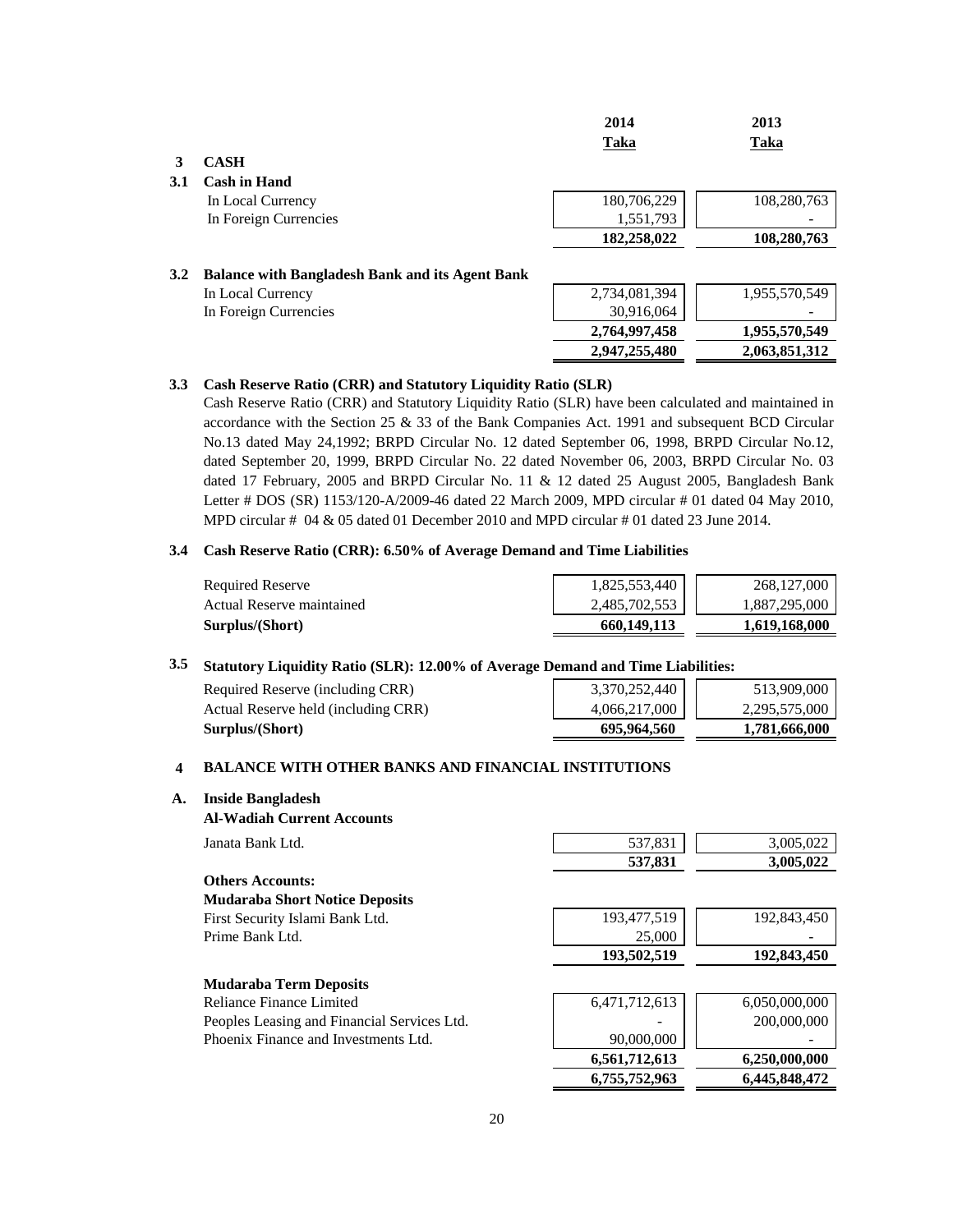| 2014 | 2013 |
|------|------|
| Taka | Taka |

| <b>B.</b> Outside Bangladesh            | Currency    | Amount     | Rate     |               |                          |
|-----------------------------------------|-------------|------------|----------|---------------|--------------------------|
| <b>Current Account</b>                  |             |            |          |               |                          |
| Sonali Bank (UK) Limited, UK            | <b>EURO</b> | 50,000.00  | 95.3203  | 4,766,015     |                          |
| Sonali Bank (UK) Limited, UK            | <b>GBP</b>  | 17.225.00  | 122.0191 | 2,101,779     |                          |
| Sonali Bank (UK) Limited, UK            | USD         | 136,885.72 | 78.3000  | 10,718,152    |                          |
| Habib Bank Limited. New York. USA       | USD         | 13.130.06  | 78.3000  | 1,028,084     | $\qquad \qquad$          |
| Habib Bank Limited, Karachi, Pakistan   | <b>ACU</b>  | 10.273.50  | 78.3000  | 804,415       | $\overline{\phantom{a}}$ |
| AB Bank Ltd., Mumbai, India             | <b>ACU</b>  | 31,657.38  | 78.3000  | 2,478,773     |                          |
| United Bank of India, Kolkata, India    | <b>ACU</b>  | 31.440.84  | 78.3000  | 2,461,818     |                          |
| National Bank of Pakistan, Tokyo, Japan | <b>JPY</b>  | 17,010.00  | 0.6556   | 11,152        |                          |
|                                         |             |            |          | 24,370,187    |                          |
| Total $(A+B)$                           |             |            |          | 6,780,123,150 | 6,445,848,472            |

21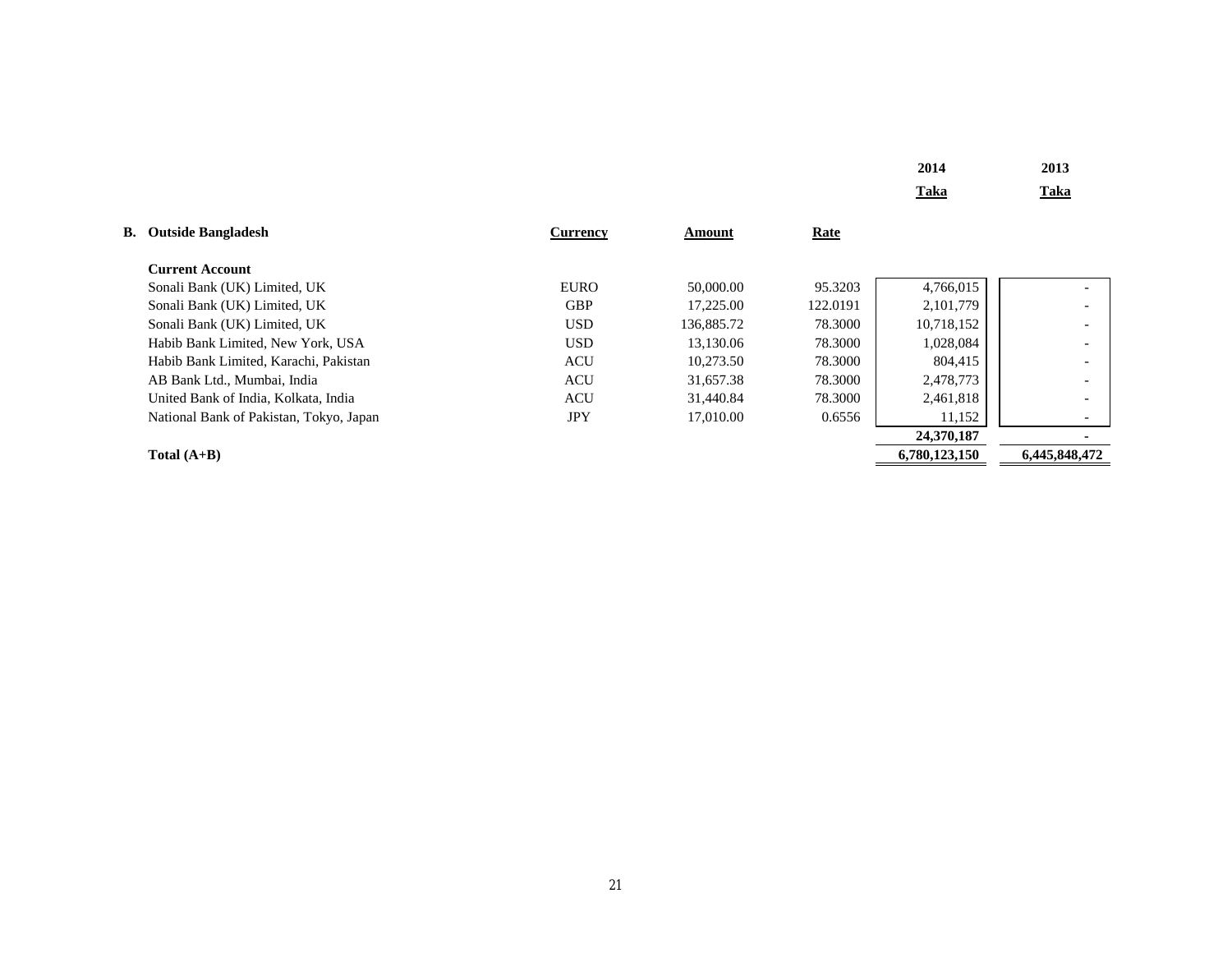|   |                                                                                | 2014                        | 2013                      |
|---|--------------------------------------------------------------------------------|-----------------------------|---------------------------|
|   |                                                                                | Taka                        | Taka                      |
|   |                                                                                |                             |                           |
|   | C. Maturity-wise Grouping (Inside and Outside Bangladesh)<br>Payable on Demand | 218,410,537                 | 195,848,472               |
|   | Up to Three Months                                                             | 4,036,300,000               | 3,950,000,000             |
|   | Three Months to One Year                                                       | 2,525,412,613               | 2,300,000,000             |
|   | One Year to Five Years                                                         |                             |                           |
|   | Above Five Years                                                               |                             |                           |
|   |                                                                                | 6,780,123,150               | 6,445,848,472             |
| 5 | <b>INVESTMENTS IN SHARES AND SECURITIES</b>                                    |                             |                           |
|   | <b>Government Securities</b>                                                   |                             |                           |
|   | Bangladesh Govt. Islamic Investment Bonds                                      | 1,400,000,000               | 300,000,000               |
|   |                                                                                | 1,400,000,000               | 300,000,000               |
|   | <b>Others</b>                                                                  |                             |                           |
|   | Quoted Shares (Note - 5.1)                                                     | 40,040,651<br>1.440.040.651 | 30,484,738<br>330,484,738 |
|   |                                                                                |                             |                           |
|   | 5.1 Quoted Shares                                                              |                             |                           |
|   | <b>Name of Companies</b>                                                       | <b>Acquisition cost</b>     | <b>Acquisition cost</b>   |
|   |                                                                                |                             |                           |
|   | CVO Petrochemical Refinery Limited                                             | 18,048,657                  | 12,774,595                |
|   | Confidence Cement Ltd.                                                         | 673,845<br>÷.               |                           |
|   | Fuwang Ceramic Industry Limited<br>Global Heavy Chemicals Limited              |                             | 291,060<br>277,857        |
|   | Grameenphone Ltd.                                                              |                             | 946,150                   |
|   | Jamuna Oil Company Ltd.                                                        | $\overline{a}$              | 949,995                   |
|   | JMI Syringes & Medical Devices Ltd.                                            |                             | 1.975.169                 |
|   | Lafarge Surma Cement Ltd.                                                      | 16,175,946                  | 1,926,676                 |
|   | Legacy Footwear Ltd.                                                           | 5.820                       |                           |
|   | Malek Spinning Mills Ltd.                                                      |                             | 613,745                   |
|   | Matin Spining Mills Ltd.<br>Meghna Petroleum Limited                           | 369,030<br>$\overline{a}$   | 4,448,443                 |
|   | Orion Pharma Ltd.                                                              | $\overline{\phantom{a}}$    | 616,376                   |
|   | Paramount Textile Ltd.                                                         |                             | 424,768                   |
|   | Rahima Food Corporation Ltd.                                                   | 4,051,341                   | 3,471,731                 |
|   | Singer Bangladesh Ltd.                                                         | $\overline{a}$              | 381,530                   |
|   | Titas Gas Transmission & Distribution Co. Ltd.                                 |                             | 588,103                   |
|   | Tallu Spinning Mills Ltd.                                                      | 716,012                     | $\sim$                    |
|   | Unique Hotel & Resorts Ltd.                                                    |                             | 412,177                   |
|   | Usmania Glass Sheet Factory Ltd.                                               | 40,040,651                  | 386,363<br>30,484,738     |
|   |                                                                                |                             |                           |
|   |                                                                                |                             |                           |
|   | <b>5.2 Market Value of Quoted Shares</b>                                       | 53,423,855                  | 25,846,692                |
|   |                                                                                |                             |                           |
|   | 5.3 Maturity Grouping of Investments in Shares and Securities                  |                             |                           |
|   | On Demand                                                                      | 40,040,651                  | 30,484,738                |
|   | Within One Month                                                               |                             |                           |
|   | One Month to three Months                                                      |                             |                           |
|   | Three Months to One Year                                                       | 300,000,000                 |                           |
|   | One Year to Five Years                                                         | 1,100,000,000               | 300,000,000               |
|   | More than Five Years                                                           |                             |                           |
|   |                                                                                | 1,440,040,651               | 330,484,738               |
| 6 | <b>INVESTMENTS (All Inside Bangladesh)</b>                                     |                             |                           |
|   | General Investments (Bai-Murabaha, Bai-Muajjal, HPSM, etc.) (Note-6.A)         | 22,097,263,399              | 7,308,820,728             |
|   | Bills Purchased and Discounted (Note - 6.B)                                    | 6,180,523,835               |                           |
|   |                                                                                | 28, 277, 787, 234           | 7,308,820,728             |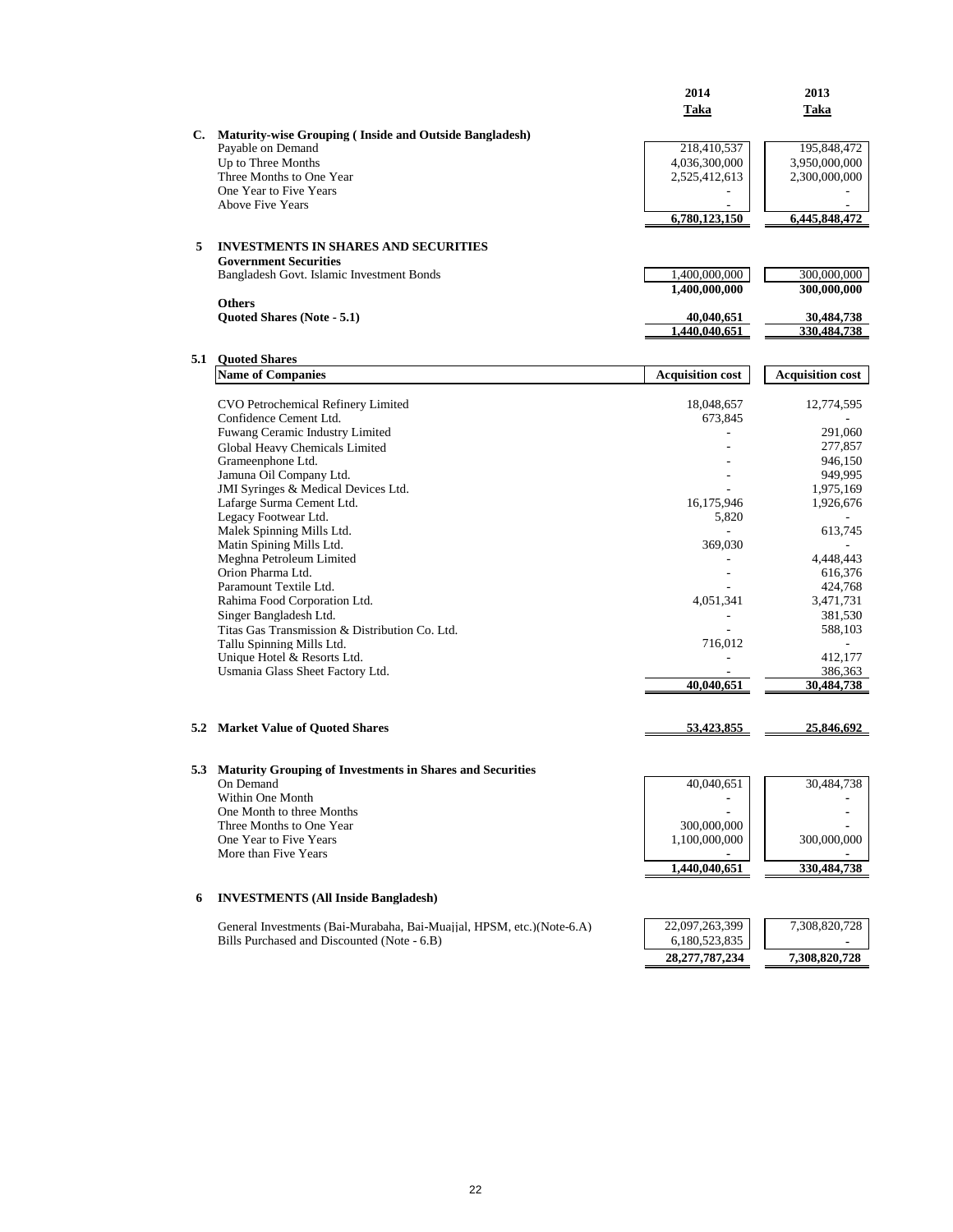|                                                                                                         | 2014                         | 2013                    |
|---------------------------------------------------------------------------------------------------------|------------------------------|-------------------------|
|                                                                                                         | Taka                         | Taka                    |
| 6.A General Investment (Bai-Murabaha, Bai - Muajjal, HPSM) etc.                                         |                              |                         |
| <b>Inside Bangladesh</b><br>Bai Murabaha (Hypo)                                                         | 1,449,227,826                | 1,877,071,638           |
| Bai Murabaha against MTDR                                                                               | 3,821,189,619                | 1,367,255,323           |
| Bai Murabaha TR                                                                                         | 2,498,324,223                |                         |
| Bai Murabaha (Post Import) TR                                                                           | 5,066,470                    |                         |
| Bai Murabaha (TR) SME                                                                                   | 214,786,050                  |                         |
| Bai Murabaha Agriculture<br>Bai Murabaha (TR) Agriculture                                               | 431,972,381<br>18,858,679    |                         |
| Bai Muajjal                                                                                             | 52,516,500                   |                         |
| HPSM (Real Estate)                                                                                      | 943,760,428                  | 9,755,196               |
| HPSM (Transport)                                                                                        | 7,647,929                    | 3,987,205               |
| Bai Murabaha General                                                                                    | 11,110,528,036               | 4,026,619,582           |
| HPSM (SME)<br><b>HPSM House Building Staff</b>                                                          | 580,465<br>17,244,382        | 372,969                 |
| <b>HPSM House Building General</b>                                                                      | 21,955,783                   |                         |
| <b>HPSM</b> Industrial Term                                                                             | 692,474,413                  |                         |
| <b>HPSM Machinery</b>                                                                                   | 118,969,887                  |                         |
| Quard against MTDR                                                                                      | 633, 387, 530                | 1,100,820               |
| Quard against Car Leasing Scheme staff<br><b>HPSM Consumer Durables (Scheme)</b>                        | 28,543,735<br>30,229,063     | 18,190,875<br>4,467,120 |
|                                                                                                         | 22,097,263,399               | 7,308,820,728           |
| <b>Outside Bangladesh</b>                                                                               |                              |                         |
|                                                                                                         | 22,097,263,399               | 7,308,820,728           |
|                                                                                                         |                              |                         |
| <b>6.B</b> Bills Purchased and Discounted<br>Payable in Bangladesh                                      | 6,180,523,835                | $\blacksquare$          |
| Payable outside Bangladesh                                                                              |                              |                         |
|                                                                                                         | 6,180,523,835                |                         |
|                                                                                                         | 28, 277, 787, 234            | 7,308,820,728           |
| <b>6.1 Maturity Grouping of Investments</b>                                                             |                              |                         |
| Payable on Demand                                                                                       | 2,101,200,000                |                         |
| Up to Three Months                                                                                      | 5,451,600,000                |                         |
| Three Months to One Year                                                                                | 13,000,320,000               | 40,626,116              |
| One Year to Five Years<br><b>Above Five Years</b>                                                       | 7,724,667,234                | 7,268,194,612           |
|                                                                                                         | 28,277,787,234               | 7,308,820,728           |
|                                                                                                         |                              |                         |
| 6.2 Analysis to disclose the following Significant Concentration including Bills Purchased & Discounted |                              |                         |
| Investments to Directors of other Banks                                                                 | 4,314,507,663                | 1,693,169,466           |
| Investments to Chief Executive and Other high Officials<br><b>Investments to Customers Group</b>        | 18,715,291,036               | 4,401,509,508           |
| Investments to Industry                                                                                 | 5,178,612,998                | 1,191,421,684           |
| Investment to staff                                                                                     | 69,375,537                   | 22,720,070              |
|                                                                                                         | 28, 277, 787, 234            | 7,308,820,728           |
| 6.3 Investments to Customers amounting to 10% or more of UBL's Total Eligible Capital                   |                              |                         |
| Number of Clients                                                                                       | 07                           |                         |
| Amount of Outstanding Investments                                                                       |                              |                         |
| Funded                                                                                                  | 4,026,800,000                |                         |
| Non-funded                                                                                              | 781,000,000<br>4,807,800,000 | $\blacksquare$          |
|                                                                                                         |                              |                         |
| <b>6.4</b> Economic Sector wise Investments<br>Agriculture:                                             |                              |                         |
| Fishing                                                                                                 | 450,831,059                  |                         |
| Tea                                                                                                     |                              |                         |
| Others                                                                                                  | 450,831,059                  |                         |
| <b>Textile and Readymade Garments:</b>                                                                  | 6,696,118,515                | 365,754,120             |
| Garments                                                                                                | 496,218,149                  | 365,754,120             |
| Readymade Garments - Export<br>Textile and Textile Products- Import                                     | 24,180,500                   |                         |
| Others -Export                                                                                          | 6,156,343,335                |                         |
| Others - Import                                                                                         | 13,369,864                   |                         |
| Medicine - Import                                                                                       |                              |                         |
| Chemical - Import<br><b>Contractor Finance</b>                                                          | $\overline{a}$               |                         |
| Transport                                                                                               |                              |                         |
| <b>Bricks</b>                                                                                           | 6,006,667                    |                         |
| Cold Storage                                                                                            |                              |                         |
| Steel and Engineering                                                                                   |                              |                         |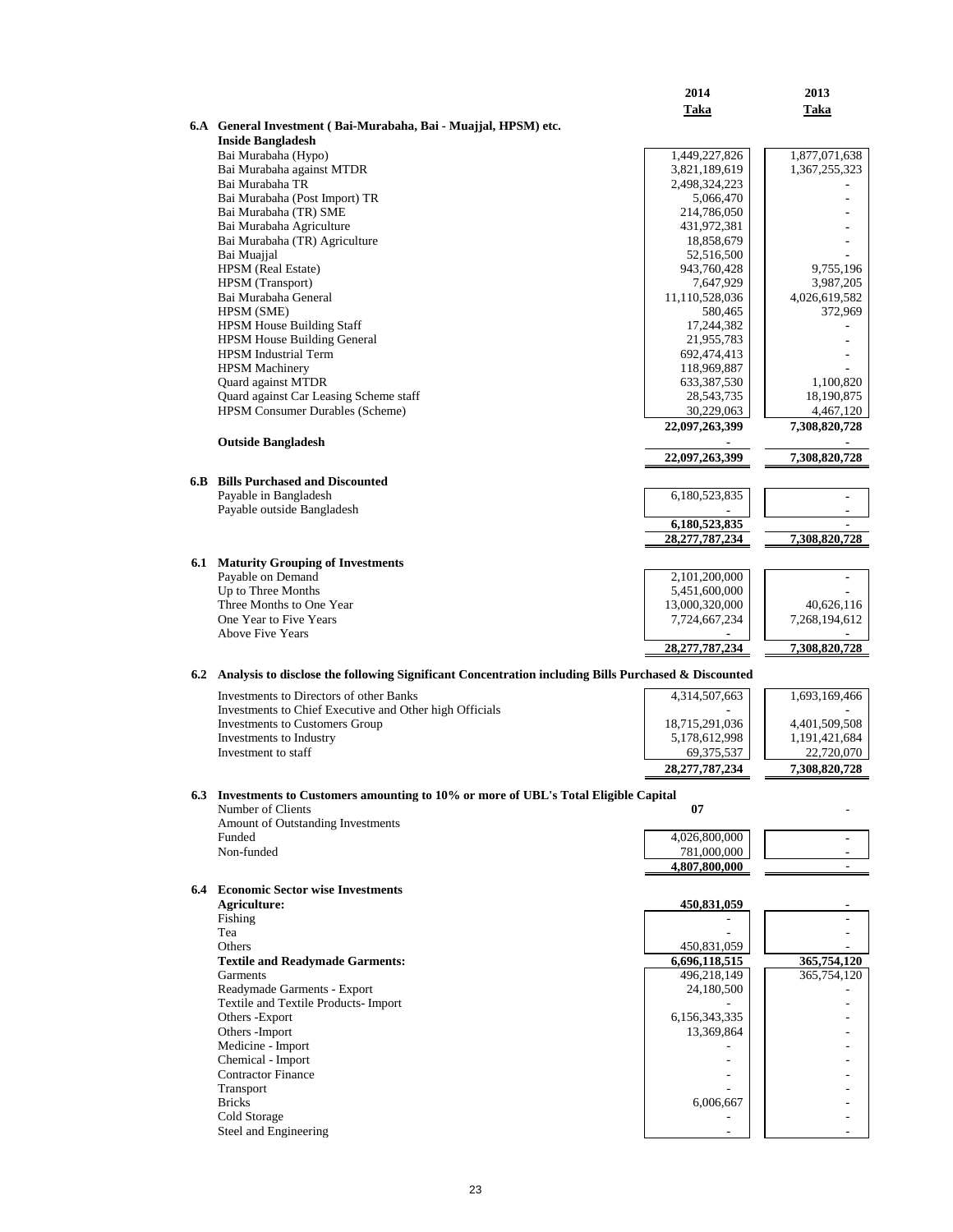|     |                                                                      | 2014                               | 2013                           |
|-----|----------------------------------------------------------------------|------------------------------------|--------------------------------|
|     |                                                                      | Taka                               | Taka                           |
|     |                                                                      |                                    |                                |
|     | <b>Internal Trade Finance:</b><br><b>Whole Sale Trading</b>          | 14,800,680,293<br>14,222,916,780   | 6,448,014,886<br>6,447,641,918 |
|     | <b>Retail Trading</b>                                                | 577,763,513                        | 372,968                        |
|     | Others                                                               |                                    |                                |
|     | <b>House Building:</b>                                               | 2,668,136,333                      | 439,664,404                    |
|     | Commercial                                                           | 2,598,760,796                      | 416,944,334                    |
|     | Staff                                                                | 69,375,537                         | 22,720,070                     |
|     | <b>Special Program:</b><br>Consumer Finance and Hire Purchase Scheme | 3,662,021,034                      | 55,387,318                     |
|     | Others                                                               | 136,782,479                        | 12,418,208                     |
|     |                                                                      | 3,525,238,555<br>28, 277, 787, 234 | 42,969,110<br>7,308,820,728    |
| 6.5 | <b>Geographical Location-wise Investments</b>                        |                                    |                                |
|     | Urban                                                                |                                    |                                |
|     | <b>Dhaka</b>                                                         | 17,350,475,754                     | 7,308,220,728                  |
|     | Chittagong                                                           | 9,991,895,842                      | 600,000                        |
|     | <b>Barisal</b>                                                       |                                    |                                |
|     | Rajshahi                                                             | 4,151,926                          |                                |
|     | Khulna                                                               | 2,340,155                          |                                |
|     | Rangpur                                                              |                                    |                                |
|     | Sylhet                                                               | 4,344,408                          |                                |
|     |                                                                      | 27,353,208,085                     | 7,308,820,728                  |
|     |                                                                      |                                    |                                |
|     | Rural                                                                |                                    |                                |
|     | <b>Dhaka</b>                                                         | 118,447,816                        |                                |
|     | Chittagong                                                           | 791,731,362                        |                                |
|     | Khulna                                                               |                                    |                                |
|     | Barisal                                                              |                                    |                                |
|     | Rangpur                                                              | 13,051,558                         |                                |
|     | Sylhet                                                               | 1,348,413                          |                                |
|     |                                                                      | 924,579,149                        | ٠                              |
|     |                                                                      | 28, 277, 787, 234                  | 7,308,820,728                  |
| 6.6 | <b>Classification of Investments as per Bangladesh Bank Circular</b> |                                    |                                |
|     | <b>Unclassified</b>                                                  |                                    |                                |
|     | Standard                                                             | 28, 277, 787, 234                  | 7,308,820,728                  |
|     | Special Mention Account                                              |                                    |                                |
|     |                                                                      | 28, 277, 787, 234                  | 7,308,820,728                  |
|     | <b>Classified:</b>                                                   |                                    |                                |
|     | Sub-standard                                                         |                                    |                                |
|     | Doubtful                                                             |                                    |                                |
|     | Bad & Loss                                                           | $\blacksquare$                     |                                |
|     |                                                                      |                                    |                                |
|     |                                                                      | 28,277,787,234                     | 7,308,820,728                  |
|     | 6.7 Particulars of Required Provision for Investments                |                                    |                                |
|     | <b>Classification status</b>                                         |                                    |                                |
|     | Unclassified                                                         |                                    |                                |
|     | Standard                                                             | 313,018,462                        | 74,491,076                     |
|     | Special Mention Account                                              |                                    |                                |
|     |                                                                      | 313,018,462                        | 74,491,076                     |
|     | <b>Classified:</b>                                                   |                                    |                                |
|     | Sub - Standard                                                       |                                    |                                |
|     | Doubtful                                                             |                                    |                                |
|     |                                                                      |                                    |                                |
|     | <b>Bad and Loss</b>                                                  |                                    |                                |
|     |                                                                      |                                    |                                |
|     |                                                                      | 313,018,462                        | 74,491,076                     |
|     | Required Provision for Investments                                   | 313,018,462                        | 74,491,076                     |
|     | <b>Total Provision Maintained</b>                                    | 320,000,000                        | 75,100,000                     |
|     | <b>Provision Excess/ (Shortfall)</b>                                 | 6,981,538                          | 608,924                        |
|     |                                                                      |                                    |                                |

**\* Details of provision may kindly be in note 2.7.2**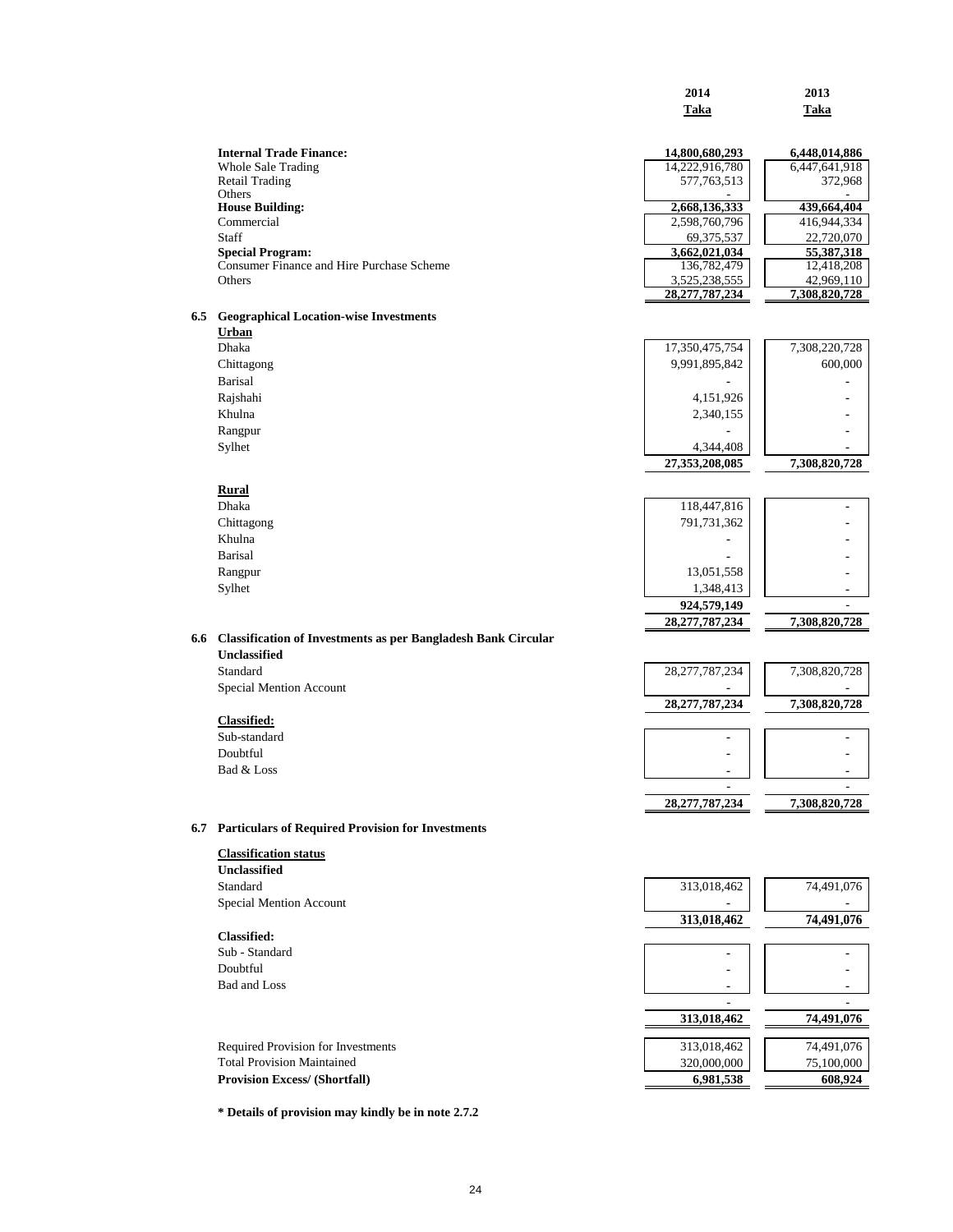|           |                                                                                                                                                                                                                                                                                      | 2014<br>Taka      | 2013<br>Taka  |
|-----------|--------------------------------------------------------------------------------------------------------------------------------------------------------------------------------------------------------------------------------------------------------------------------------------|-------------------|---------------|
|           | <b>6.8 Particulars of Investments</b>                                                                                                                                                                                                                                                |                   |               |
| i)        | Investments considered good in respect of which the Bank Company is fully secured                                                                                                                                                                                                    | 21,746,747,439    | 1,312,109,497 |
| ii)       | Investments considered good for which the bank holds no Security other than the<br>debtors personal security                                                                                                                                                                         | 4,633,663,487     | 5,996,711,231 |
| iii)      | Investment considered good and secured by the personal security of one or more<br>parties in addition to the personal security of the debtors                                                                                                                                        | 1,897,376,308     |               |
| iv)       | Investments adversely classified; provision not maintained there against                                                                                                                                                                                                             |                   |               |
|           |                                                                                                                                                                                                                                                                                      | 28, 277, 787, 234 | 7,308,820,728 |
| V)        | Investments due by directors or executives of the banking company or any of them<br>taken either severally or jointly with any other person.                                                                                                                                         |                   |               |
|           | vi) Investments due by companies or firms in which the directors of the bank company<br>are interested as directors partners or managing agents or in case of private<br>companies, as members.                                                                                      |                   |               |
| vii)      | Maximum total amount of investments, including temporary advances made at any<br>time during the year to directors or managers or officers of the banking company or<br>any of them either separately or jointly with any other person.                                              |                   |               |
| viii)     | Maximum total amount of investments, including temporary advances granted<br>during the year to the companies or firms in which the directors of the banking<br>company are interested as directors, partners or managing agents or in the case of<br>private companies, as members. |                   |               |
|           |                                                                                                                                                                                                                                                                                      |                   |               |
| ix)<br>X) | Investment due from other banking companies                                                                                                                                                                                                                                          |                   |               |
|           | Total amount of classified Investments on which profit is not credited to income                                                                                                                                                                                                     |                   |               |
|           | Movement of classified Investments                                                                                                                                                                                                                                                   |                   |               |
| a.        | Opening balance                                                                                                                                                                                                                                                                      |                   |               |
|           | Increase/ (Decrease) during the year                                                                                                                                                                                                                                                 |                   |               |
| b.        | Amount of provision kept against investment classified as 'bad/loss' on the reporting<br>date of Balance Sheet                                                                                                                                                                       | ٠                 |               |
|           |                                                                                                                                                                                                                                                                                      |                   |               |
| c.        | Profit credited to the profit/Rent/Compensation Suspense Account                                                                                                                                                                                                                     |                   |               |
| xi)       | Amount of written off Investment:                                                                                                                                                                                                                                                    |                   |               |
| a.        | Cumulative amount                                                                                                                                                                                                                                                                    |                   |               |
| b.        | Amount written off during the period                                                                                                                                                                                                                                                 |                   |               |
| c.<br>d.  | Total amount of written off $(a+b)$<br>Amount recovered against such written- off up to this year                                                                                                                                                                                    |                   |               |
| e.        | Amount of investment written- off against which suit has been filled to recover the                                                                                                                                                                                                  |                   |               |
|           | same.                                                                                                                                                                                                                                                                                |                   |               |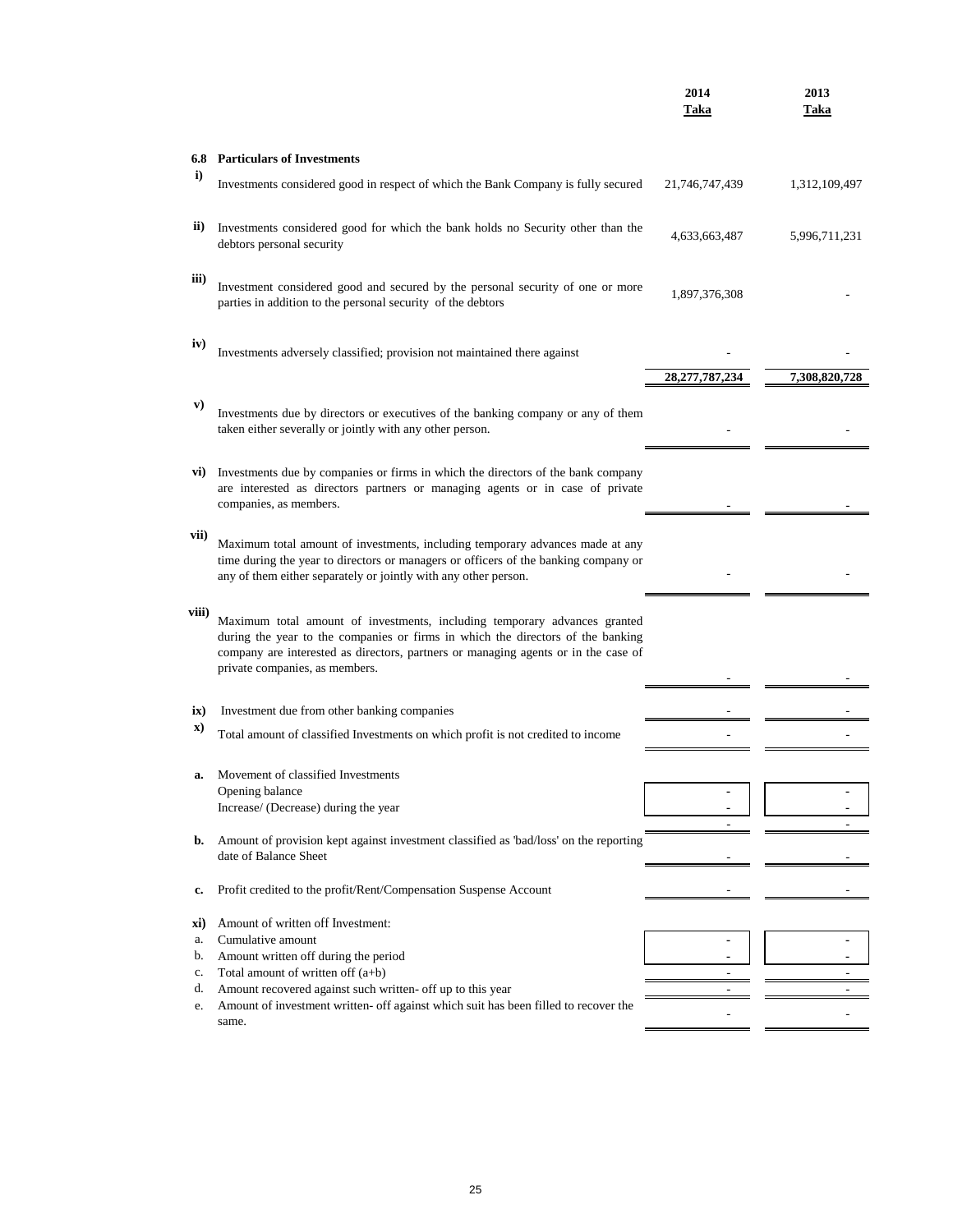| 2014 | 2013 |
|------|------|
| Taka | Taka |

 **172,546,487 118,578,163**

### **6.9 Security against Investments including bills purchased & discounted:**

|                | 15,517,700    |
|----------------|---------------|
| 6,531,039,795  | 5,996,711,231 |
|                |               |
|                |               |
| 4,454,577,149  | 1,086,318,567 |
|                |               |
| 6,180,523,845  |               |
|                |               |
|                |               |
|                |               |
| 11,111,646,445 | 210,273,230   |
|                |               |

### **6.10 Maturity Grouping of Bills Purchased and Discount**

| Payable within one month                   | 1,236,104,767 |  |
|--------------------------------------------|---------------|--|
| Over one month but less than three months  | 927,078,575   |  |
| Over three months but less than six months | 4,017,340,493 |  |
| Six Months and Above                       |               |  |
|                                            | 6.180.523.835 |  |

#### **7 FIXED ASSETS INCLUDING PREMISES, FURNITURE & FIXTURES AT COST LESS ACCUMULATED DEPRECIATION (ANNEXURE-A)**

| Furniture & Fixtures                  | 174, 174, 691 | 16,079,459   |
|---------------------------------------|---------------|--------------|
| Office Equipment                      | 226,873,557   | 51,343,982   |
| Vehicles                              | 71,601,822    | 24, 281, 822 |
| <b>Books</b>                          | 3.926         | 3,020        |
|                                       | 472,653,996   | 91,708,283   |
| <b>Less: Accumulated Depreciation</b> | 61.373.314    | 5,417,588    |
|                                       | 411.280.682   | 86,290,695   |

### **8 OTHER ASSETS**

| Inter - branch Transaction Account (*)         | 20.822.214    | 62,086,900    |
|------------------------------------------------|---------------|---------------|
| Accrued Income on MTDR                         | 463,867,266   | 434,800,000   |
| Advances, Deposits and Prepayment (Note - 8.1) | 270,468,916   | 200,823,582   |
| Advance Income Tax                             | 162,075,093   | 28,829,440    |
| <b>Stock of Stationery</b>                     | 4.620.541     | 692.454       |
| Suspense Account (Note - 8.2)                  | 172,546,487   | 118,578,163   |
| Stamps on Hand                                 | 194.180       | 34.758        |
| Deferred tax asset (Note - 2.8.1.2)            | 447.573       |               |
|                                                | 1,095,042,270 | 845, 845, 297 |

(\*) Inter-branch transaction account represents outstanding Inter-branch and Head Office transaction(net) originated but yet to be responded at the balance sheet date. However, the status of non-respondent entries on 31.12.2014 have been reconciled on 22.02.2015.

### **8.1 Advance, Deposits and Prepayment**

**8.2** 

| Advance against Rent - Office<br>Prepayment | 269,964,499<br>504.417 | 200,568,000<br>255,582 |
|---------------------------------------------|------------------------|------------------------|
|                                             | 270,468,916            | 200,823,582            |
| <b>Suspense Account</b>                     |                        |                        |
| <b>Sundry Debtors</b>                       | 122,383,252            | 92,713,328             |
| Advance against TA/DA                       | 20,500                 |                        |
| Advance against New Branch                  | 50,142,735             | 25,864,835             |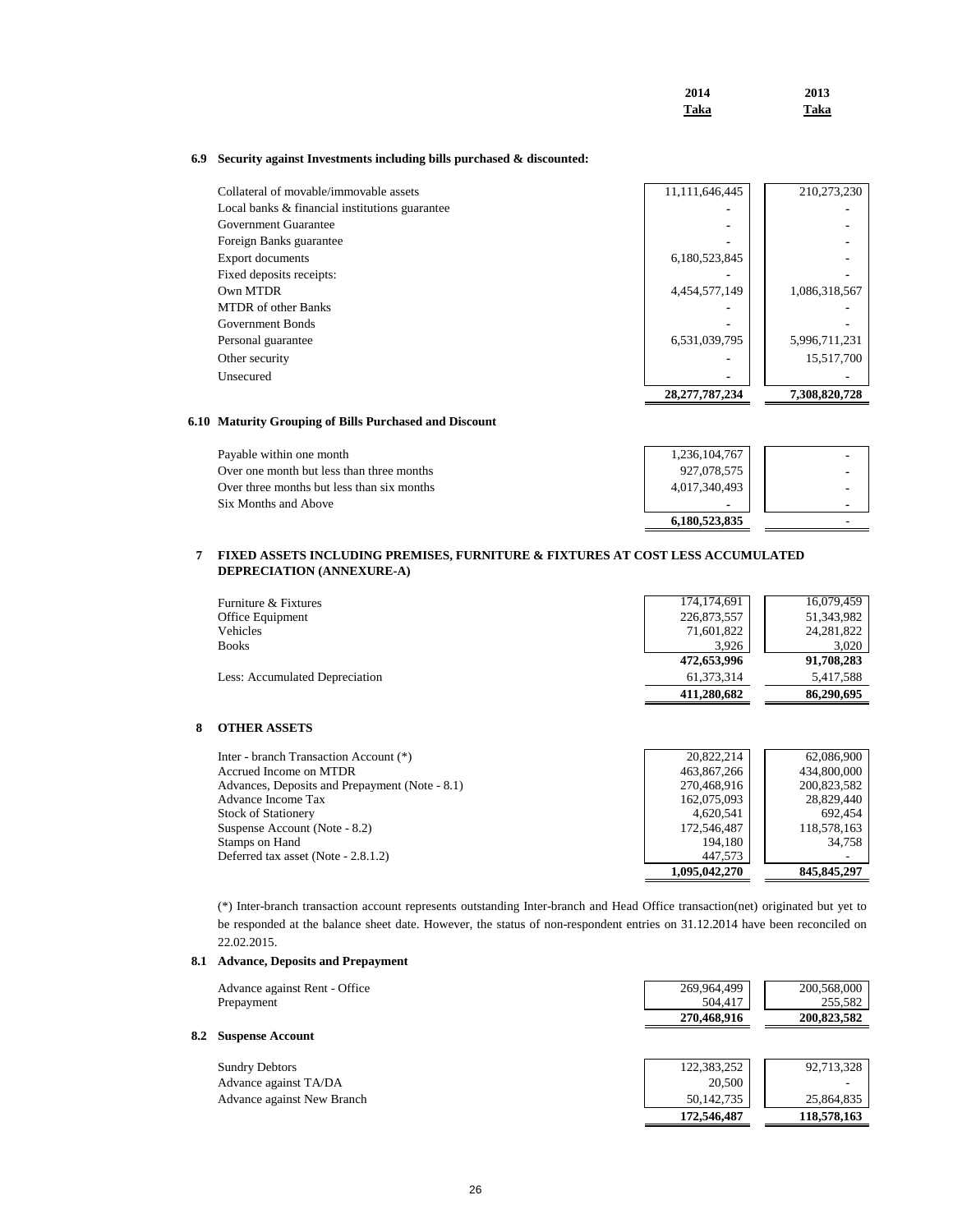|    |                                                                                                 | 2014<br>Taka                     | 2013<br>Taka                   |
|----|-------------------------------------------------------------------------------------------------|----------------------------------|--------------------------------|
| 9  | <b>PLACEMENT FROM BANK &amp; OTHER FINANCIAL INSTITUTION</b>                                    |                                  |                                |
|    | <b>Inside Bangladesh</b>                                                                        |                                  |                                |
|    | <b>Bangladesh Bank</b>                                                                          | $\qquad \qquad \blacksquare$     | $\qquad \qquad \blacksquare$   |
|    | <b>Outside Bangladesh</b>                                                                       |                                  |                                |
|    |                                                                                                 | $\overline{a}$                   |                                |
| А. | Security-wise grouping<br><b>Secured Placement</b>                                              |                                  |                                |
|    | <b>Unsecured Placement</b>                                                                      |                                  |                                |
|    |                                                                                                 |                                  |                                |
| В. | <b>Repayment Nature wise Grouping</b><br>Repayable on demand                                    | $\blacksquare$                   | $\blacksquare$                 |
|    | Others                                                                                          |                                  |                                |
|    |                                                                                                 | $\overline{a}$                   |                                |
| C. | <b>Maturity Analysis</b>                                                                        |                                  |                                |
|    | Repayable on Demand                                                                             |                                  |                                |
|    | Repayable within One Month                                                                      |                                  |                                |
|    | One Month to Six Months<br>Six Month to One Year                                                |                                  |                                |
|    | One Year to Five Years                                                                          |                                  |                                |
|    | Five Years to Ten Years<br>Unclaimed Deposits Ten Years and Over                                |                                  |                                |
|    |                                                                                                 |                                  |                                |
| 10 | <b>DEPOSITS AND OTHER ACCOUNTS</b>                                                              |                                  |                                |
| А. | Deposits Received from Banks (Note A-1)                                                         | 4,601,000,000                    | 5,855,000,000                  |
|    |                                                                                                 |                                  |                                |
| В. | Other than Bank<br>Payable on Demand (Note B-1)                                                 | 1,006,724,825                    | 211,819,208                    |
|    | Other Deposits (Note B-2)                                                                       | 29,159,584,975                   | 6,098,379,503                  |
|    |                                                                                                 | 30,166,309,800                   | 6,310,198,711                  |
|    |                                                                                                 | 34,767,309,800                   | 12,165,198,711                 |
| C. | Maturity wise Grouping of Deposits and Other Accounts                                           |                                  |                                |
|    | Repayable within One Month                                                                      | 2,309,200,000                    | 598,186,028                    |
|    | One Month to Three Months<br>Three Months to One Year                                           | 15,701,800,000<br>14,636,200,000 | 6,046,203,812<br>5,346,122,671 |
|    | One Year to Five Years                                                                          | 2,120,109,800                    | 174,686,200                    |
|    | Repayable over Five Years                                                                       |                                  |                                |
|    |                                                                                                 | 34,767,309,800                   | 12,165,198,711                 |
|    | <b>A-1 Deposits Received from Banks</b>                                                         |                                  |                                |
|    | <b>AB Bank Limited</b>                                                                          | 450,000,000                      | 400,000,000                    |
|    | Islami Bank Bangladesh Ltd.<br>Trust Bank Ltd.                                                  | 3,500,000,000<br>200,000,000     | 2,000,000,000<br>500,000,000   |
|    | Rupali Bank Ltd                                                                                 |                                  | 1,800,000,000                  |
|    | Pubali Bank Ltd.                                                                                |                                  | 100,000,000                    |
|    | Social Islami Bank Ltd.<br>Exim Bank Ltd.                                                       | 200,000,000                      | 200,000,000                    |
|    | Bank Asia Ltd.                                                                                  | 250,000,000                      | 500,000,000<br>200,000,000     |
|    | Sonali Bank Ltd.                                                                                | 1,000,000                        |                                |
|    | Standard Bank Ltd.                                                                              |                                  | 155,000,000                    |
|    |                                                                                                 | 4,601,000,000                    | 5,855,000,000                  |
|    | <b>Maturity wise Grouping of Deposits Received from Banks</b><br>Repayable on Demand            |                                  |                                |
|    | Repayable within One Month                                                                      | 1,550,000,000                    | 400,000,000                    |
|    | Repayable over One Month but within Six Months                                                  | 3,050,000,000                    | 5,455,000,000                  |
|    | Repayable over Six Months but within one Year                                                   | 1,000,000                        |                                |
|    | Repayable over One Year but within Five Years<br>Repayable over Five Years but within Ten Years | $\overline{a}$                   |                                |
|    | Unclaimed Deposits for Ten Years and above                                                      |                                  |                                |
|    |                                                                                                 | 4,601,000,000                    | 5,855,000,000                  |

## 27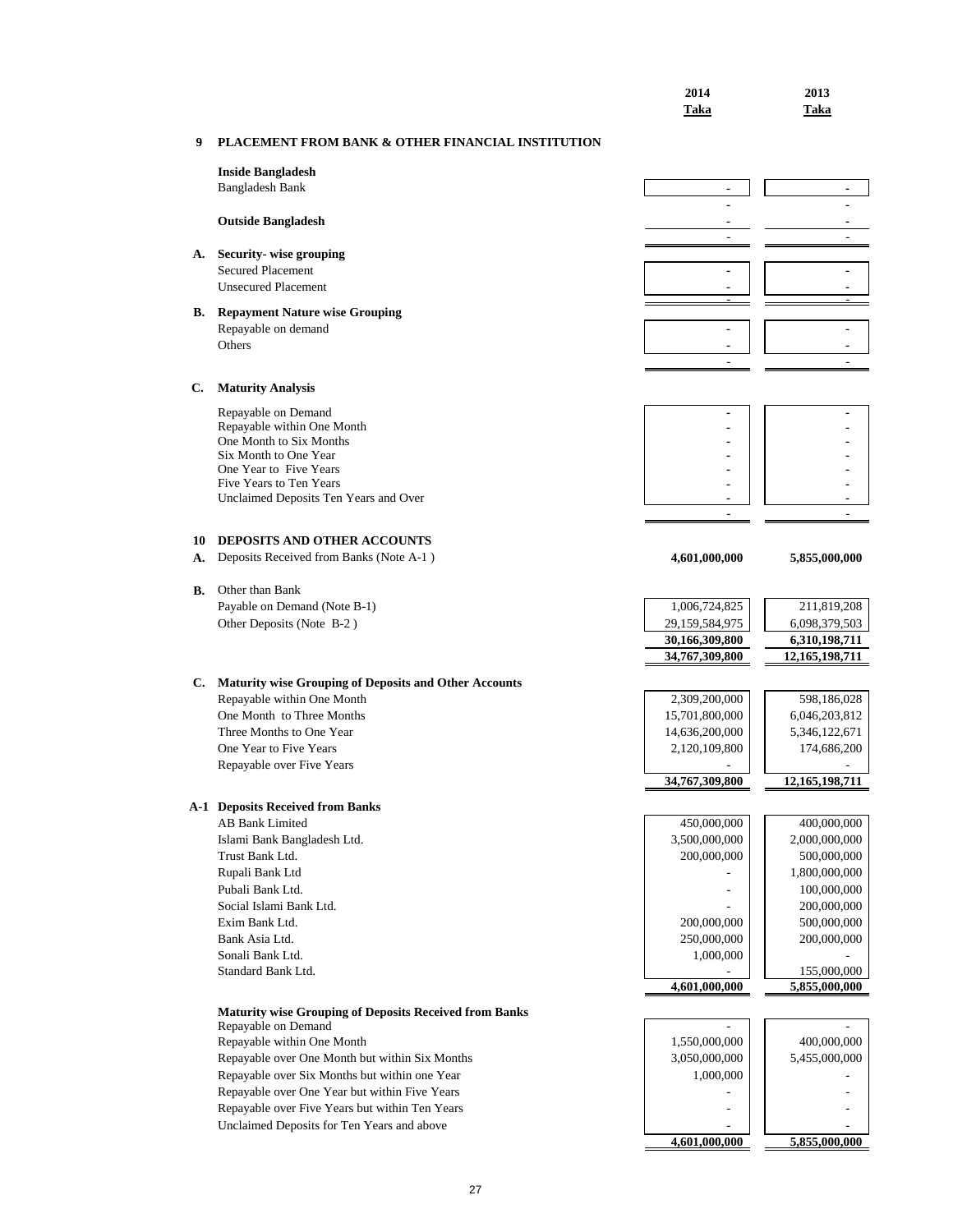|                                                                                                                    | 2014                         | 2013                       |
|--------------------------------------------------------------------------------------------------------------------|------------------------------|----------------------------|
|                                                                                                                    | Taka                         | Taka                       |
|                                                                                                                    |                              |                            |
| <b>B-1</b> Payable on Demand<br>Al-wadiah Current Deposits                                                         |                              |                            |
| Mudaraba Saving Deposits (9%) (Note-10.3)                                                                          | 908, 481, 252<br>25,506,120  | 183,788,332<br>3,344,322   |
| Sundry Deposits (Note-10.1.1)                                                                                      | 72,737,453                   | 24,686,554                 |
|                                                                                                                    | 1,006,724,825                | 211,819,208                |
|                                                                                                                    |                              |                            |
| <b>B-2</b> Other Deposits                                                                                          |                              |                            |
| Mudaraba Saving Deposits (91%) (Note-10.3)                                                                         | 257,895,209                  | 33,814,810                 |
| Mudaraba Term Deposits                                                                                             | 25,562,305,765               | 5,681,460,529              |
| Mudaraba Short Notice Deposits<br>Bills Payable (Note-10.2)                                                        | 642,995,381<br>171,196,226   | 203,025,122<br>5,392,842   |
| Mudaraba Deposit under Schemes (Note-10.5)                                                                         | 2,525,192,394                | 174,686,200                |
|                                                                                                                    | 29,159,584,975               | 6,098,379,503              |
|                                                                                                                    |                              |                            |
| 10.1 Al-Wadiah Current Accounts & Other Deposit Accounts<br>Al-wadiah Current Deposits                             |                              |                            |
| Mudaraba Short Notice Deposits                                                                                     | 908, 481, 252<br>642,995,381 | 183,788,332<br>203,025,122 |
| Sundry Deposits (Note-10.1.1)                                                                                      | 72,737,453                   | 24,686,554                 |
|                                                                                                                    | 1,624,214,086                | 411.500.008                |
| 10.1.1 Sundry Deposits                                                                                             |                              |                            |
| Security Deposit                                                                                                   | 30,128,283                   | 455,000                    |
| <b>Sundry Creditors</b>                                                                                            | 6,571,147                    | 2,487,400                  |
| Income Tax Deduction at Source -Profit on Deposit                                                                  | 27,182,757                   | 18,173,310                 |
| Income Tax on Local $L/C$                                                                                          | 69,350                       |                            |
| Income Tax on Export bill                                                                                          | 179,887                      |                            |
| Excise Duty on Deposit & Investment                                                                                | 5,551,488                    | 749,110                    |
| VAT on Online Charge                                                                                               | 1,036                        | 143                        |
| VAT on Commission TT/DD/PO/LG<br>VAT on Service Charge and Others                                                  | 186<br>463,820               | 21<br>57,977               |
| VAT Deduction Bills Paid                                                                                           | 405,118                      | 604,397                    |
| VAT Deduction from advertisement Bill                                                                              | 401,877                      | 102,030                    |
| VAT on Consultency fee                                                                                             |                              | 18,255                     |
| VAT on Rent and Others                                                                                             | 191,807                      | 822,321                    |
| VAT on Directors Fee                                                                                               | 1,500                        | 15,000                     |
| VAT on L/C                                                                                                         | 146,408                      |                            |
| VAT on Postage<br>VAT on Security Service                                                                          | 45                           |                            |
| VAT on Swift Charge                                                                                                | 55,199<br>17,667             |                            |
| VAT on L/C Advising Charge                                                                                         | 452                          |                            |
| VAT on EXP Issue Charge                                                                                            | 270                          | $\overline{\phantom{a}}$   |
| VAT on Acceptance Commission                                                                                       | 41,634                       |                            |
| Income Tax Deduction at Source - Office rent                                                                       | 106,760                      | 358,473                    |
| Income Tax Deduction at Source - Bills                                                                             | 382,887                      | 217,088                    |
| Income Tax Deduction at Source - Prof. & Tech. Service<br>Income Tax Deduction at Source - Advertising Bill        | 64,112                       | 11,050<br>20,406           |
| Income Tax Deduction at Source-Employee's                                                                          | 773,763                      | 594,573                    |
|                                                                                                                    | 72,737,453                   | 24,686,554                 |
| 10.2 Bills Payable<br>Pay Order Issued                                                                             | 171,196,226                  | 5,392,842                  |
|                                                                                                                    |                              |                            |
| 10.3 Mudaraba Savings Bank Deposits<br>As per BRPD Circular No. 06, dated 24 June 2007, total saving bank deposits |                              |                            |
| amount is bifurcated into:                                                                                         |                              |                            |
| 9 % of total Mudaraba Savings Bank Deposits                                                                        | 25,506,120                   | 3,344,322                  |
| 91% of total Mudaraba Savings Bank Deposits                                                                        | 257,895,209                  | 33,814,810                 |
|                                                                                                                    | 283,401,329                  | 37,159,132                 |
| 10.4 Mudaraba Term Deposits including other Banks - Maturity wise Grouping                                         |                              |                            |
| Payable on Demand                                                                                                  | 156,300,000                  | 598,186,028                |
| Up to Three Months                                                                                                 | 15,743,592,009               | 6,046,203,811              |
| From Three Months to Six Months                                                                                    | 3,985,595,574                | 1,586,127,732              |
| Above Six Months to One Year                                                                                       | 10,272,618,182               | 3,305,942,958              |
| Above One Year to Two Years                                                                                        | 350,000                      |                            |
| Above Two Years                                                                                                    | 4,850,000                    |                            |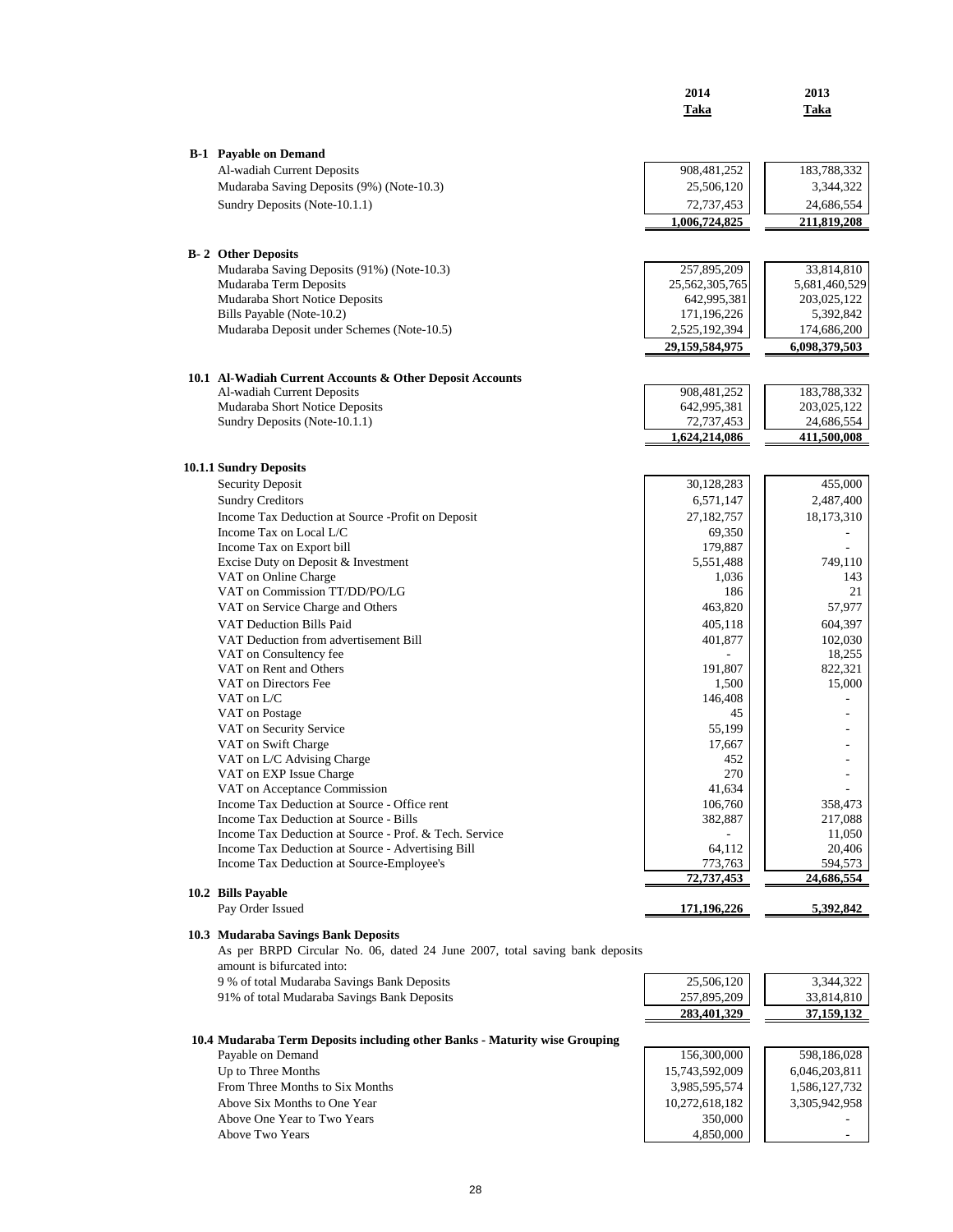|    |                                                                                                                         | 2014<br>Taka<br>30,163,305,765 | 2013<br>Taka<br>11,536,460,529 |
|----|-------------------------------------------------------------------------------------------------------------------------|--------------------------------|--------------------------------|
|    | 10.5 Mudaraba Deposit under Schemes                                                                                     |                                |                                |
|    | Mudaraba Monthly Savings Scheme                                                                                         | 62,513,660                     | 4,481,500                      |
|    | Mudaraba Double Benefit Deposits Scheme                                                                                 | 1,582,686,308                  | 13,353,000                     |
|    | Mudaraba Profit Term Deposit                                                                                            | 840, 104, 418                  | 155,500,000                    |
|    | Mudaraba Millionaire Deposit Scheme                                                                                     | 33,318,204                     | 1,254,700                      |
|    | Kotipoti Deposit Scheme                                                                                                 | 403,500                        |                                |
|    | Mudaraba Marriage Scheme                                                                                                | 703,832                        | 10,000                         |
|    | Mudaraba Pension Scheme                                                                                                 | 86.605                         | 3,000                          |
|    | Mudaraba Hajj Deposit Scheme                                                                                            | 67,000                         |                                |
|    | Mudaraba Pension Prokolpo                                                                                               | 5,308,867<br>2,525,192,394     | 84,000<br>174,686,200          |
|    |                                                                                                                         |                                |                                |
| 11 | <b>OTHER LIABILITIES</b>                                                                                                |                                |                                |
|    | Inter - branch Transaction Account                                                                                      |                                |                                |
|    | Provision for Taxation (Note-11.1)                                                                                      | 180,447,573                    | 80,000,000                     |
|    | Accumulated Provision against Investments (Note-11.3)                                                                   | 320,000,000                    | 75,100,000                     |
|    | Accrued Profit and Expenses Payable (Note-11.4)                                                                         | 787,978,411                    | 214,472,829                    |
|    | Provision for Gratuity<br>Provisions for diminution in value of Investments in share                                    | 4,060,000                      | 3,000,000                      |
|    | Provision for Zakat                                                                                                     | 3,850,000<br>7,625,000         | 3,850,000<br>3,000,000         |
|    | Provident Fund                                                                                                          | 125,677                        | 3,103,110                      |
|    | <b>Benevolent Fund</b>                                                                                                  | 1,329,446                      | 113,704                        |
|    | Provision for Incentive Bonus                                                                                           | 5,979,386                      | 20,000,000                     |
|    | Provision for Audit fee                                                                                                 | 200,000                        | 200,000                        |
|    | Clearing adjustment account                                                                                             | 248,068,439                    |                                |
|    | Others                                                                                                                  | 911,576                        | 10,310                         |
|    |                                                                                                                         | 1,560,575,508                  | 402,849,953                    |
|    | 11.1 Provision for Taxation during the year                                                                             |                                |                                |
|    | Opening balance                                                                                                         | 80,000,000                     |                                |
|    | Add : Provision made during the year                                                                                    | 100,447,573                    | 80,000,000                     |
|    | Closing balance                                                                                                         | 180,447,573                    | 80,000,000                     |
|    | Assessment for the year 2013, return has been submitted u/s 82BB of Income Tax Ordinance 1984 but not yet completed and |                                |                                |
|    | 11.2 Provision for Investments during the year                                                                          |                                |                                |
|    | Specific Provision for Classified Investments                                                                           | L.                             |                                |
|    | General Provision including off-B/S exposure                                                                            | 244,900,000                    | 75,100,000                     |
|    |                                                                                                                         | 244,900,000                    | 75.100.000                     |
|    |                                                                                                                         |                                |                                |
|    | 11.3 Accumulated Provision for Investments                                                                              |                                |                                |
|    | Specific Provision for Classified Investments (Note -11.3.1)                                                            |                                |                                |
|    | General Provision including off-B/S exposure (Note -11.3.2)                                                             | 320,000,000                    | 75,100,000                     |
|    |                                                                                                                         | 320,000,000                    | 75,100,000                     |
|    |                                                                                                                         |                                |                                |
|    | 11.3.1 Movement in Specific Provision for Classified Investments                                                        |                                |                                |
|    | Provision held at the beginning of the year                                                                             |                                |                                |
|    | Fully Provided Debts written off                                                                                        |                                |                                |
|    | Recoveries of amounts previously written off                                                                            |                                |                                |
|    | Specific Provision for the year<br>Recoveries and Provisions no longer required                                         |                                |                                |
|    | Net Charge to Profit and Loss Account                                                                                   |                                |                                |
|    | Provision held at the end of the year                                                                                   |                                |                                |
|    |                                                                                                                         |                                |                                |
|    | 11.3.2 General Provision including off-balance sheet exposure                                                           |                                |                                |
|    | Provision held at the beginning of the year                                                                             | 75,100,000                     |                                |

Addition/transfer during the year 244,900,000 75,100,000 75,100,000

**Provision held at the end of the year 320,000,000 75,100,000**

### **11.4 Accrued Profit and Expenses Payable**

Profit Payable on MTDR<br>
Profit Payable on Monthly Benefit Savings Scheme<br>
2,042,903<br>
69,881<br>
69,881 Profit Payable on Monthly Benefit Savings Scheme 2,042,903 69,881<br>Profit Payable on Double Benefit Savings Scheme 61,995,606 61,995,606 170,674 Profit Payable on Double Benefit Savings Scheme 61,995,606 170,674<br>Profit Payable Term Deposit (PTD) 5,649,317 1,771,175 Profit Payable Term Deposit (PTD) 5,649,317<br>Profit Payable on Mudaraba Pension Prokolpo 221,093 Profit Payable on Mudaraba Pension Prokolpo 221,093<br>
Profit Payable on Mudaraba Pension Prokolpo 221,093<br>
Profit Payable on Marriage Deposit Scheme 14.928 Profit Payable on Marriage Deposit Scheme 14,928<br>Mudaraba Hajj Deposit Scheme 1592 - 1592 Mudaraba Hajj Deposit Scheme 1,592 - 1,182,573 - 14,124 - 14,124 - 14,124 - 14,124 - 14,124 - 14,124 - 14,124 - 14,124 - 14,124 - 14,124 - 14,124 - 14,124 - 14,124 - 14,124 - 14,124 - 14,124 - 14,124 - 14,124 - 14,124 - 14 Profit Payable on MMDS 1,182,573<br>Profit Payable on MKDS 3,249 Profit Payable on MKDS 8,249 8,249 - 117 Mudaraba Pension deposit Scheme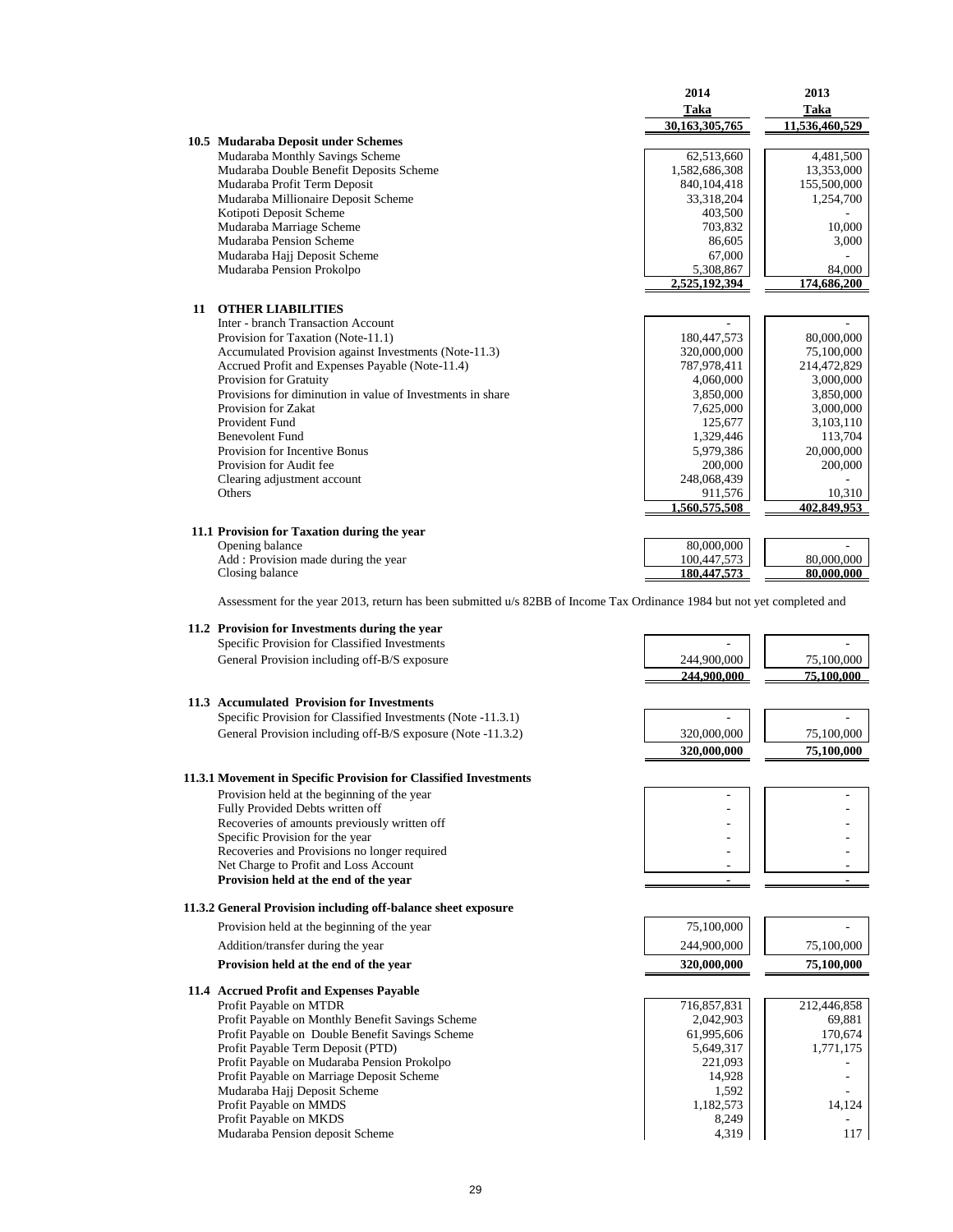|    |                                                                                 | 2014<br>Taka<br>787,978,411 | 2013<br>Taka<br>214,472,829       |
|----|---------------------------------------------------------------------------------|-----------------------------|-----------------------------------|
| 12 |                                                                                 |                             |                                   |
|    | <b>CAPITAL</b><br><b>AUTHORISED CAPITAL</b>                                     |                             |                                   |
|    | 1,000,000,000 Ordinary Shares of Taka 10 each.                                  | 10,000,000,000              | 10,000,000,000                    |
|    | 12.1 Issued, Subscribed and Paid-Up Capital                                     |                             |                                   |
|    | 428,000,000 Ordinary Shares of Taka 10 each issued                              | 4,280,000,000               | 4,280,000,000                     |
|    | 12.2 Category of shareholding as at 31 December 2014<br><b>Name of Category</b> | $Percentage^(%)$            | Percentage $(\% )$                |
|    | Sponsors/Directors                                                              | 100.00                      | 100.00                            |
|    | <b>Financial Instituties</b>                                                    |                             |                                   |
|    | Non-Resident Bangladeshi                                                        |                             |                                   |
|    | General Public                                                                  |                             |                                   |
|    |                                                                                 | 100.00                      | 100.00                            |
|    | 12.3 Classification of Shareholders by holding position as at 31 December 2014  |                             |                                   |
|    | <b>Shareholding Range</b>                                                       | <b>No. of Shares</b>        | Percentage $(\% )$                |
|    | Less than 500 Shares                                                            |                             |                                   |
|    | 501 to 5000 Shares<br>5001 to 10,000 Shares                                     |                             |                                   |
|    | 10.001 to 20.000 Shares                                                         |                             |                                   |
|    | 20,001 to 30,000 Shares                                                         |                             |                                   |
|    | 30,001 to 40,000 Shares                                                         |                             |                                   |
|    | 40,001 to 50,000 Shares                                                         |                             |                                   |
|    | 50,001 to 100,000 Shares<br>100,001 to 1,000,000 Shares                         | 4,000,000                   | 0.93                              |
|    | Over 1,000,001 Shares                                                           | 424,000,000                 | 99.07                             |
|    |                                                                                 | 428,000,000                 | 100.00                            |
|    | 12.4 Capital Adequacy Ratio (Under Basel-II)<br><b>Tier-I</b> (Core Capital)    |                             |                                   |
|    | Paid up Capital                                                                 | 4,280,000,000               | 4,280,000,000                     |
|    | <b>Statutory Reserve</b><br><b>Other Reserve</b>                                | 75,578,898<br>145,749,665   | 33,468,582<br>145,749,665         |
|    | <b>Retained Earnings</b>                                                        | 122,315,596                 | 53,874,331                        |
|    |                                                                                 | 4,623,644,159               | 4,513,092,578                     |
|    | Tier - II (Supplementary Capital)                                               |                             |                                   |
|    | <b>General Provision</b><br><b>Assets Revaluation Reserves</b>                  | 320,000,000                 | 75,100,000                        |
|    | <b>Subordinated Debt</b>                                                        |                             |                                   |
|    |                                                                                 | 320,000,000                 | 75,100,000                        |
|    | Tier-III (Eligible for market risk only)                                        |                             |                                   |
|    | Short-term subordinated Debt                                                    |                             |                                   |
|    | A. Total Eligible Capital                                                       | 4,943,644,159               | 4,588,192,578                     |
|    | <b>B.</b> Total Risk Weighted Assets                                            | 34,552,800,000              | 13,313,600,000                    |
|    | C. Minimum Capital Requirement based on Risk Weighted Assets (10% on B)         | 3,455,280,000               | 1,331,360,000                     |
|    | D. Surplus/(Deficiency) $(A - C)$                                               | 1,488,364,159               | 3,256,832,578                     |
|    | Capital Adequacy Ratio (%)                                                      | 14.31%                      | 34.46%                            |
|    | <b>Capital Requirement</b>                                                      | Held                        | Held                              |
|    | Tier - I                                                                        | 13.38%                      | 33.90%                            |
|    | Tier - II<br>Tier - III                                                         | 0.93%                       | 0.56%<br>$\overline{\phantom{a}}$ |
|    | <b>Total</b>                                                                    | 14.31%                      | 34.46%                            |
| 13 | <b>STATUTORY RESERVE</b>                                                        |                             |                                   |
|    | <b>Opening Balance</b>                                                          | 33,468,582                  |                                   |
|    | Transferred during the year from Profit & Loss A/C                              | 42,110,316                  | 33,468,582                        |
|    | <b>Closing Balance</b>                                                          | 75,578,898                  | 33,468,582                        |

This has been done according to Sec. 24 of Bank Companies Act, 1991 and shall be maintained until it equals to Paid-up Capital.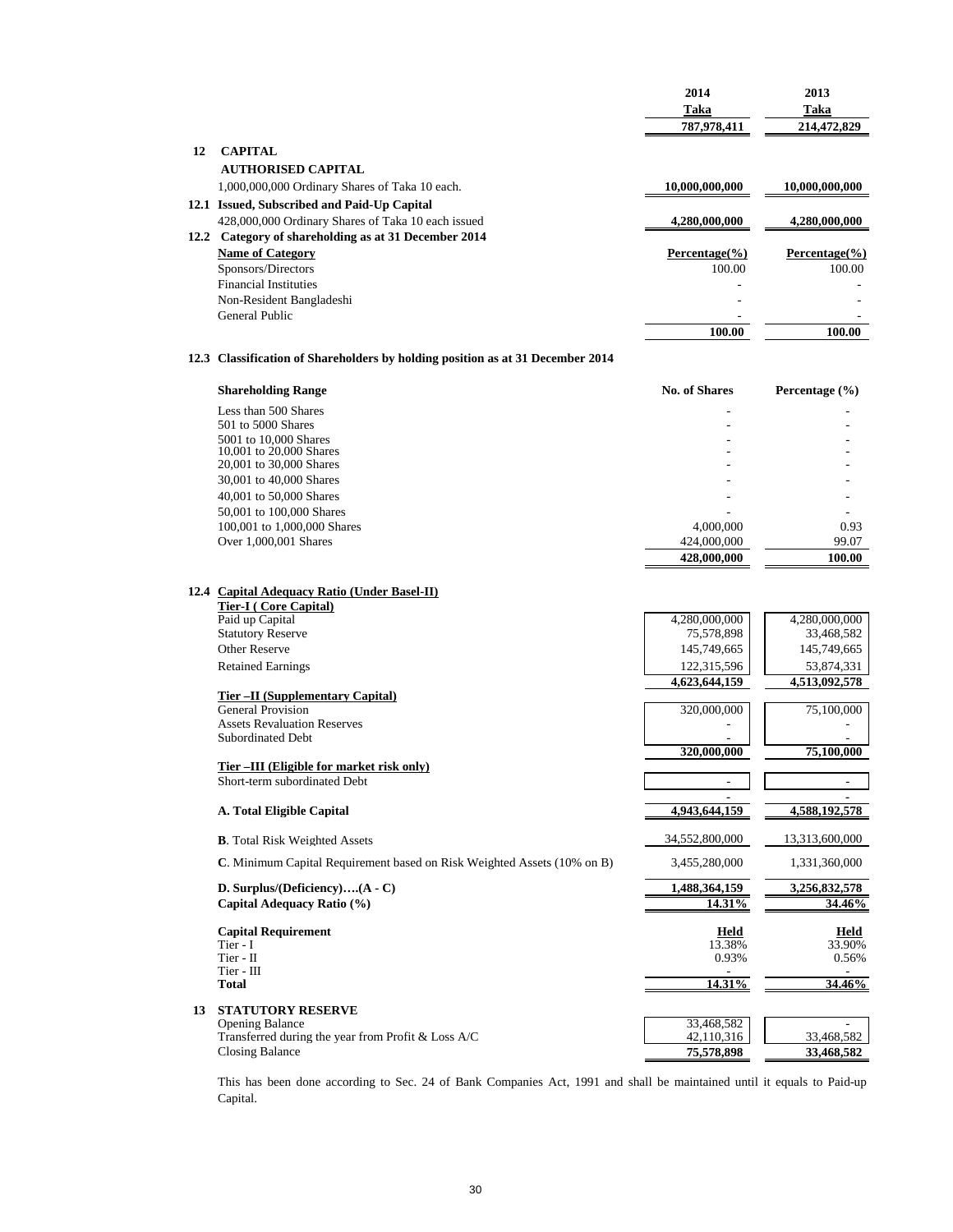|    |                                                                                                  | 2014<br>Taka | 2013<br>Taka |
|----|--------------------------------------------------------------------------------------------------|--------------|--------------|
| 14 | <b>OTHER RESERVE</b><br>This represents profit prior to incorporation <i>i.e.</i> 07 March 2013. | 145.749.665  | 145,749,665  |
| 15 | <b>RETAINED EARNINGS</b>                                                                         |              |              |
|    | <b>Opening Balance</b>                                                                           | 53,874,331   |              |
|    | Add: Net Profit after tax for the year                                                           | 110,551,581  | 87, 342, 913 |
|    | Less: Transfer to Statutory Reserve                                                              | 42,110,316   | 33,468,582   |
|    | Closing Balance                                                                                  | 122,315,596  | 53,874,331   |
| 16 | <b>LETTER OF GUARANTEES</b>                                                                      |              |              |

Money for which the Bank is contingently liable in respect of guarantees are given favoring:

|    | Letters of Guarantee - Local<br>Letter of Guarantee - Foreign<br>Less: Margin Taken on Guarantees                                                                           | 606,973,300<br>606,973,300<br>606.973.300             | 7,625,000<br>7,625,000<br>455,000<br>7,170,000 |
|----|-----------------------------------------------------------------------------------------------------------------------------------------------------------------------------|-------------------------------------------------------|------------------------------------------------|
|    | 16.1 Money for Which the Bank is Contingently Liable in respect of Guarantees:<br><b>Directors</b><br>Government<br>Banks and Other Financial Institutions<br><b>Others</b> | 606,973,300<br>606,973,300                            | 7,625,000<br>7,625,000                         |
| 17 | <b>IRREVOCABLE LETTERS OF CREDIT</b>                                                                                                                                        |                                                       |                                                |
|    | Letters of Credit - Cash<br>Letter of Credit - Cash Inland<br>Back to Back Letters of Credit - Local<br>Back to Back Letters of Credit - Foreign                            | 420,984,086<br>1,335,932<br>23,852,000<br>446,172,018 |                                                |
| 18 | <b>BILLS FOR COLLECTION ISSUED BY THE BANK</b>                                                                                                                              |                                                       |                                                |
|    | Foreign Documentary Bills<br><b>Outward Bills</b><br><b>Inland Documentary Bills</b>                                                                                        | 394,000<br>147,354,000<br>147,748,000                 |                                                |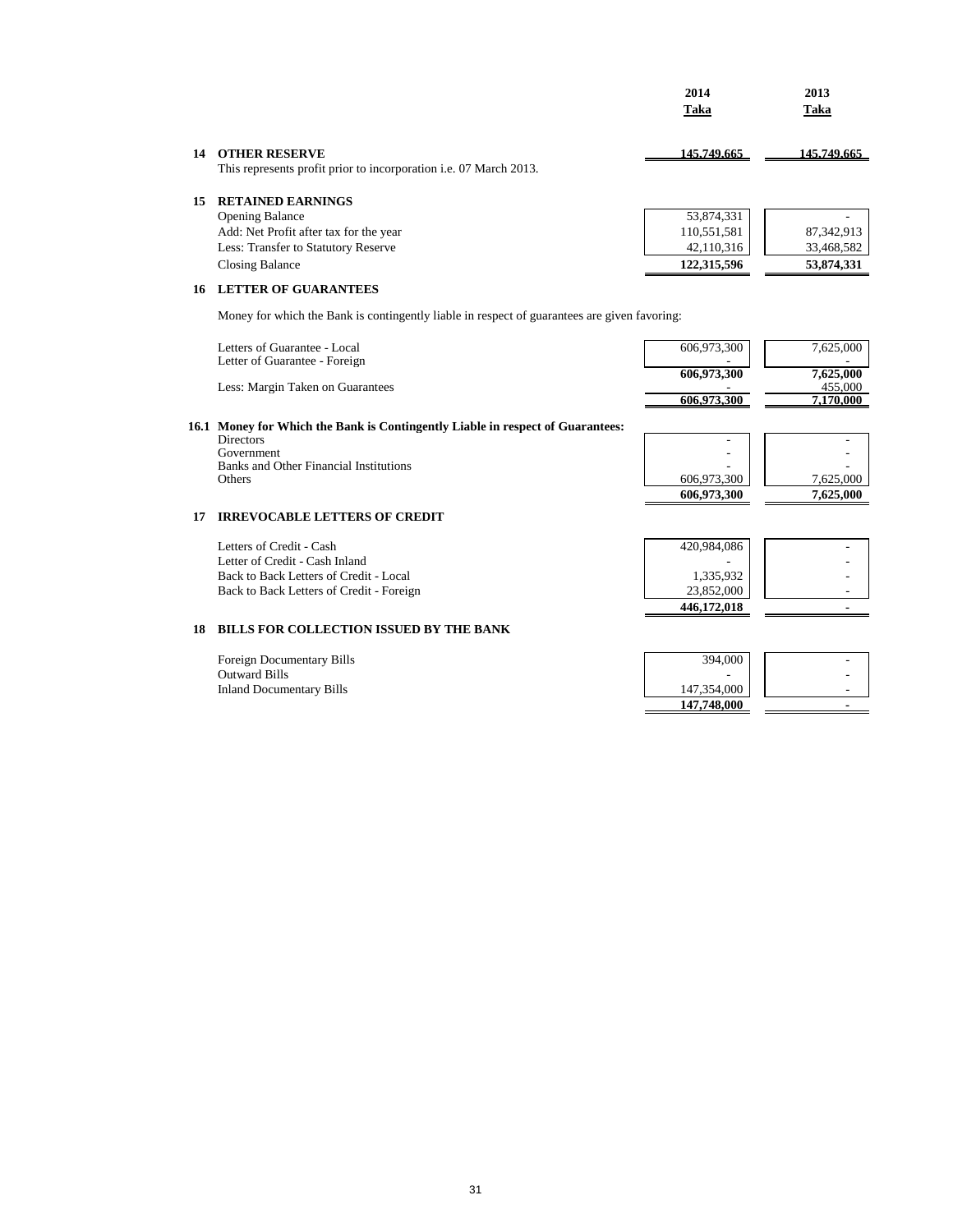|          |                                                                         | 2014<br>Taka            | 2013<br>Taka                                                            |
|----------|-------------------------------------------------------------------------|-------------------------|-------------------------------------------------------------------------|
| 19       | <b>INVESTMENT INCOME</b>                                                |                         |                                                                         |
|          | <b>Profit Received from:</b>                                            |                         |                                                                         |
|          | Deposit with Other Banks                                                | 943,525,592             | 723,001,487                                                             |
|          | Bai Murabaha - General                                                  | 1,384,925,668           | 110,203,763                                                             |
|          | Bai Murabaha Hypothecation                                              | 263,238,214             | 77,799,082                                                              |
|          | Bai Murabaha against MTDR                                               | 389,559,019             | 42,517,578                                                              |
|          | Bai Murabaha - TR                                                       | 95,604,356              |                                                                         |
|          | Musharaka - Agriculture                                                 | 21,817,021              |                                                                         |
|          | Musharaka - MDB                                                         | 171,785,370             |                                                                         |
|          | Bai Muajjal General                                                     | 3,226,221               | 18,889                                                                  |
|          | Bai Muajjal Real Estate<br>Bai Murabaha Post Import Bill - TR           | 310,308<br>23,199,998   | 21,067                                                                  |
|          | <b>HPSM</b> Transport                                                   | 708,769                 | 185,205                                                                 |
|          | <b>HPSM</b> Industry                                                    | 14,354,435              |                                                                         |
|          | <b>HPSM Real Estate</b>                                                 | 41,499,550              | 471,816                                                                 |
|          | <b>HPSM</b> Machinery                                                   | 5,580,537               |                                                                         |
|          | <b>HPSM Consumer Durables</b>                                           | 2,482,712               | 159,673                                                                 |
|          | <b>HPSM SME</b>                                                         | 100,985                 | 30,675                                                                  |
|          | Quard against MTDR                                                      | 477,216                 | ٠                                                                       |
|          | Bill Puschased - Inland                                                 | 2,182,677               |                                                                         |
|          | Bill Puschased - Foreign                                                | 10,768                  |                                                                         |
|          | Bai Murabaha Post Import Bill                                           | 298,258                 |                                                                         |
|          | <b>Back to Back Bill</b>                                                | 1,043,303               |                                                                         |
|          | Bai Istisna                                                             | 170,717                 |                                                                         |
|          |                                                                         | 3,366,101,694           | 954,409,235                                                             |
| 20       | PROFIT PAID ON DEPOSITS                                                 |                         |                                                                         |
|          | <b>Profit Paid on:</b>                                                  |                         |                                                                         |
|          | Mudaraba Term Deposit                                                   | 2,290,777,480           | 546,708,459                                                             |
|          | Mudaraba Double Benefit Deposits Scheme                                 | 63,717,411              | 170,674                                                                 |
|          | Mudaraba Monthly Savings Scheme                                         | 3,266,965               | 69,987                                                                  |
|          | Mudaraba Monthly Benefit Savings Scheme<br>Mudaraba Savings Deposits    | 62,529,856              | 5,483,140<br>200,957                                                    |
|          | Mudaraba Short Notice Deposits                                          | 4,934,535<br>17,158,381 | 2,302,787                                                               |
|          | Mudaraba Marriage Scheme                                                | 17,082                  | 85                                                                      |
|          | Mudaraba Pension Deposit Scheme                                         | 262,317                 |                                                                         |
|          |                                                                         |                         |                                                                         |
|          |                                                                         |                         |                                                                         |
|          | Mudaraba Millionaire Deposit Scheme<br>Mudaraba Kotipoti Deposit Scheme | 1,614,924<br>8,249      |                                                                         |
|          |                                                                         | 2,444,287,200           |                                                                         |
|          | INCOME FROM INVESTMENT IN SHARES & SECURITIES                           |                         |                                                                         |
|          | Bangladesh Govt. Islamic Investment Bond                                | 18,664,929              |                                                                         |
|          | Profit on sale of shares                                                | 47,816                  |                                                                         |
|          | Dividend Income                                                         | 347,800                 |                                                                         |
|          |                                                                         | 19,060,545              |                                                                         |
|          | COMMISSION, EXCHANGE AND BROKERAGE                                      |                         |                                                                         |
|          | Commission                                                              | 12,598,060              |                                                                         |
|          |                                                                         | 3,764,422               |                                                                         |
|          | <b>Exchange Gain</b>                                                    | 4,274,795               |                                                                         |
| 21<br>22 | <b>Exchange Earning</b><br>Less: Exchange Loss                          | 510,373                 | 32<br>14,124<br>554,950,245<br>300,000<br>493,582<br>793,582<br>182,501 |
|          |                                                                         | 16,362,482              |                                                                         |
|          | OTHER OPERATING INCOME                                                  |                         |                                                                         |
|          | Account maintenance charge                                              | 4,013,111               |                                                                         |
|          | Clearing cheque processing fee                                          | 25,163                  |                                                                         |
|          | Investment processing fee                                               | 6,641,500               |                                                                         |
|          | Miscellaneous Earnings                                                  | 14,423,329              |                                                                         |
| 23       |                                                                         | 25,103,103              | 182,501<br>143,759<br>2,512<br>792,500<br>192,339<br>1,131,110          |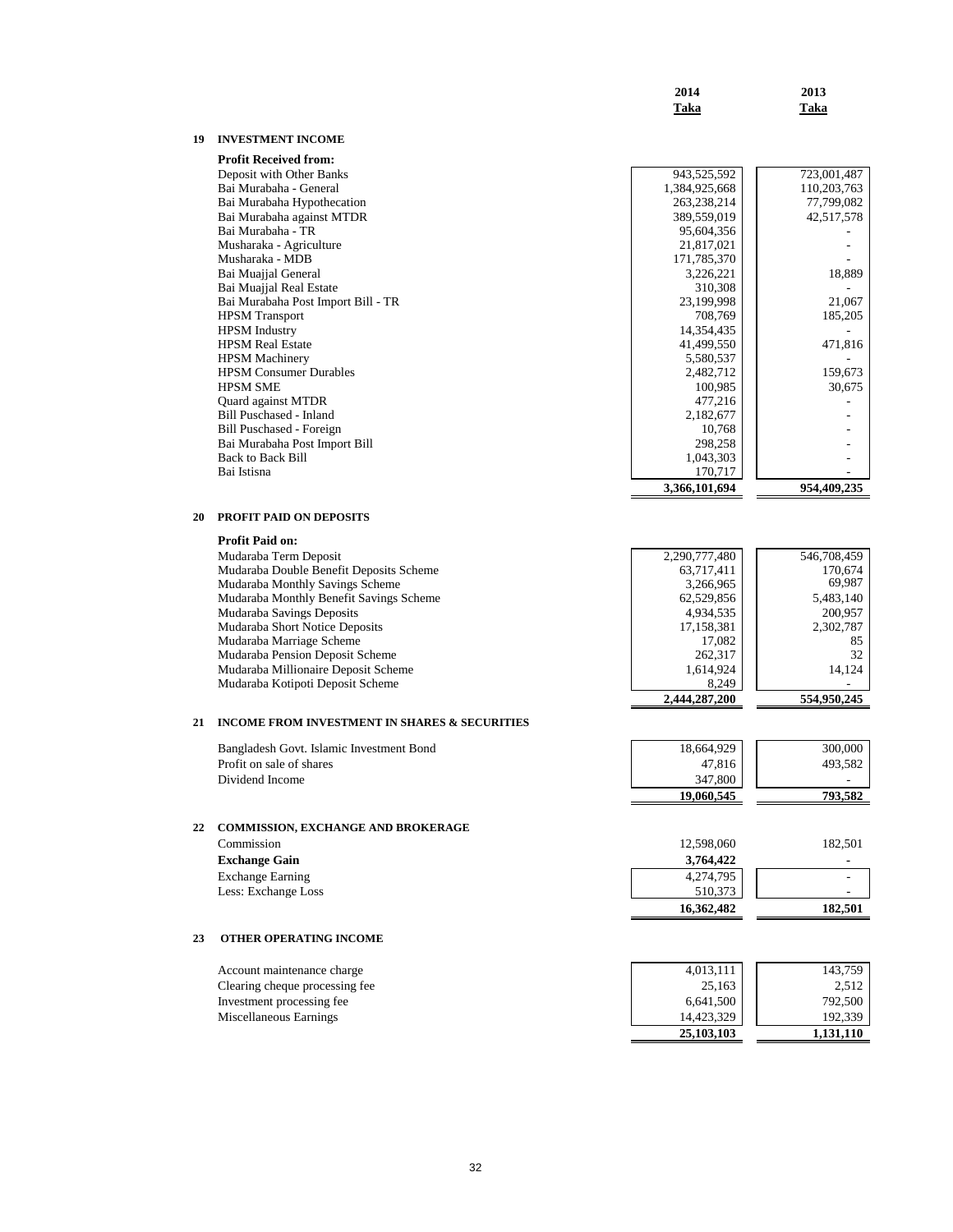|    |                                                 | 2014<br>Taka           | 2013<br>Taka           |
|----|-------------------------------------------------|------------------------|------------------------|
| 24 | <b>SALARIES &amp; ALLOWANCES</b>                |                        |                        |
|    | <b>Basic Salary</b>                             | 96,164,451             | 28,292,810             |
|    | <b>Bonus</b>                                    | 11,975,476             | 25,194,526             |
|    | Bank's Contribution to Staff Provident Fund     | 6,879,451              | 1,181,904              |
|    | Gratuity                                        | 3,760,000              | 3,000,000              |
|    | House Rent                                      | 35,992,368             | 10,376,097             |
|    | Conveyance Allowance                            | 4,195,107              | 1,086,806              |
|    | Leave Fare Allowance<br>Entertainment Allowance | 17,674,096             | 4,893,067              |
|    | <b>Medical Allowance</b>                        | 7,563,938<br>9,362,096 | 1,815,954<br>2,146,343 |
|    | <b>Utility Services</b>                         | 8,632,741              | 2,146,343              |
|    | House Maintenance Allowance                     | 8,909,454              | 2,725,355              |
|    | Other Allowances                                | 1,461,445              | 585,356                |
|    |                                                 | 212,570,623            | 83,444,561             |
| 25 | RENT, TAXES, INSURANCE, LIGHTING ETC.           |                        |                        |
|    | Rent                                            | 74, 343, 706           | 21,833,125             |
|    | Insurance                                       | 11,363,873             | 1,654,242              |
|    | Rates and Taxes                                 | 2,267,627              | 289,100                |
|    | <b>Water Charges</b>                            | 131,295                | 1,550                  |
|    | Gas Charges                                     | 104,388                | 9,280                  |
|    | <b>Electric Bills</b>                           | 9,561,286              | 1,550,100              |
|    |                                                 | 97,772,175             | 25,337,397             |
| 26 | <b>LEGAL EXPENSES</b>                           |                        |                        |
|    | Law Charges                                     | 14,600                 | 5,500                  |
|    | Stamp                                           | 14,570                 | 19,100                 |
|    | Other Professional Charges                      | 418,930                | 25,700                 |
|    |                                                 | 448,100                | 50,300                 |
| 27 | POSTAGE, STAMP AND TELECOMMUNICATION            |                        |                        |
|    | Telephone - Office                              | 1,735,779              | 402,066                |
|    | Telegram, Telex, Internet, Fax and Email charge | 2,533,320              | 167,256                |
|    | Stamp                                           | 19,530                 | 19,085                 |
|    | Telephone - Residence                           | 2,817                  | 461                    |
|    | Swift charge                                    | 1,902,536              |                        |
|    | Postage                                         | 452,166                | 91,706                 |
|    |                                                 | 6,646,148              | 680,574                |
| 28 | STATIONERY, PRINTING AND ADVERTISEMENT          |                        |                        |
|    | Publicity and Advertisement                     | 32,797,230             | 2,864,279              |
|    | Printing and Stationery                         | 6,610,088              | 789,289                |
|    |                                                 | 39,407,318             | 3,653,568              |
| 29 | MANAGING DIRECTOR'S SALARY AND FEES             |                        |                        |
|    | <b>Basic Pay</b>                                | 3,600,000              | 2,903,226              |
|    | <b>House Rent Allowances</b>                    | 1,200,000              | 967,742                |
|    | Leave Fare Allowance.                           | 1,200,000              | 967,742                |
|    | <b>Bonus</b>                                    | 1,600,000              | 1,600,000              |
|    | House Maintenance Allowance                     | 1,200,000              | 967,742                |
|    |                                                 | 8,800,000              | 7,406,452              |
| 30 | <b>DIRECTORS' FEES</b>                          |                        |                        |
|    | Fees<br>Travel                                  | 1,477,750<br>2,571,309 | 805,000<br>1,093,650   |
|    |                                                 | 4,049,059              | 1,898,650              |
| 31 | <b>SHARIAH COMMITTEE'S FEES</b>                 |                        |                        |
|    | Fees                                            | 34,500                 | 50,000                 |
|    | Travel                                          |                        |                        |
|    |                                                 | 34,500                 | 50,000                 |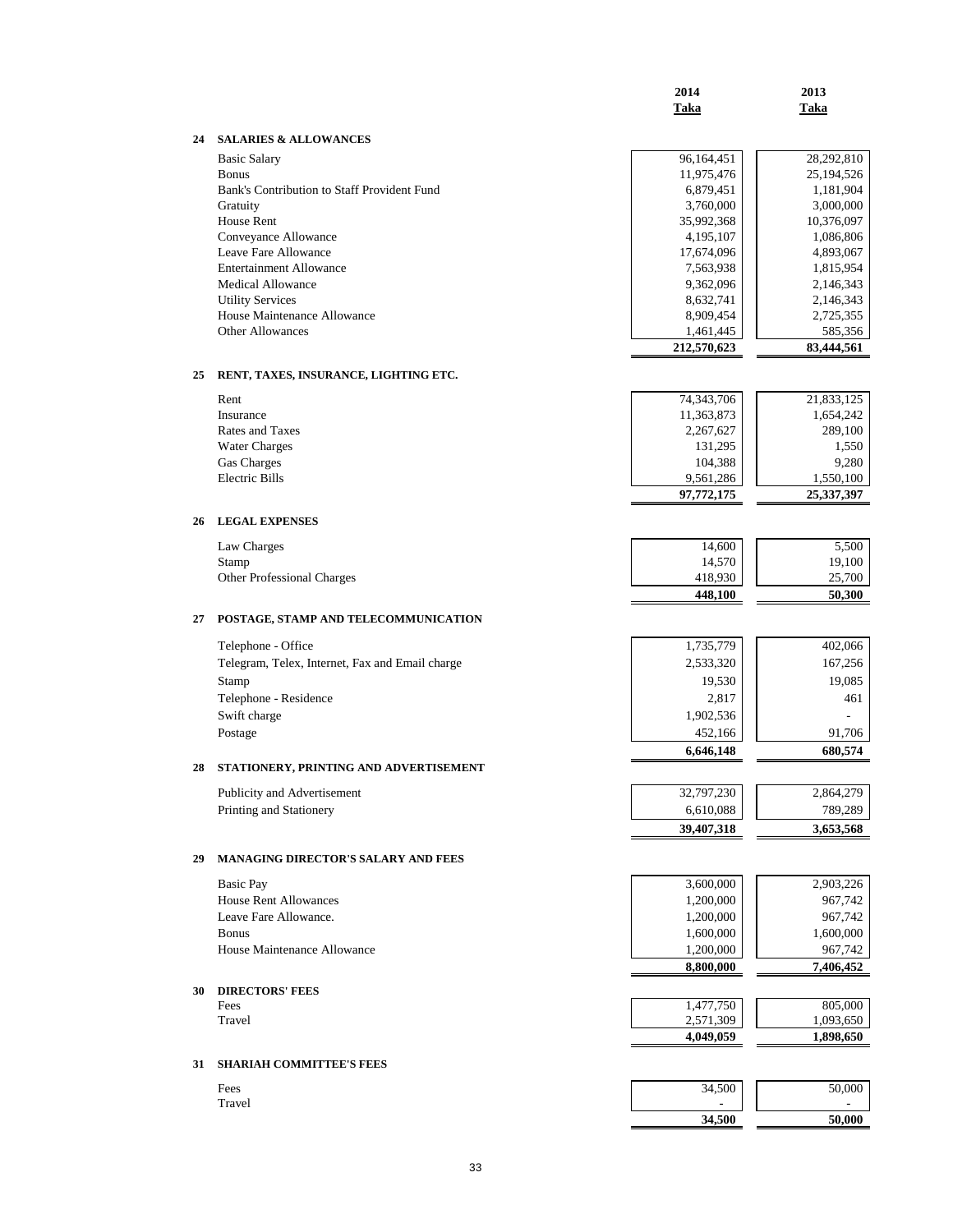|    |                                                                           | 2014                     | 2013                   |
|----|---------------------------------------------------------------------------|--------------------------|------------------------|
|    |                                                                           | Taka                     | Taka                   |
|    |                                                                           |                          |                        |
| 32 | DEPRECIATION AND REPAIRS OF FIXED ASSETS                                  |                          |                        |
|    | Depreciation on Fixed Assets (Annexure - A)<br><b>Repairs:</b>            | 55,955,726<br>12,639,605 | 5,417,588<br>4,361,844 |
|    | Office equipment                                                          | 914,338                  | 137,785                |
|    | Renovation and Maintenance of Office Premises                             | 2,600                    | 3,666,229              |
|    | <b>Furniture and Fixtures</b>                                             | 8,250                    | 1,000                  |
|    | Repair & Maintenance of Vehicle                                           | 11,714,417               | 556,830                |
|    |                                                                           | 68,595,331               | 9,779,432              |
| 33 | <b>OTHER EXPENSES</b>                                                     |                          |                        |
|    | Car Expense                                                               | 11,476,380               | 2,236,706              |
|    | Wages                                                                     | 27,033,301               | 3,759,964              |
|    | Traveling                                                                 | 5,031,803                | 458,813                |
|    | Donation and Subscription:                                                |                          |                        |
|    | Donation                                                                  | 2,953,700                | 30,000                 |
|    | Subscription                                                              | 622,000                  | 700,000                |
|    | Newspaper and Periodicals                                                 | 183,191                  | 78,429                 |
|    | Entertainment                                                             | 4,019,768                | 150,444                |
|    | Conveyance                                                                | 2,139,649                | 438,087                |
|    | <b>Bank</b> charges<br>Refeshment                                         | 1,013,971                | 179,136                |
|    | <b>Holiday Banking allowances</b>                                         | 810,253<br>344,489       | 955,124<br>76,200      |
|    | Parties and Dinner                                                        | 378,663                  | 791,722                |
|    | <b>Medical Expense</b>                                                    | 1,290,790                | 436,430                |
|    | Training, Seminar and Workshop                                            | 2,259,167                | 95,246                 |
|    | Photocopy, Photograph & Toner                                             | 656,960                  | 97,832                 |
|    | <b>Generator Expenses</b>                                                 | 1,598,620                | 299,738                |
|    | Washing and Cleaning                                                      | 32,059                   | 6,758                  |
|    | <b>Upkeep Branches Premises</b>                                           | 677,972                  | 201,731                |
|    | <b>Online Expenses</b>                                                    | 1,269,099                |                        |
|    | Office Maintenance                                                        | 3,096,210                | 700,687                |
|    | Crockery Expense<br><b>Meeting Expenses</b>                               | 173,258<br>11,022,670    | 29,835<br>7,571,719    |
|    | <b>ATM Expenses</b>                                                       | 523,875                  | L,                     |
|    | Recruitment Expense                                                       | 2,692,077                |                        |
|    | Misceleneous Expenses                                                     | 2,440,864                | 477,735                |
|    |                                                                           | 83,740,789               | 19,772,336             |
| 34 | <b>EARNINGS PER SHARE (EPS)</b>                                           |                          |                        |
|    |                                                                           |                          |                        |
|    | A. Net Profit after Tax                                                   | 110,551,581              | 87, 342, 913           |
|    | B. Weighted Average Number of Ordinary Shares<br>Earnings Per Share (A/B) | 428,000,000<br>V.Z6      | 428,000,000<br>v.zv    |
|    |                                                                           |                          |                        |
| 35 | RECEIVED FROM OTHER OPERATING ACTIVITIES                                  |                          |                        |
|    | Account maintenance charge                                                | 4,013,111                | 143,759                |
|    | Clearing cheque processing fee                                            | 25,163                   | 2,512                  |
|    | Income from Shares and Securities                                         | 19,060,545               | 793,582                |
|    | Investment processing fee                                                 | 6,641,500                | 792,500                |
|    | Miscellaneous Earnings                                                    | 14,423,329               | 192,339                |
|    |                                                                           | 44,163,648               | 1,924,692              |
| 36 | PAYMENT FOR OTHER OPERATING ACTIVITIES                                    |                          |                        |
|    | Rent, Taxes, Insurances, Electricity etc.                                 | 97,772,175               | 25,337,397             |
|    | Legal Expenses                                                            | 448,100                  | 50,300                 |
|    | Postage, Stamps, Telecommunications etc.                                  | 6,646,148                | 680,574                |
|    | Directors' fees                                                           | 4,049,059                | 1,898,650              |
|    | Shariah Committee's fees                                                  | 34,500                   | 50,000                 |
|    | Other Expenses                                                            | 91,109,372               | 19,781,180             |
|    |                                                                           | 200,059,354              | 47,798,101             |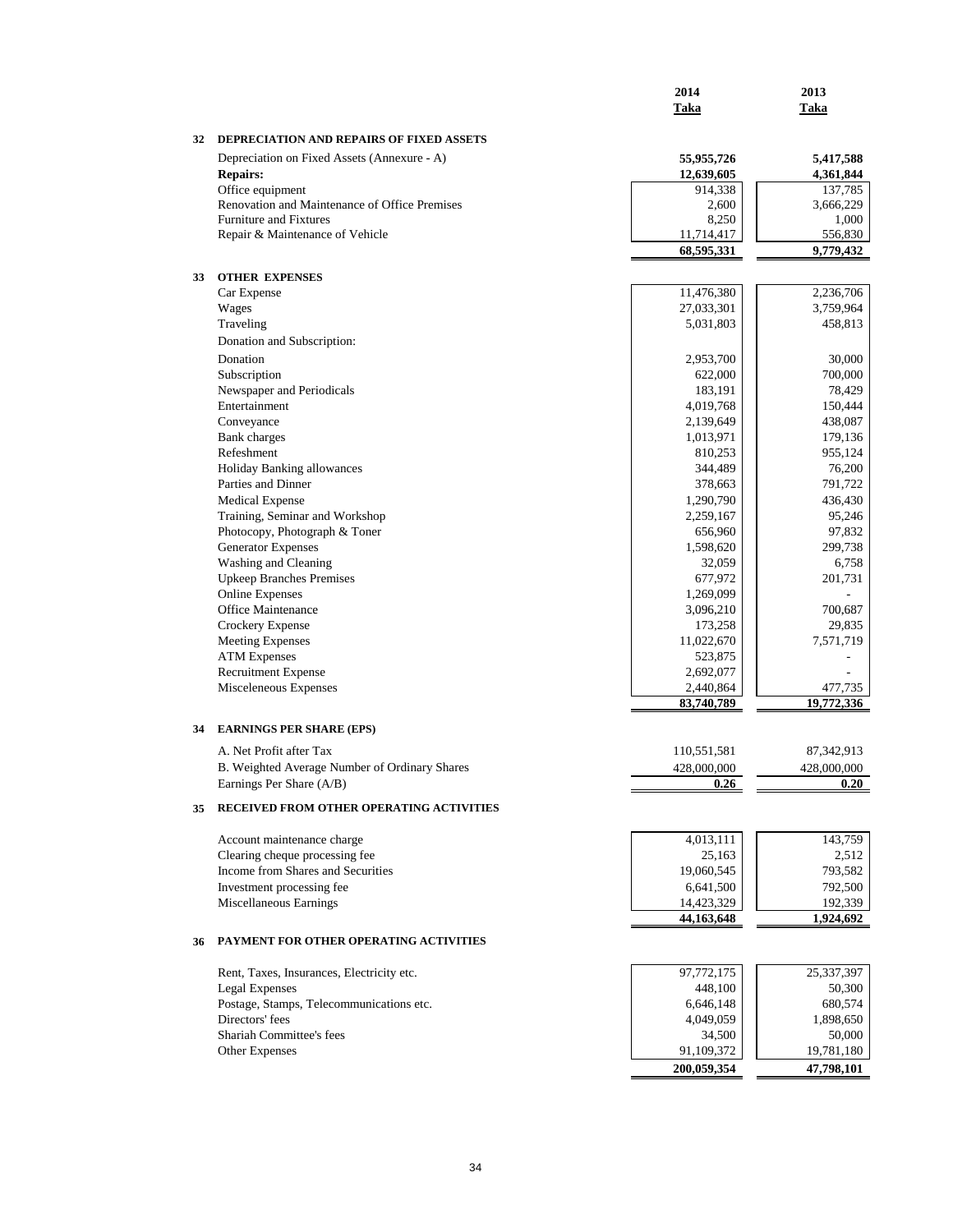| 2014 | 2013 |
|------|------|
| Taka | Taka |

# **37 INCREASE / DECREASE OF OTHER ASSETS**

| Inter - branch Transaction Account  | 20,822,214   | 62,086,900      |
|-------------------------------------|--------------|-----------------|
| Advances, Deposits and Prepayment   | 270,468,916  | 200,823,582     |
| <b>Stock of Stationery</b>          | 4,620,541    | 683,610         |
| Suspense Account                    | 172,546,487  | 118,578,163     |
| Stamps on Hand                      | 194,180      | 34,758          |
| Deferred Tax Asset                  | 447.573      | ۰               |
|                                     | 469,099,911  | 382, 207, 013   |
| (Increase)/Decrease during the year | (86,892,898) | (382, 207, 013) |

# **38 INCREASE / DECREASE OF OTHER LIABILITIES**

| Provision for Gratuity               | 4,060,000   | 3,000,000  |
|--------------------------------------|-------------|------------|
| Provision for Zakat                  | 7,625,000   |            |
| Provident Fund                       | 125,677     | 3,103,110  |
| Benevolent Fund                      | 1,329,446   | 113,704    |
| Provision for Incentive Bonus        | 5,979,386   | 20,000,000 |
| Clearing Adjustment Account          | 248,068,439 |            |
| Others                               | 911,576     | 10.310     |
|                                      | 268,099,524 | 26,227,124 |
| Increase /(Decrease) during the year | 241,872,400 | 26,227,124 |

| 39 | <b>NUMBER OF EMPLOYEES</b> |
|----|----------------------------|
|    |                            |

.

|                                | 600         |     |
|--------------------------------|-------------|-----|
| Members of Staff (Contractual) | 1つち<br>رے 1 |     |
| <b>Executives and Officers</b> | 475         | 263 |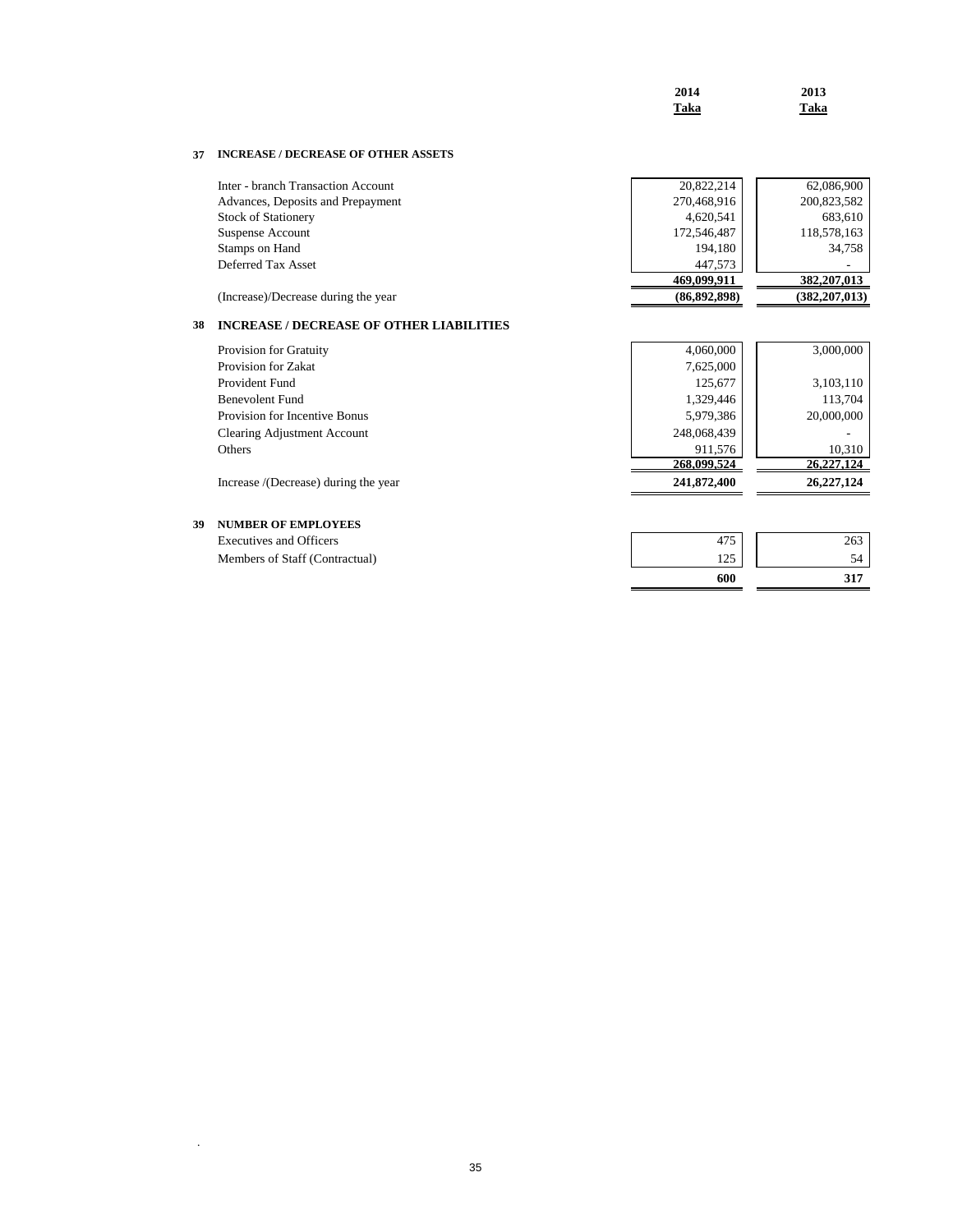## **40 RELATED PARTY TRANSACTIONS**

During the year, the Bank carried out some transaction with related party in the normal course of business and on an arm's length basis. The name of this related party, nature of this transaction and total value has been set out in accordance with provisions of International Accounting Standard # 24 (IAS# 24) Related Party disclosure and as defined in the BRPD Circular no. 14 issued by the Bangladesh Bank on June 25, 2003. The significant related party transactions during the year were as follows:

### **i) Significant Contracts where Bank is a Party and wherein Directors have Interest**

| <b>Name of the Party</b>                                                                                                                  | Nature of<br><b>Transaction</b> | <b>Nature of</b><br><b>Relationship</b> | <b>Total Value (in Taka)</b> |
|-------------------------------------------------------------------------------------------------------------------------------------------|---------------------------------|-----------------------------------------|------------------------------|
| a. Northern General Insurance<br>Company Ltd.                                                                                             | Insurance Premium               | <b>Common Director</b>                  | 6,241,431                    |
| b. Reliance Finance Ltd.                                                                                                                  | <b>MTDR</b>                     | <b>Common Director</b>                  | 6,471,712,613                |
| ii) Related Party Transactions                                                                                                            |                                 |                                         | Nil                          |
| iii) Shares issued to Directors and Executives without consideration or exercisable at<br>discount                                        | Nil                             |                                         |                              |
| iv) Lending to Related Parties is effected as per requirements of Section 27 (1) of the<br>Bank Companies Act, 1991.                      | Nil                             |                                         |                              |
| v) Business other than banking business with any related concern of the Directors as<br>per Section 18(2) of the Bank Companies Act, 1991 |                                 |                                         | Nil                          |
| vi) Investment in the Securities of Directors and their related concern                                                                   |                                 |                                         | Nil                          |

### **41 DIRECTORS' INTEREST IN DIFFERENT BUSINESSES OR ENTITIES**

| Sl. No | <b>Name of the Directors</b> | <b>Status with the</b><br><b>Bank</b> | Names of firms/companies in which<br>interested as proprietor, partner,<br>director, managing agent, guarantor,<br>employee, etc. |
|--------|------------------------------|---------------------------------------|-----------------------------------------------------------------------------------------------------------------------------------|
|        | <b>Shahidul Alam</b>         | Chairman                              | <b>Managing Director</b>                                                                                                          |
|        |                              |                                       | Galco Steel (Bangladesh) Ltd.                                                                                                     |
|        |                              |                                       | Prasad Paradise Resorts Ltd.                                                                                                      |
|        |                              |                                       | S. Alam Vegetable Oil Ltd.                                                                                                        |
|        |                              |                                       | Proprietor                                                                                                                        |
|        |                              |                                       | M/s. Tazin Enterprise                                                                                                             |
|        |                              |                                       | Sonali Traders                                                                                                                    |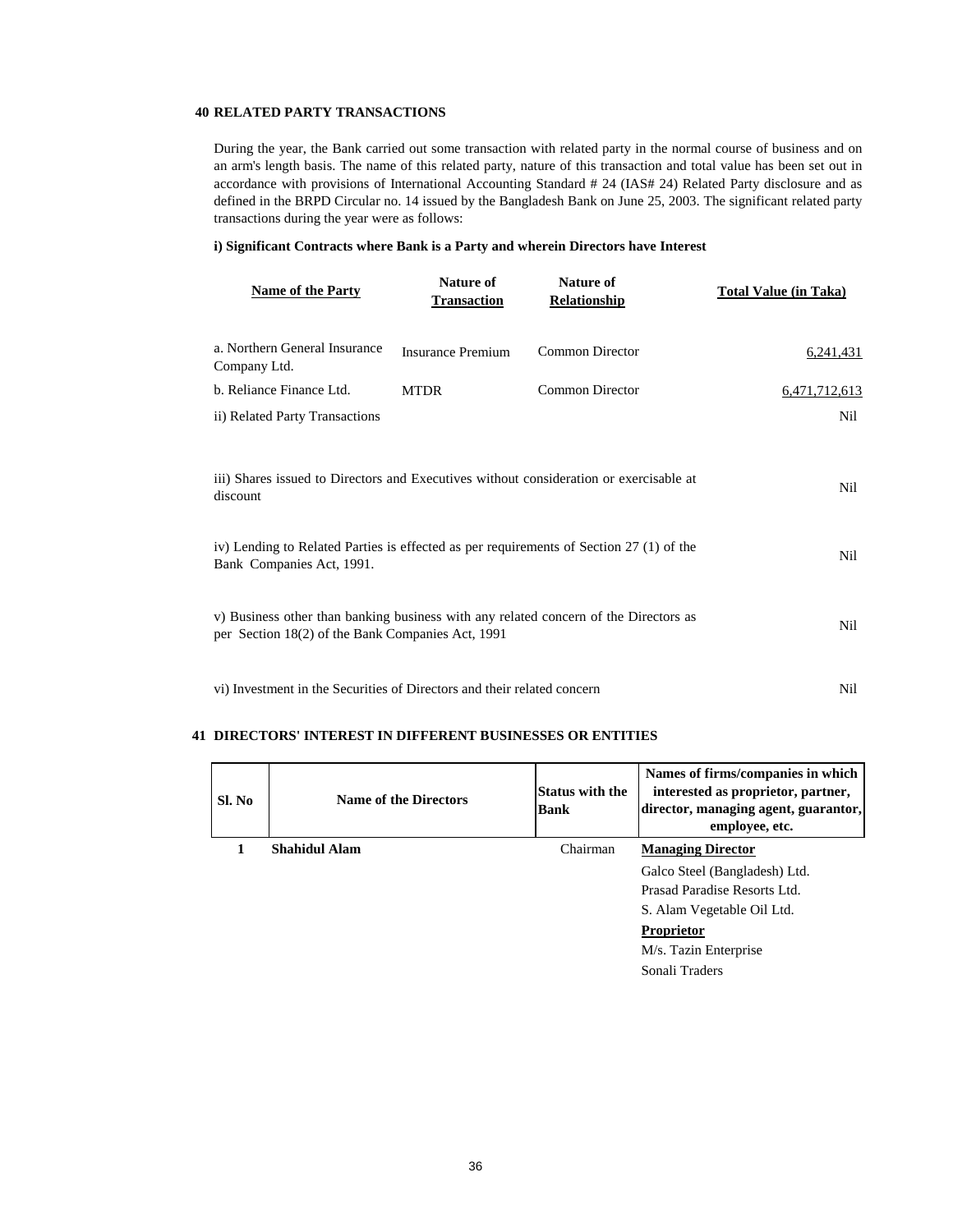| $\mathbf{2}$ | <b>Belal Ahmed</b>                | Vice Chairman | <b>Managing Director</b><br>Unitex Spinning Ltd.<br>Proprietor<br>M/s Unitex                                                                                                                                                                                                                                                                   |
|--------------|-----------------------------------|---------------|------------------------------------------------------------------------------------------------------------------------------------------------------------------------------------------------------------------------------------------------------------------------------------------------------------------------------------------------|
| 3            | <b>Hussain Muhammad Ershad</b>    | Director      | Chairman<br>Podagonj Cold Storage Ltd.                                                                                                                                                                                                                                                                                                         |
| 4            | <b>Ashik Ahmed</b>                | Director      | <b>Proprietor</b><br><b>Ashik Trading</b>                                                                                                                                                                                                                                                                                                      |
| 5            | Ms. Marzina Sharmin               | Director      | <b>Managing Director</b><br>Unique Investment & Securities<br><b>Time Securities Limited</b><br><b>Director</b><br>Reliance Finance Limited<br>Proprietor<br>M/s. Marzina Trading                                                                                                                                                              |
| 6            | <b>Mortuza Siddique Chowdhury</b> | Director      | <b>Chairman</b><br>Tower Aviation Ltd.<br>Al- Sharaf Airways Ltd.<br>MRM Trading Ltd.<br>Marsa Fishing Ltd.<br><b>Managing Director</b><br>Mortuza Assets Ltd.<br><b>Director</b><br>Al-Sharaf Ltd.                                                                                                                                            |
| 7            | Md. Arshed                        | Director      | <b>Chairman</b><br>C & A Dietary & Hospitality Ltd.<br><b>Managing Director</b><br>C & A Real Estate Ltd.<br>C & A Energy Ltd.<br>C & A Diary Ltd<br>Khalid Enterprise Ltd.<br>C & A Agro Ltd.<br>C & A Court Yard<br>C & A Beverage Ltd.<br><b>Managing Partner</b><br>S & A Bay of Bengal<br><b>Nominee Director</b><br>Time Securities Ltd. |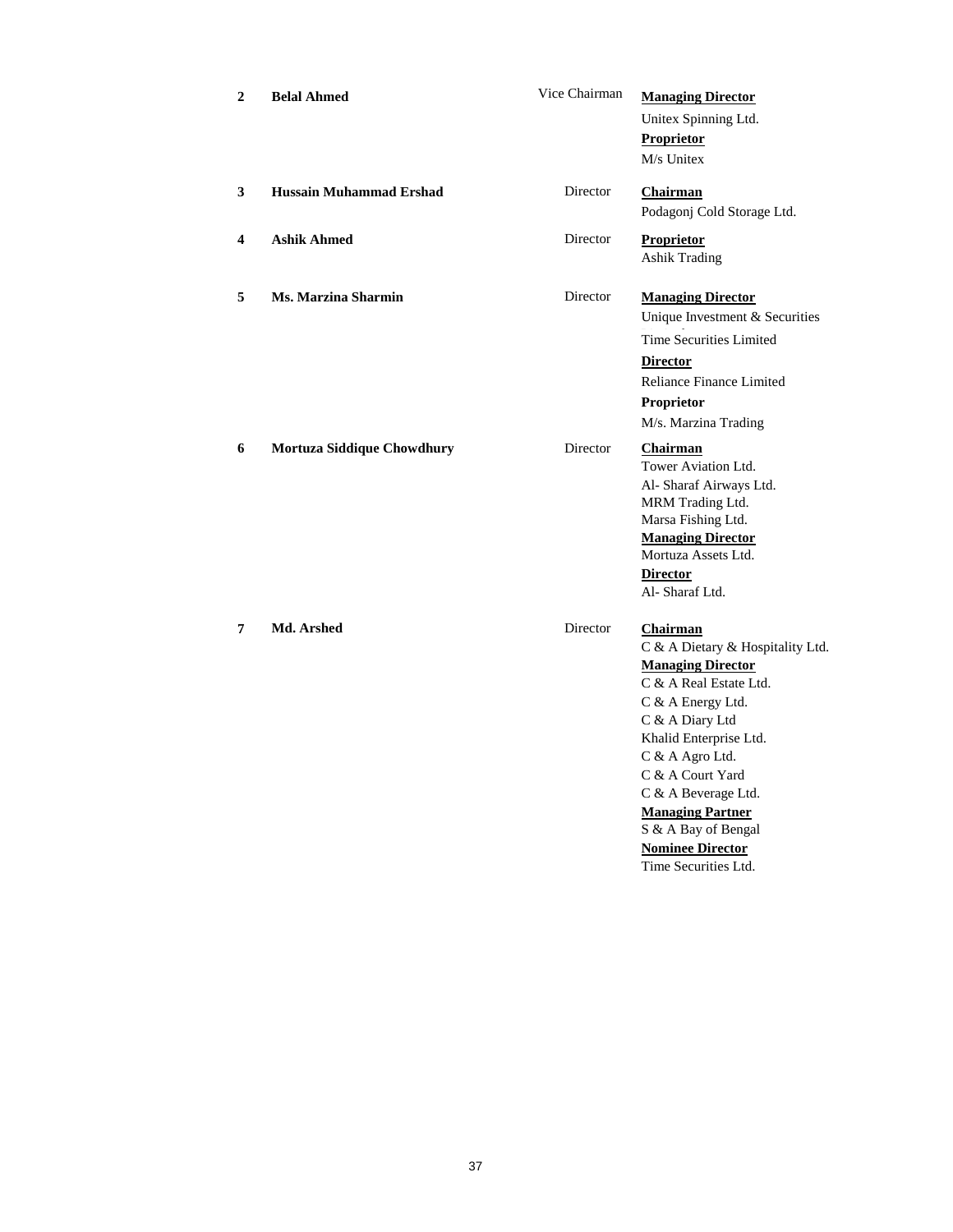| 8  | <b>Shahedul Huq</b>             | Director | <b>Managing Partner</b><br>Crystal Bridge (Pvt) Ltd.<br><b>Director</b><br>Xebac Trading Service Ltd.<br>Proprietor<br>SA Huq Properties Ltd.                                                                                                                                                                   |
|----|---------------------------------|----------|-----------------------------------------------------------------------------------------------------------------------------------------------------------------------------------------------------------------------------------------------------------------------------------------------------------------|
| 9  | Ms. Shahana Ferdous             | Director | <b>Managing Director</b><br>Galco Steel (BD) Ltd.<br><b>Director</b><br>S. Alam Super Edible Oil Ltd.<br><b>Proprietor</b><br>M/S Shahnaj Trading                                                                                                                                                               |
| 10 | <b>Morsalin Islam Shouradip</b> | Director | <b>Managing Director</b><br>Meghamala International Ltd.<br>Meghamala Estate Ltd.<br>Meghamala Mega Shop Ltd.                                                                                                                                                                                                   |
| 11 | <b>Showkat Hossain, FCA</b>     | Director | <b>Resident Partner</b><br>Hoda Vasi Chowdhury & Co.<br>Director (Independent)<br>Chittagong Stock Exchange Ltd.<br><b>Member</b><br>Board of Directors, Chittagong WASA                                                                                                                                        |
| 12 | <b>Rashedul Alam</b>            | Director | <b>Managing Director</b><br>Global Trading Corporation Ltd.<br><b>Director</b><br>S. Alam Steels Ltd.<br>Bangladesh Petro Chemical Ltd.<br>S. Alam Hatchery Ltd.<br>Ocean Resorts Ltd.<br>S. Alam Properties Ltd.<br>Fatehabad Farm Ltd.<br><b>Proprietor</b><br>Rafe Enterprise<br>Khurshed Poribohon Sangstha |
| 13 | <b>Arif Ahmed</b>               | Director | Proprietor<br>M/s. Arif Traders                                                                                                                                                                                                                                                                                 |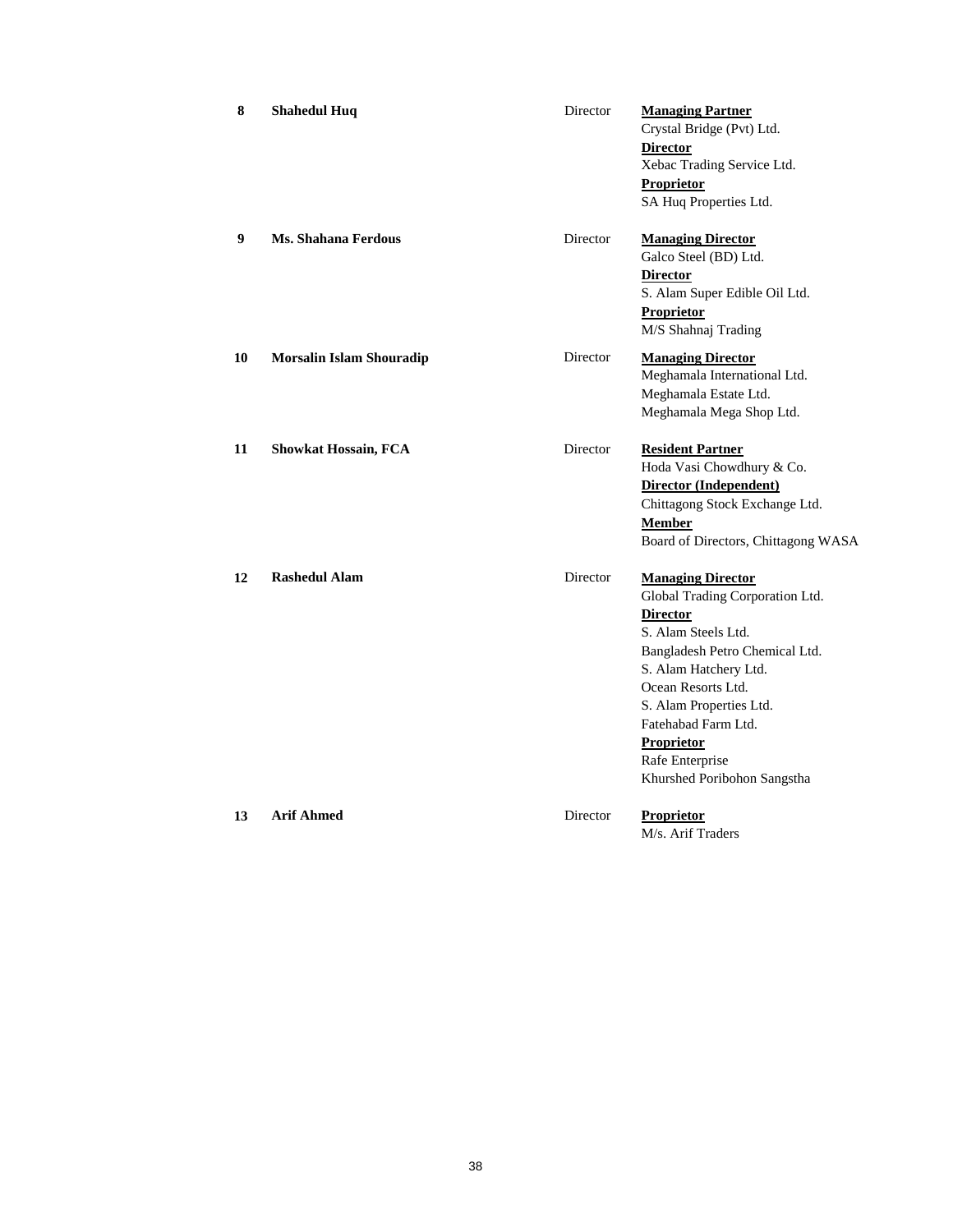| 14 | <b>Mohammad Mostan Billah Adil</b>    | Director | <b>Proprietor</b><br>M/s. Mostan Billah Adil                                                                                                                                                                           |
|----|---------------------------------------|----------|------------------------------------------------------------------------------------------------------------------------------------------------------------------------------------------------------------------------|
| 15 | Ms. Sarwar Jahan Maleque              | Director | <b>Vice-Chair Person</b><br>Jasco Capital Management Ltd.<br><b>Director</b><br>Jasco Bangladesh Ltd.                                                                                                                  |
| 16 | <b>Chowdhury Mohammed Hanif Shoeb</b> | Director | <b>Managing Director</b><br>Salma Trade International Ltd.<br>BSB Spining Mills Ltd.<br>Angan Properties Ltd.                                                                                                          |
| 17 | <b>S.M. Anowar Sadat</b>              | Director | <b>Managing Director</b><br>K.K Properties Ltd.<br>Proprietor<br>K.K Automobiles<br>K.K Enterprise<br><b>K.K Motors</b><br>Mati Corporation<br>Chiba Trading<br>N.S Associates<br>Partner<br>Habibur Rahman & Brothers |
| 18 | <b>Mohammed Abdul Salam</b>           | Director | <b>Managing Director</b><br>Multazim Spinning Mills Ltd.<br>Matam Fibre Mills Ltd.<br>Matam Spinning Mills Ltd.<br>Proprietor<br>Multazim International                                                                |
| 19 | Ms. Farzana Begum                     | Director | <b>Managing Director</b><br>Shah Amanat Prakritik Gas Co. Ltd.<br>Lion Securities & Investment Ltd.<br><b>Director</b><br>Global Trading Corporation<br>Proprietor<br>M/s. Farzana Trading Enterprise                  |
| 20 | <b>Ahsanul Alam</b>                   | Director | <b>Managing Director</b><br>Genesis Textiles Accessories &<br>Apparels Ltd.<br>Western Designers Ltd.<br><b>Proprietor</b><br>Genesis Enterprise                                                                       |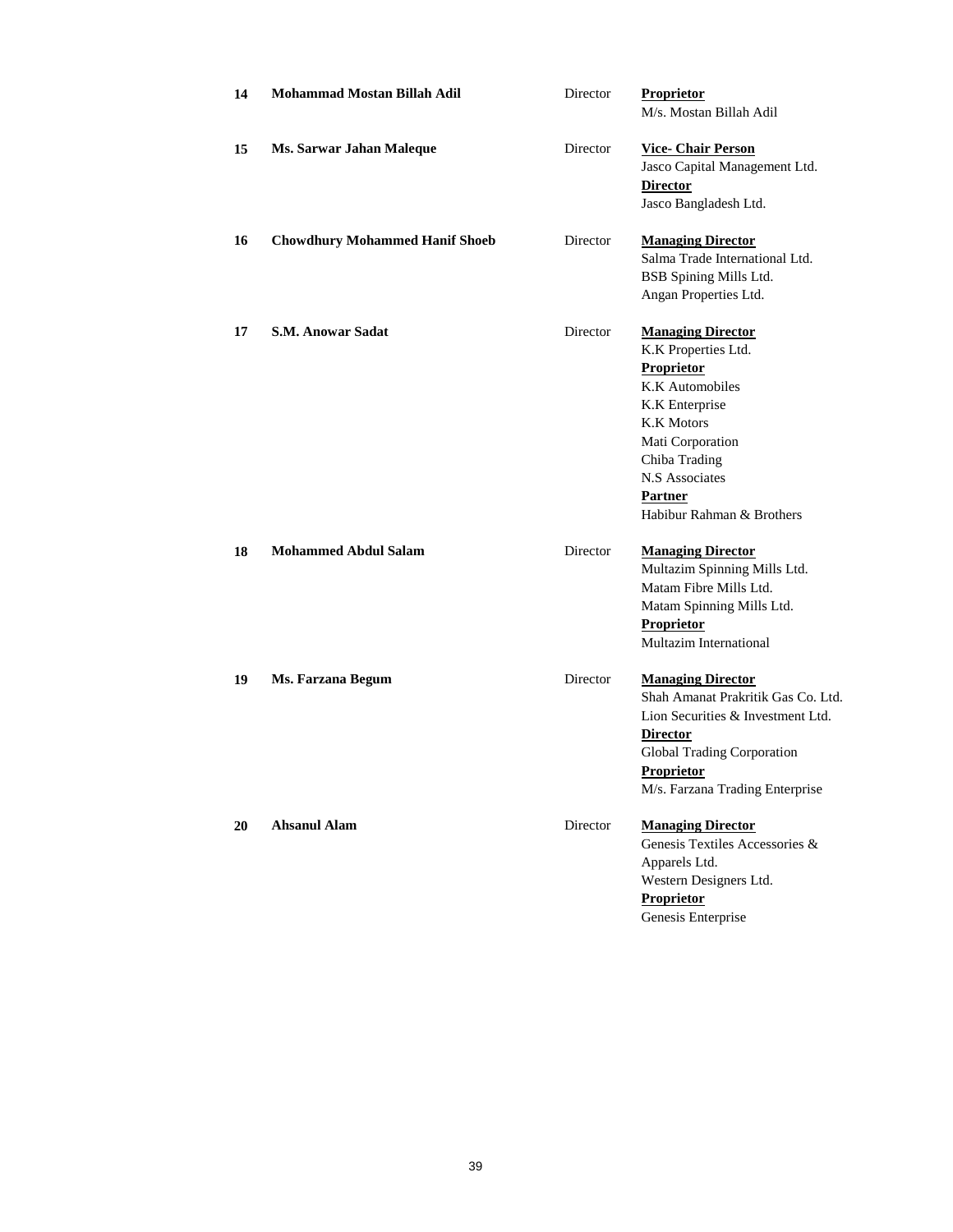### **42 AUDIT COMMITTEE**

### **a) Constitution**

| <b>Name</b>                 | <b>Status with</b><br>the Bank | <b>Status with</b><br>the Committee | <b>Educational Qualification</b>            |  |
|-----------------------------|--------------------------------|-------------------------------------|---------------------------------------------|--|
| Showkat Hossain, FCA        | Director                       | Chairman                            | <b>B. Com, Fellow Chartered Accountants</b> |  |
| Mortuza Siddique Chowdhury  | Director                       | Member                              | <b>FAZIL</b>                                |  |
| Shahedul Huq                | Director                       | Member                              | <b>Bachelor of Business Administration</b>  |  |
| Arif Ahmed                  | Director                       | Member                              | <b>MS-CEM</b>                               |  |
| Mohammad Mostan Billah Adil | Director                       | Member                              | <b>Bachelor of Business Administration</b>  |  |

b) During the year under review, the Audit Committee of the Board conducted 04 (four) meeting.

c) The following steps have been taken for implementation of an effective Internal Control Procedure of the Bank:

A strong powerful division formed for internal audit and inspection as well as compliance thereof.

The division is divided into three separate units i,e. Audit & Inspection , compliance and Monitoring to implement effective internal control and compliances headed by highly experienced bankers.

Audit and Inspection unit is established with a view to carrying out comprehensive internal audit in the branch level and ensure the transparency and accountability in the banking operations in light of the guidelines of the regulatory authorities and policies set by the bank with regular intervals.

Monitoring Unit is established with a view to implementing proper banking practices in the branches. Day to day operations is the focusing area to implement the rules and procedures of the regulatory bodies, bank's policies and other prudential guidelines.

Compliance unit is established to take effective measures for collection and timely submission of compliances of internal, external and Bangladesh Bank Inspection Reports.

The committee is placing its report regularly to the Board of Directors of the bank mentioning its review and recommendations on internal system, compliance of rules and regulations and establishment of good governance

The board has given the responsibility to implement internal control system in the bank as per requirement of core risk management and framework provided by the Bangladesh Bank.

### **43 EVENT AFTER BALANCE DATE**

a) The Board of Directors of the Bank in it's 19th Board meeting held 26 February 2015 approved the financial statements of the Bank for the year ended 31 December 2014 and the same for issue.

b) There is no other significant event that has occurred between the balance Sheet date and the date when the financial statements were authorized for issue by the Board of Director.

\_\_\_\_\_\_\_\_\_\_\_\_\_\_\_\_\_ \_\_\_\_\_\_ \_\_\_\_\_\_ \_\_\_\_\_\_\_\_

**Managing Director Director Director Director Chairman**

**Place: Dhaka Date: 26 February 2015**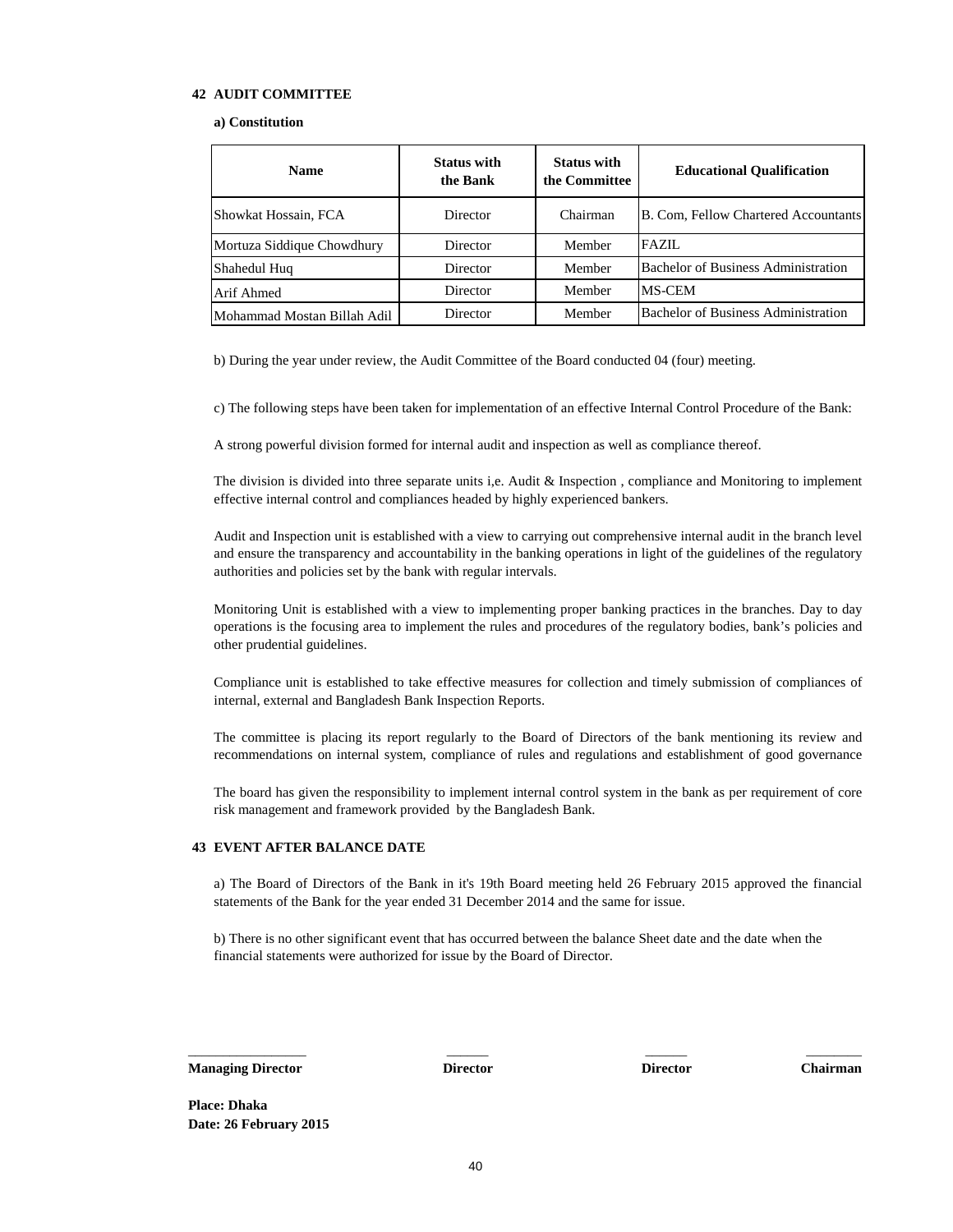**Annexure A**

# **UNION BANK LIMITED STATEMENT OF FIXED ASSETS**  As on 31 December 2014

**Figure in Taka**

|                         | COS T                                    |                                       |                                   |                                           | <b>DEPRECIATION</b>                      |                                   |                                                          |                                           | $\bf -$                                       |  |
|-------------------------|------------------------------------------|---------------------------------------|-----------------------------------|-------------------------------------------|------------------------------------------|-----------------------------------|----------------------------------------------------------|-------------------------------------------|-----------------------------------------------|--|
| <b>Particulars</b>      | <b>Balance</b><br>as on<br>01 January'14 | <b>Addition</b><br>during<br>the year | Sales/Transfer<br>during the year | <b>Balance</b><br>as on<br>31 December'14 | <b>Balance</b><br>as on<br>01 January'14 | <b>Charged</b><br>for<br>the year | <b>Adjustment on</b><br>sale/transfer<br>during the year | <b>Balance</b><br>as on<br>31 December'14 | Written down<br>value as on<br>31 December'14 |  |
| Furniture & Fixtures    | 16,079,459                               | 158,095,232                           |                                   | 174,174,691                               | 945,682                                  | 12,053,373                        |                                                          | 12,999,055                                | 161,175,636                                   |  |
| <b>Office Equipment</b> | 51,343,982                               | 175,529,575                           |                                   | 226,873,557                               | 3,662,012                                | 32,243,683                        |                                                          | 35,905,695                                | 190,967,862                                   |  |
| Vehicles                | 24, 281, 822                             | 47,320,000                            |                                   | 71,601,822                                | 809,394                                  | 11,658,486                        |                                                          | 12,467,880                                | 59,133,942                                    |  |
| <b>Books</b>            | 3,020                                    | 906                                   |                                   | 3,926                                     | 500                                      | 184                               |                                                          | 684                                       | 3,242                                         |  |
| Total Dec' 2014         | 91,708,283                               | 380,945,713                           |                                   | 472,653,996                               | 5,417,588                                | 55,955,726                        |                                                          | 61,373,314                                | 411,280,682                                   |  |
| Total Dec' 2013         |                                          | 91,708,283                            |                                   | 91,708,283                                | ۰                                        | 5,417,588                         |                                                          | 5,417,588                                 | 86,290,695                                    |  |